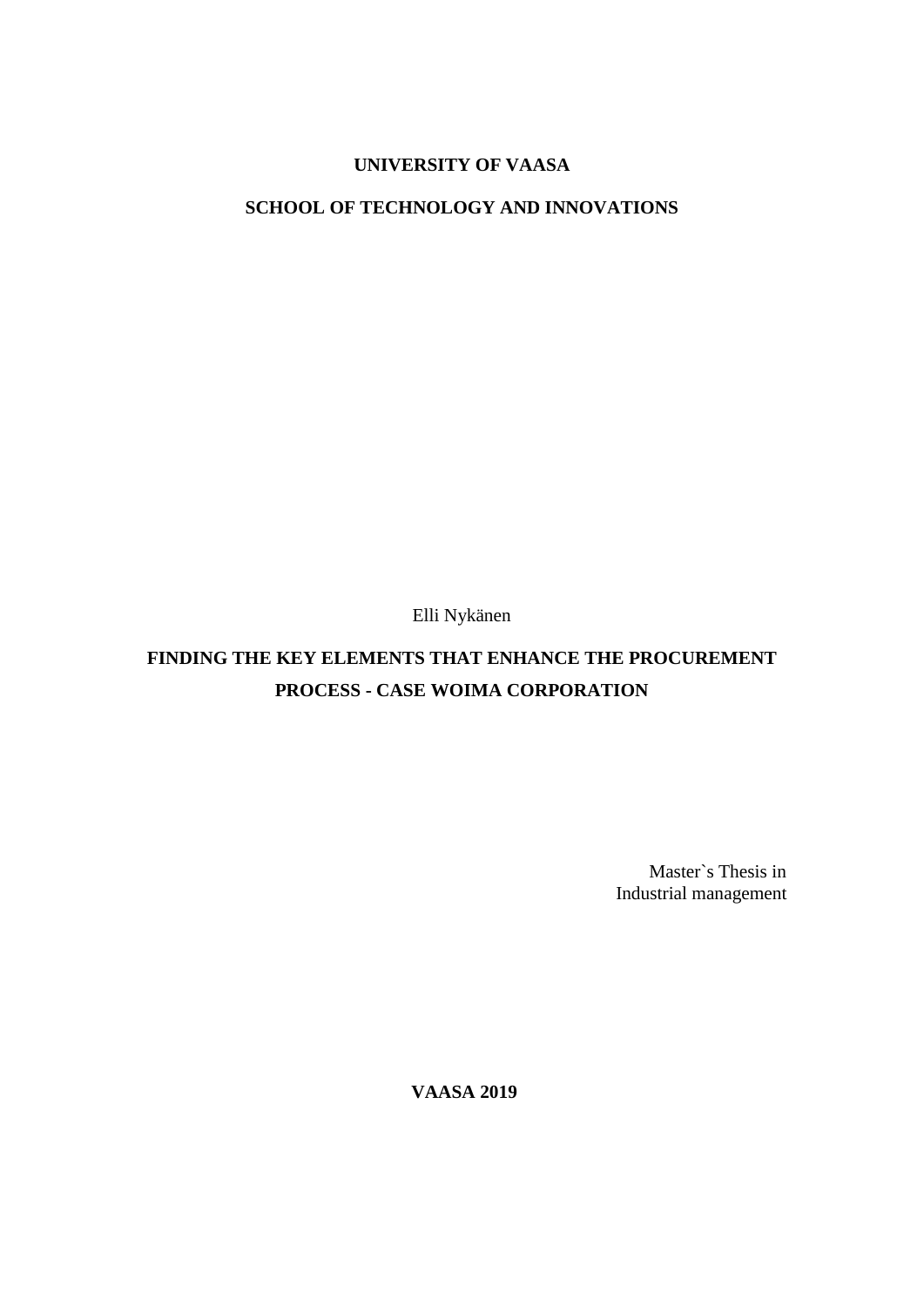### FOREWORD

This Master Thesis was done in the co-operation with WOIMA Corporation. I would like to thank my instructor Joona Piirto for the possibility to write from a subject of my interest and from the guidance I have gotten through this process. I would also like to thank my supervisor Ville Tuomi for the advices and feedback I got during this process.

I would also like to thank my family for always asking how the process is going and supporting me throughout my studies. Also, thanks to my lovely friends who have encouraged and supported me during this process.

Special thanks to my boyfriend Juuso for supporting and encouraging me and always making me laugh during our years together.

Vaasa 8.4.2019

Elli Nykänen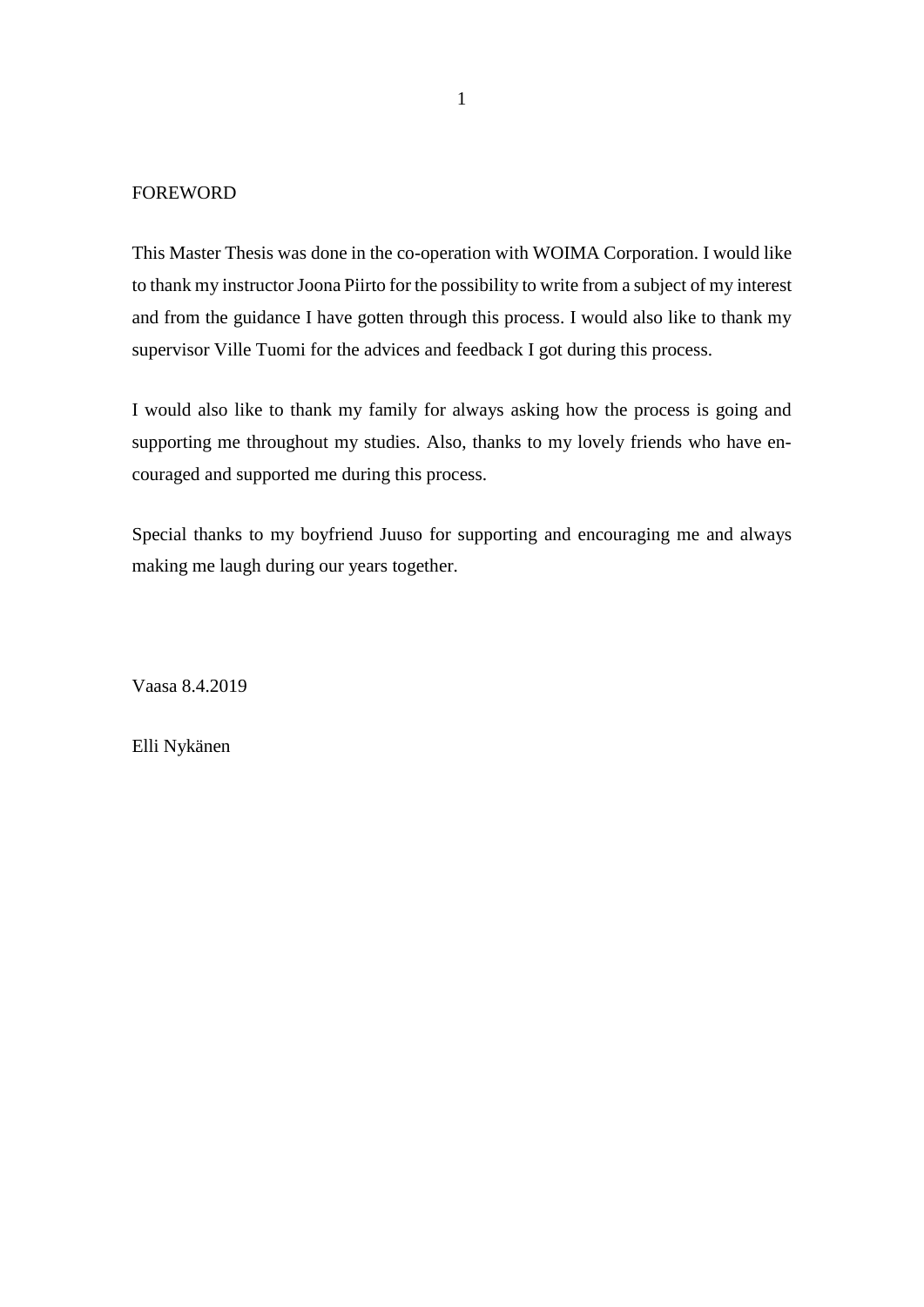# TABLE OF CONTENTS

| $\mathbf{1}$   | <b>INTRODUCTION</b>            |                                                       |    |  |  |
|----------------|--------------------------------|-------------------------------------------------------|----|--|--|
|                | 1.1                            | Background of the study                               | 9  |  |  |
|                | 1.2                            | Introduction to Case-company                          | 11 |  |  |
|                | Objectives of the study<br>1.3 |                                                       |    |  |  |
|                | 1.4                            | Scope of the study                                    |    |  |  |
|                | 1.5                            | Key definitions and concepts                          | 13 |  |  |
|                | 1.6                            | Structure of the study                                | 14 |  |  |
| $\overline{2}$ | <b>PROCESS</b>                 | REVIEW ON SUPPLY CHAIN MANAGEMENT AND PURCHASING      | 16 |  |  |
|                | 2.1                            | Supply chain management                               | 16 |  |  |
|                |                                | 2.2 Procurement                                       | 17 |  |  |
|                |                                | Purchasing process<br>2.2.1                           | 18 |  |  |
|                |                                | Purchasing management<br>2.2.2                        | 20 |  |  |
|                |                                | 2.2.3<br>Strategic procurement & procurement strategy | 21 |  |  |
|                |                                | <b>Electronic Procurement</b><br>2.2.4                | 22 |  |  |
|                | 2.3                            | Standardized procurement process                      |    |  |  |
|                |                                | Documentation of procurement process<br>2.3.1         | 25 |  |  |
|                | 2.4                            | Benchmarking                                          | 27 |  |  |
|                | 2.5                            | Maturity model                                        | 27 |  |  |
|                |                                | Procurement Competitive Capability Maturity<br>2.5.1  | 30 |  |  |
|                |                                | Schiele's model<br>2.5.2                              | 32 |  |  |
|                | 2.6                            | The Supply Chain Operations Reference                 | 34 |  |  |
|                | 2.7                            | Summary of the models                                 | 36 |  |  |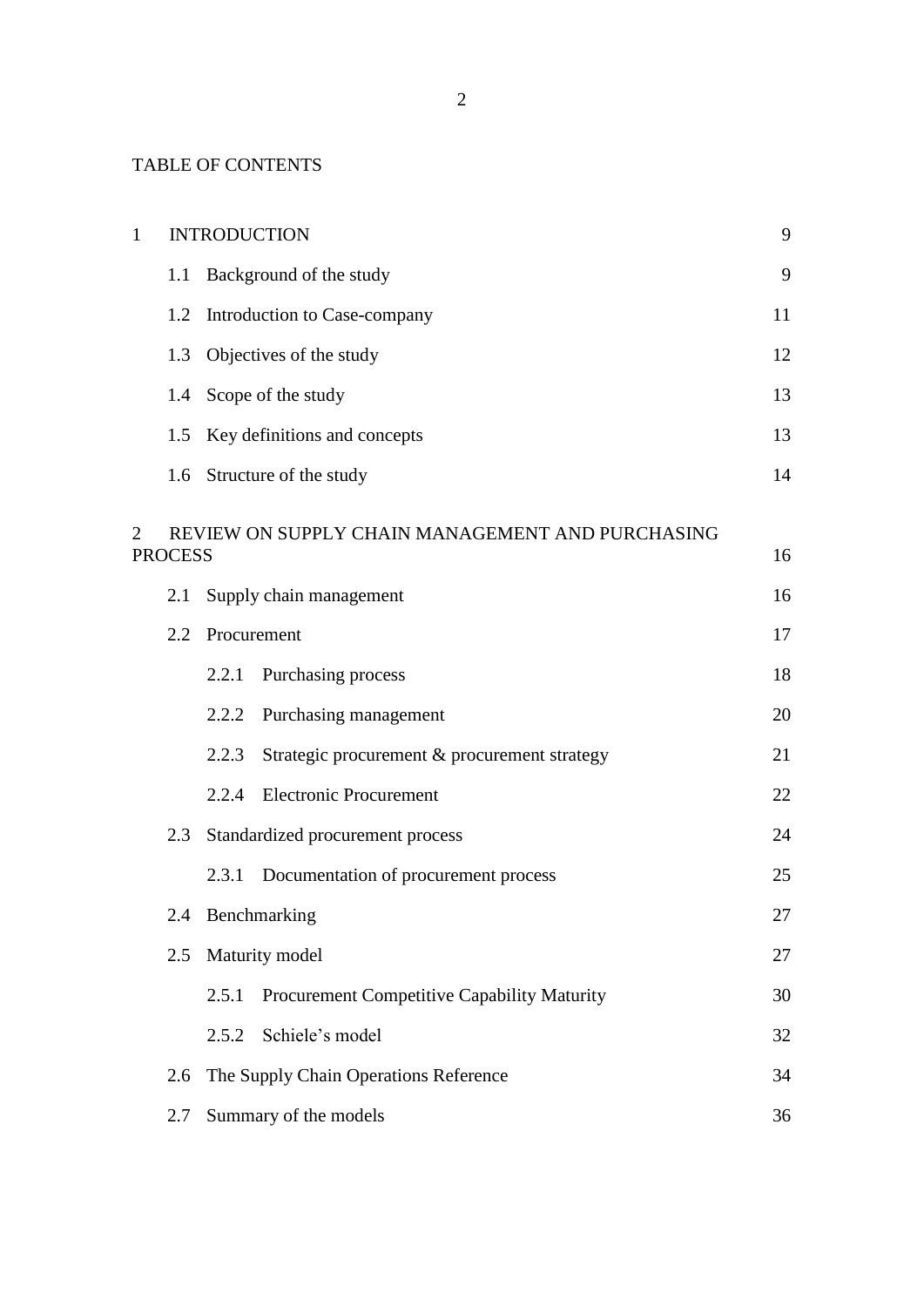| 3              |                | METHODOLOGY                                | 38 |
|----------------|----------------|--------------------------------------------|----|
|                | 3.1            | Research approach and design               | 38 |
|                | 3.2            | Data collection method                     | 39 |
|                | 3.3            | Data Collection process                    | 40 |
|                | 3.4            | Data analysis                              |    |
|                | 3.5            | Validity and reliability                   | 42 |
| $\overline{4}$ |                | <b>RESULTS</b>                             | 45 |
|                | 4.1            | Results of the interviews                  | 45 |
|                |                | Organization<br>4.1.1                      | 45 |
|                |                | 4.1.2<br>Process                           | 47 |
|                |                | 4.1.3<br>Strategy                          | 49 |
|                |                | <b>Information and Monitoring</b><br>4.1.4 | 54 |
|                |                | E-technology<br>4.1.5                      | 56 |
|                |                | 4.2 Recommendations for WOIMA              | 59 |
| 5              |                | <b>DISCUSSION</b>                          | 63 |
|                |                | 5.1 Conclusion of the study                | 63 |
|                |                | 5.2 Limitations                            | 64 |
|                | 5.3            | Further research                           | 65 |
|                | <b>SOURCES</b> |                                            | 66 |
|                |                | <b>APPENDICES</b>                          | 71 |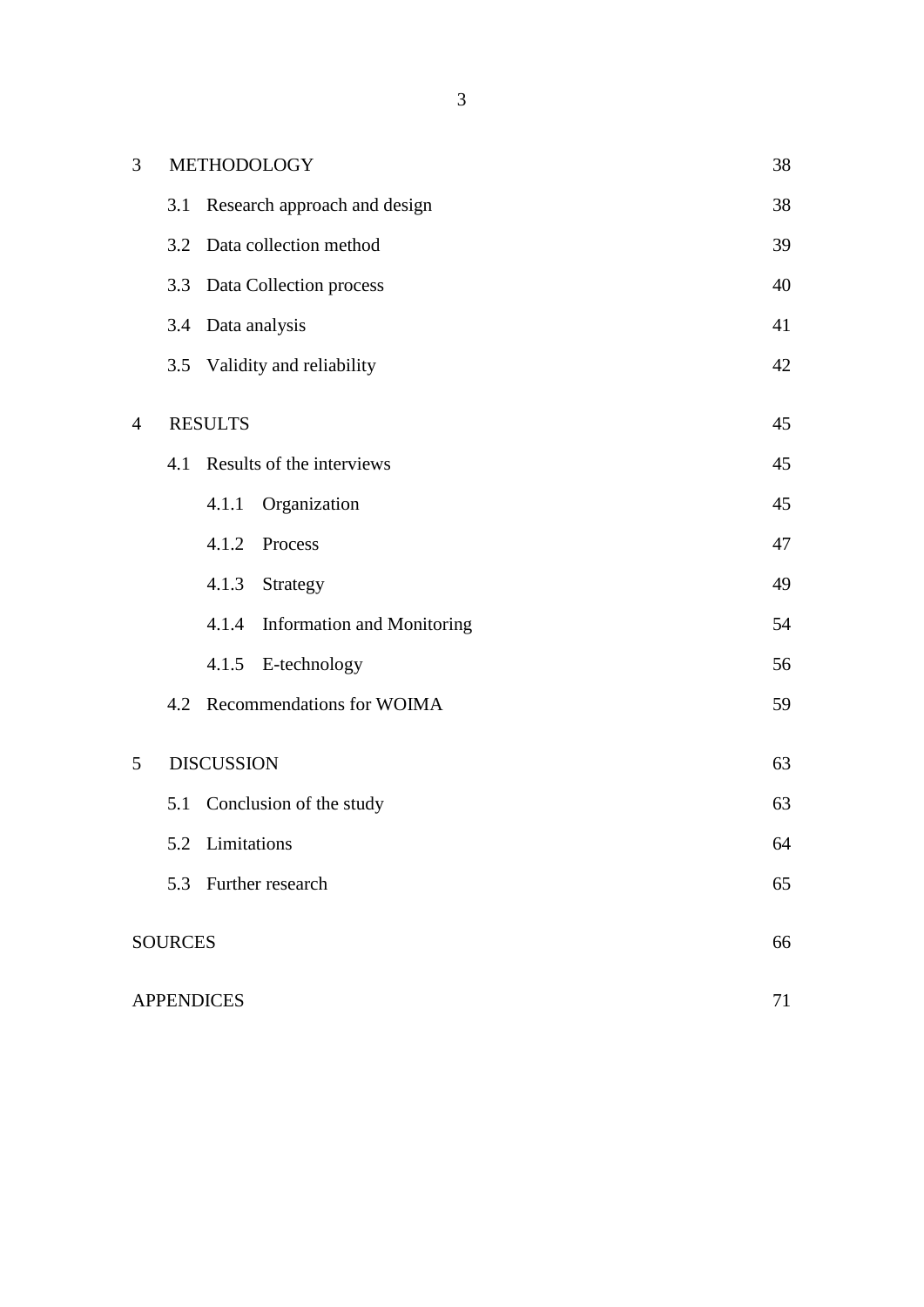# LIST OF ABBREVIATONS

| B2B         | <b>Business-to-Business</b>                        |
|-------------|----------------------------------------------------|
| <b>BM</b>   | Benchmarking                                       |
| <b>BSPS</b> | Buyer-side procurement system                      |
| <b>CMM</b>  | <b>Capability Maturity Model</b>                   |
| <b>COO</b>  | Country of origin                                  |
| <b>EDI</b>  | Electronic data interchange                        |
| <b>EPC</b>  | Engineering, procurement and planning              |
| ERP         | <b>Enterprise Resource Planning</b>                |
| <b>ISO</b>  | International Organization for Standardization     |
| <b>PCCM</b> | <b>Procurement Competitive Capability Maturity</b> |
| PO          | Purchase order                                     |
| <b>PR</b>   | Purchasing requisition                             |
| <b>RFP</b>  | Request for proposal                               |
| <b>RFQ</b>  | Request for quotations                             |
| <b>SC</b>   | Supply chain                                       |
| <b>SCC</b>  | <b>Supply Chain Council</b>                        |
| <b>SCM</b>  | Supply chain management                            |
| <b>SCOR</b> | The Supply Chain Operations Reference - model      |
| <b>SSPS</b> | Supplier-side procurement system                   |
| <b>TOC</b>  | Total cost of ownership                            |
| <b>TPMS</b> | Third party marketplace systems                    |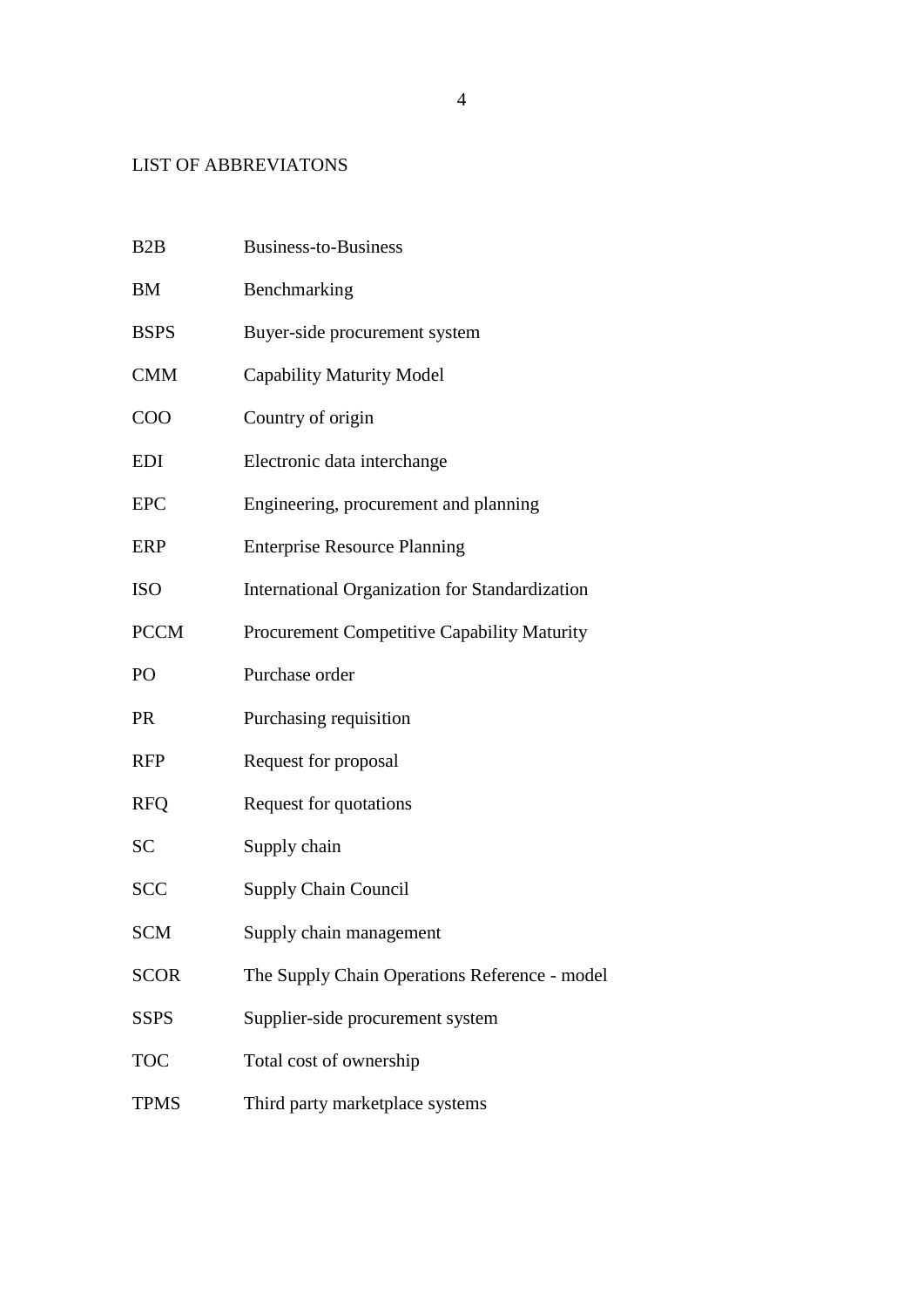# APPENDICES

| Appendix 1. Interview questions in Finnish.      | 71 |
|--------------------------------------------------|----|
| Appendix 2. Interview questions in English.      | 72 |
| Appendix 3. Table of assessments stages of PCCM  | 73 |
| Appendix 4. Summary from the answers.            | 74 |
|                                                  |    |
| <b>LIST OF FIGURES</b>                           |    |
| Figure 1. Structure of the thesis                | 15 |
| Figure 2. Illustration of a typical supply chain | 17 |
| Figure 3. Purchasing process model               | 18 |
| Figure 4. Dimensions of the PCCM model           | 30 |
| Figure 5. Dependencies                           | 33 |
| Figure 6. Elements of the SCOR-model             | 35 |
| Figure 7. Supplier categorization                | 54 |

| Figure 8. Main processes of procurement |  |
|-----------------------------------------|--|
|                                         |  |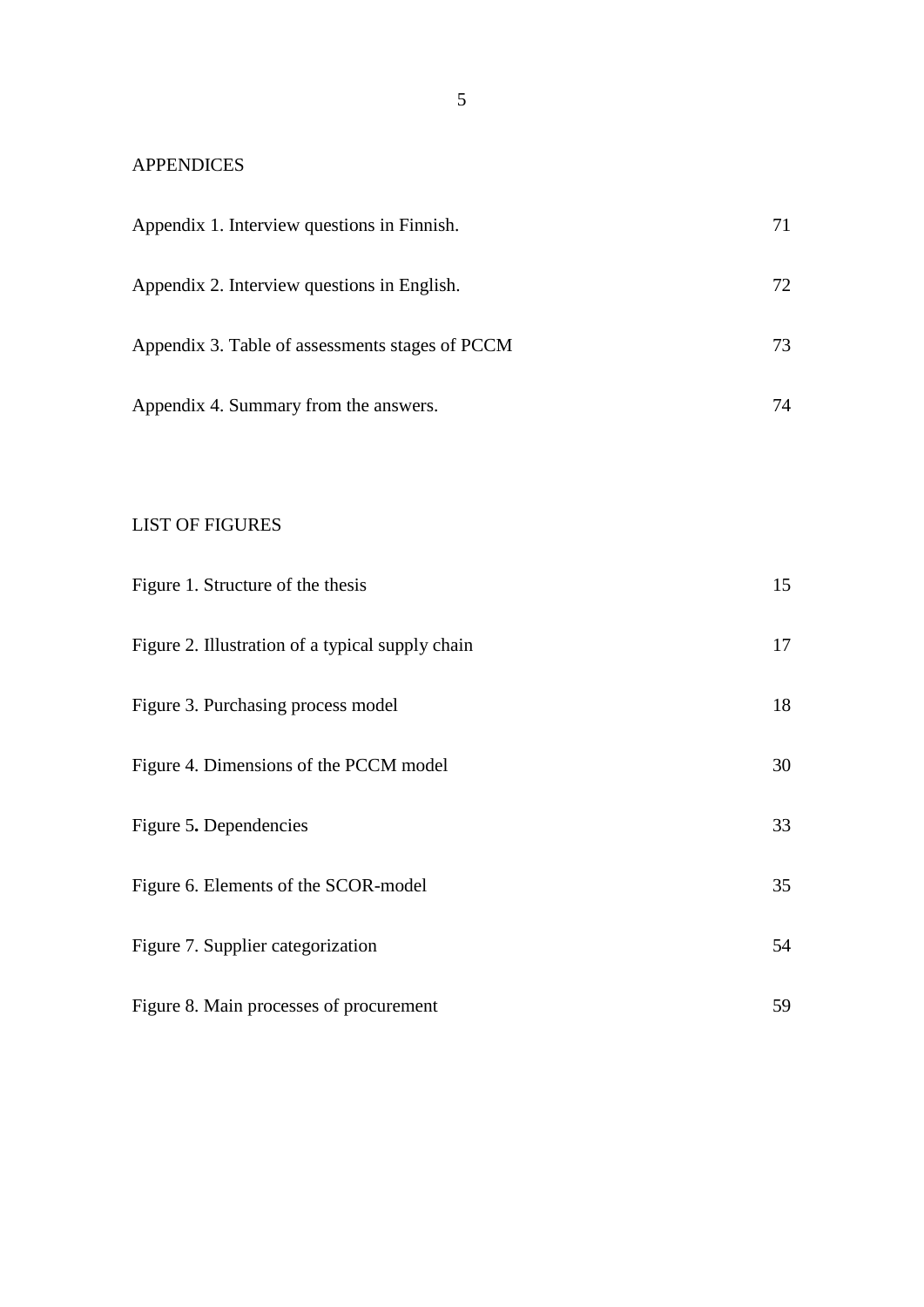# LIST OF TABELS

| Table 1. Different purchasing maturity models developed  | 28 |
|----------------------------------------------------------|----|
| Table 2. Dimensions and criteria for measurement in PCCM | 31 |
| Table 3. Definitions of the five elements                | 36 |
| Table 4. Summary of interviews.                          | 41 |
| Table 5. Summary of the methods applied in the thesis.   |    |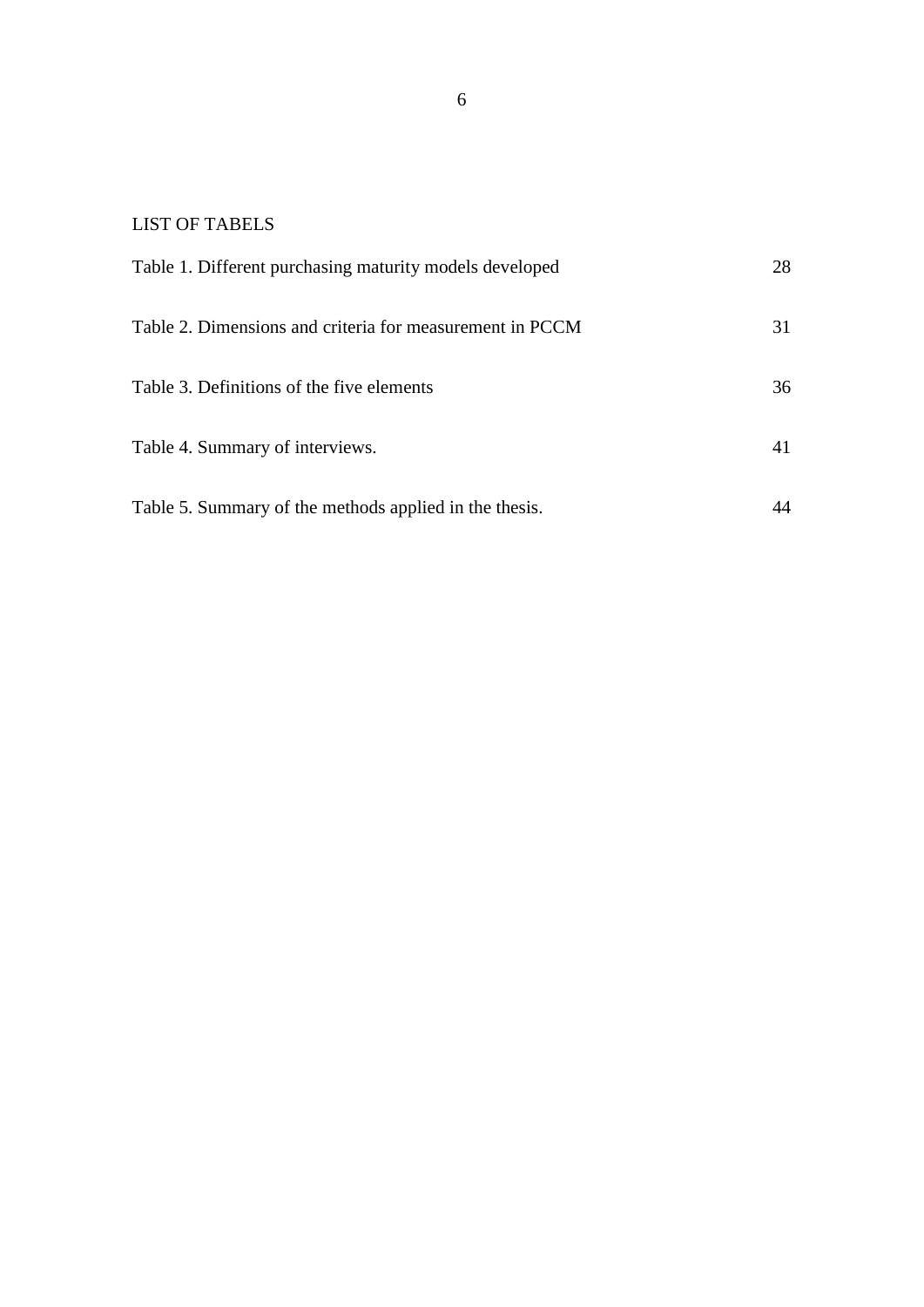| <b>UNIVERSITY OF VAASA</b>                  |                                                                                             |           |
|---------------------------------------------|---------------------------------------------------------------------------------------------|-----------|
| <b>School of Technology and Innovations</b> |                                                                                             |           |
| <b>Author:</b>                              | Elli Nykänen                                                                                |           |
| <b>Topic of the Thesis:</b>                 | Finding the key elements that enhance the procure-<br>ment process - Case Woima corporation |           |
| <b>Supervisor:</b>                          | Ville Tuomi                                                                                 |           |
| <b>Instructor:</b>                          | Joona Piirto                                                                                |           |
| Degree:                                     | Master of Science in economics                                                              |           |
| <b>Major of Subject:</b>                    | Industrial management                                                                       |           |
| Year of Entering the University: 2015       |                                                                                             |           |
| <b>Year of Completing the Thesis: 2019</b>  |                                                                                             | Pages: 80 |

## **ABSTRACT**

Procurement has changed over the years and has become a key element in today's business. Supply chain management and procurement are key business drivers to companies. The changes in business has developed new requirements and the challenge for companies is that how they can adjust their process to meet these new requirements. What truly are the elements that makes a company's procurement process the most effective?

This can be studied through the element of maturity the purchasing process has. In this study, the Procurement Competitive Capability Maturity is reviewed. Through the maturity model the key elements that enhance the purchasing process are tried to find. The study also examines the effect of what e-technology solutions can have on procurement and how they can possibly be an advantage or disadvantage for the process.

This is a case study that applies both exploratory and inductive approach. In this study, the empirical part was conducted by utilizing semi-structured interviews for persons working in the field of supply chain management. The interviews were then analyzed in order to conduct the final results of this study. This study also examines the current literature found in the field of supply chain management and compares findings from the interviews to the literature.

The research has indicated that the procurement process is a complex and multidimensional process. Procurement has a lot of moving parts that can affect the whole supply chain. What was found that a lot of communication and co-operation is needed with suppliers and that was the most important element when it came to procurement. The need for good supplier network was also highlighted. The study also showed that time management is also important when it comes to procurement. The communication inside own organization is also an important part of the procurement process.

Furthermore, this study offers some insights for the case company on which they should focus on while of developing their own procurement process to achieve their goals regarding to effectiveness.

**KEYWORDS:** Maturity model, Supply chain management, Procurement, Purchasing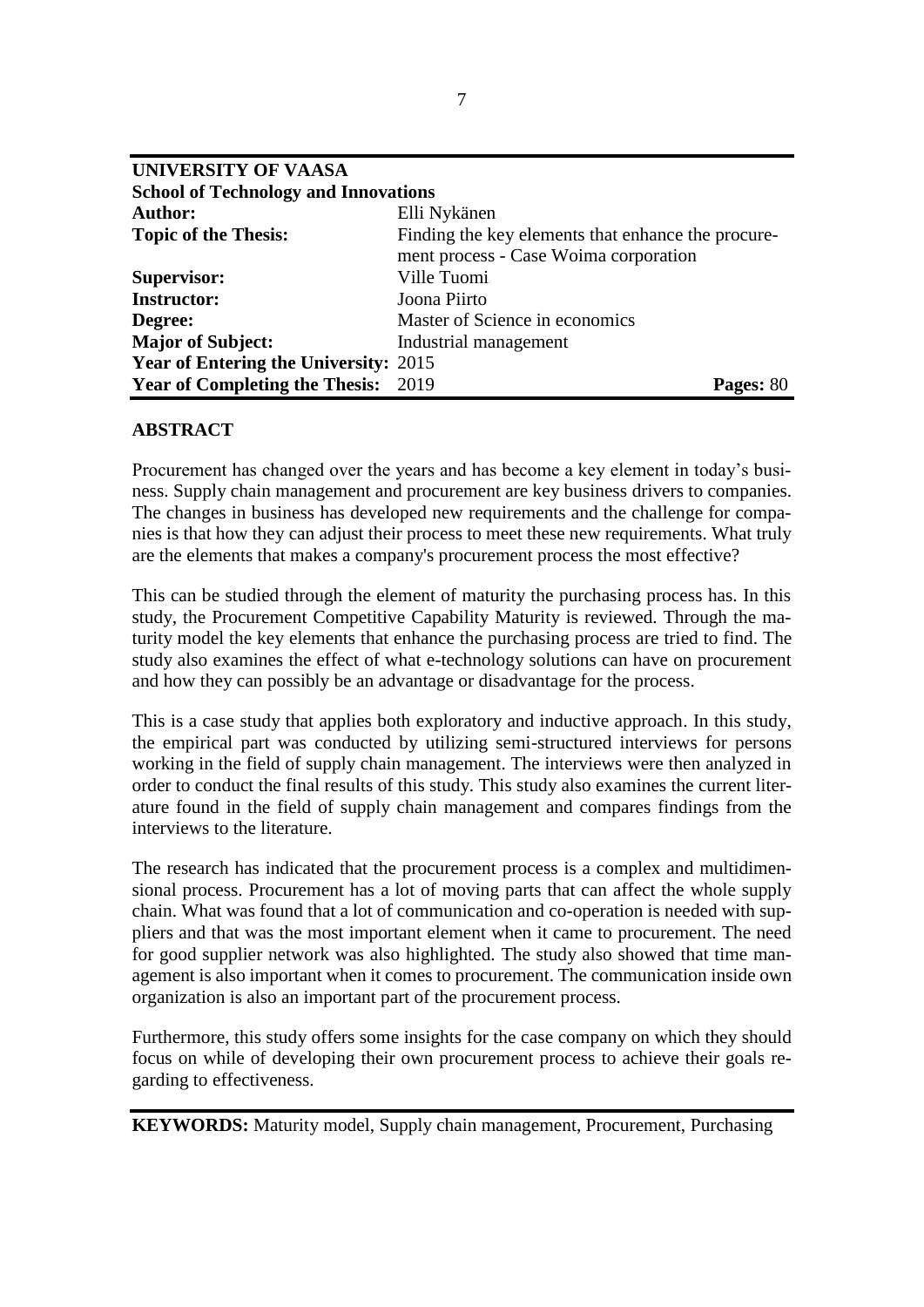| <b>VAASAN YLIOPISTO</b>                   |                                                  |
|-------------------------------------------|--------------------------------------------------|
| Tekniikan ja innovaatiojohtamisen yksikkö |                                                  |
| Tekijä:                                   | Elli Nykänen                                     |
| Tutkielman nimi:                          | Tärkeimmät tekijät ostoprosessin tehostamiseksi- |
|                                           | Case Woima Corporation                           |
| Valvojan nimi:                            | Ville Tuomi                                      |
| Ohjaajan nimi:                            | Joona Piirto                                     |
| <b>Tutkinto:</b>                          | Kauppatieteiden maisteri                         |
| Pääaine:                                  | Tuotantotalous                                   |
| Opintojen aloitusvuosi:                   | 2015                                             |
| Tutkielman valmistumisvuosi:              | Sivumäärä: 80<br>2019                            |

## **TIIVISTELMÄ**

Hankinta on keskeinen osa yrityksien liiketoimintaa. Nykypäivänä toimitusketjun hallinta ja hankinta ovat yritysten avaintekijöitä. Muuttuva globaali ympäristö on luonut yrityksille uusia vaatimuksia, jotka niiden on täytettävä. Kuinka yritykset siis pystyvät muuttamaan prosessejaan niin, että ne täyttävät uudet vaatimukset? Mitkä ovat ne tekijät, jotka tekevät yrityksen hankintaprosessista tehokkaimman?

Tässä tutkielmassa tutkitaan ostoprosessia niin kutsutun maturiteettimallin (maturity model) kautta. Sen kautta pyritään tunnistamaan keskeisiä elementtejä, jotka parantavat ostoja hankintaprosessia. Tutkimuksessa selvitetään myös, miten uudet teknologiaratkaisut voivat vaikuttaa hankintaan ja onko näistä ratkaisuista etua tai haittaa prosessille.

Tämä tutkielma on case-tutkielma, joka hyödyntää sekä tutkivaa, että induktiivista lähestymistapaa. Tutkielman empiirinen osa toteutettiin suorittamalla puolistrukturoituja haastatteluja. Lopputulokset tehtiin haastattelujen ja niiden analysoinnin perusteella. Tutkimuksessa tarkastellaan myös hankinta-alan nykyistä kirjallisuutta, jota myös hyödynnettiin lopputulosten analysoinnissa.

Tutkimus osoitti, että hankinnan prosessi on hyvin monimutkainen ja moniulotteinen. Hankinnan ketjussa on monta liikkuvaa osaa ja niiden hallinta tekee koko toimitusketjun hallinnasta haastavaa. Kommunikaatio ja yhteistyön tekeminen toimittajien kanssa korostui lopputuloksissa. Myös toimittajaverkoston tarve ja laajuus olivat tärkeä osa hankintaa. Yhä kiihtyvässä globaalissa ympäristössä ajanhallinnan tärkeys korostui, koska ajoittain hankintatyö voi olla hyvinkin hektistä. Kommunikaatio oman organisaation sisällä osoittautui myös tärkeäksi menestystekijäksi.

Tutkimus myös tarjoaa case-yritykselle ideoita ja mahdollisia ratkaisuja, joiden avulla he voivat kehittää prosessiaan mahdollisimman tehokkaaksi ja toimivaksi.

**AVAINSANAT:** Hankinta, Toimitusketjun hallinta, Maturity model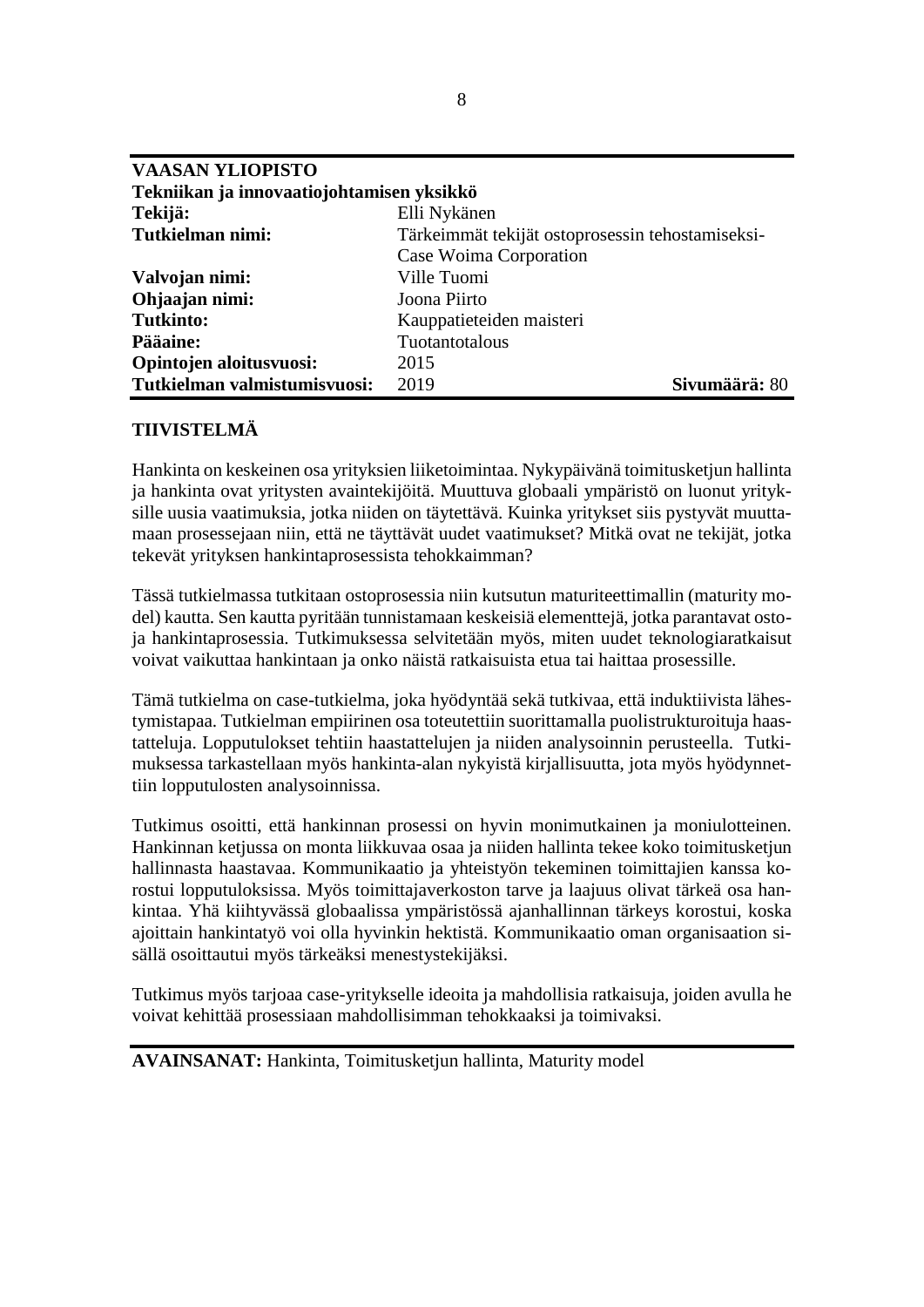## <span id="page-9-0"></span>1 INTRODUCTION

### <span id="page-9-1"></span>1.1 Background of the study

In 1998 McIvor et al. already stated that procurement should be thought as a peer for the organization's other strategic functions, such as marketing, finance, and production. Supply chain management has gained a lot of attention in the past years. It is getting more popular because of the dynamically changing environment and the even tougher competition. There are more demands coming from the stakeholders' side also. (Gangurde  $\&$ Chavan 2016:1751.)

Purchasing nowadays is more than just a traditional function. Purchasing has changed to a strategic imperative. If a company decides to strengthen its purchasing process it can at the same time strengthen the company's competitive advantage. (Gangurde & Chavan, 2016:1751.)

Because companies purchasing volume has grown it is crucial that better performance from procurement function makes a big contributor to the firm's overall performance (Schiele 2007:274). Both purchasing and supply chain management has become one of the key business drivers (Weele 2010:18).

But how can the purchasing function fulfill all these new requirements that it has? This can depend on its development level or maturity. Maturity is the "level of professionalism in the purchasing function" (Schiele 2007: 274). By testing the maturity of the purchasing function, it is useful to test the link between the quality of the purchasing function and its participation in a firm's performance in general (Schiele 2007:274).

Studies from Paulraj et al. (2006), Schiele (2007) and Batenburg & Versendaal (2007) has found that the organization's performance has a positive impact on what higher the level of the maturity its supply chain has. Maturity can be tested in many fields of business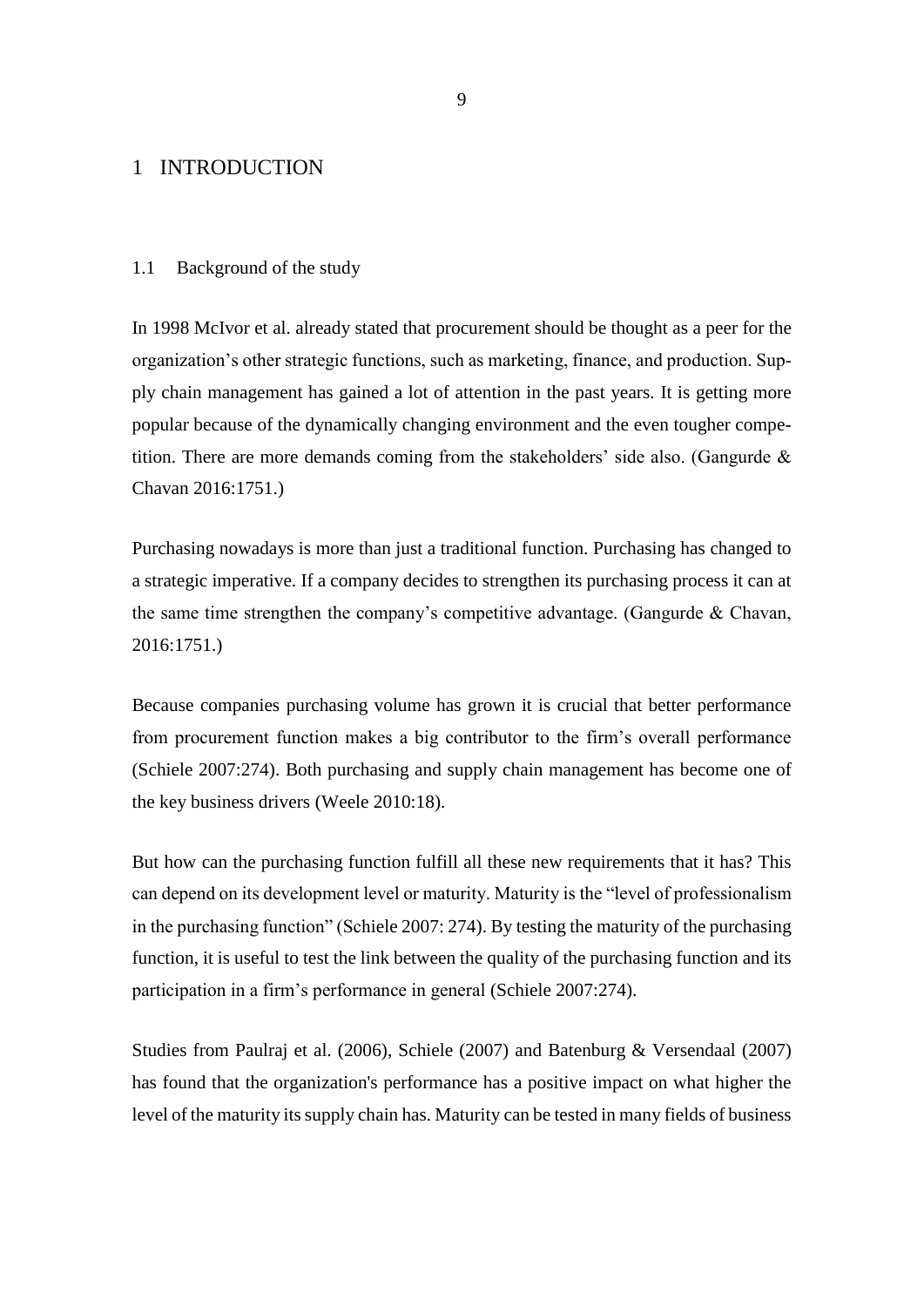not only in procurement. However, because the focus of this thesis is procurement, we focus on procurement and supply chain maturity models.

Benchmarking combined with maturity is one way to discover the maturity of the purchasing process. In Simatupang's (2004) research it is shown that benchmarking can lead to a growth of productivity in the supply chain. Also, by utilizing benchmarking the weak spots of the supply chain and purchasing process can be detected.

Many companies have a different kind of purchasing practices and ways how they document and develop their process. Therefore, it will be interesting to examine how the purchasing process of other companies can be tested and benchmarked. By examining other organizations processes, big and small companies, it can be seen if their process has similarities and how the process from a big global company can be brought to a smaller organization. When thinking the purchasing process, it could be thought that every company goes through the same steps of the purchasing process it will be interesting to see if it is so. Also, the methods company's use in their process is fascinating to see if there are similarities and what are the differences between them.

In this study, the case company WOIMA Corporation's business focuses highly on managing the total cost of ownership, within the supply chain by effective procurement operations. While ensuring the acceptable availability to the customer with the objective of generating sustainable profit through supply chain management. WOIMA Corporation being still as a start-up company is currently verifying their procurement operations to ensure the needed project delivery capabilities with the purpose of securing long-term success, in exporting their solutions to emerging markets. Therefore, it is crucial to develop operations enabling the valuable contribution of a globally operating supplier to occur sustainably and competitively.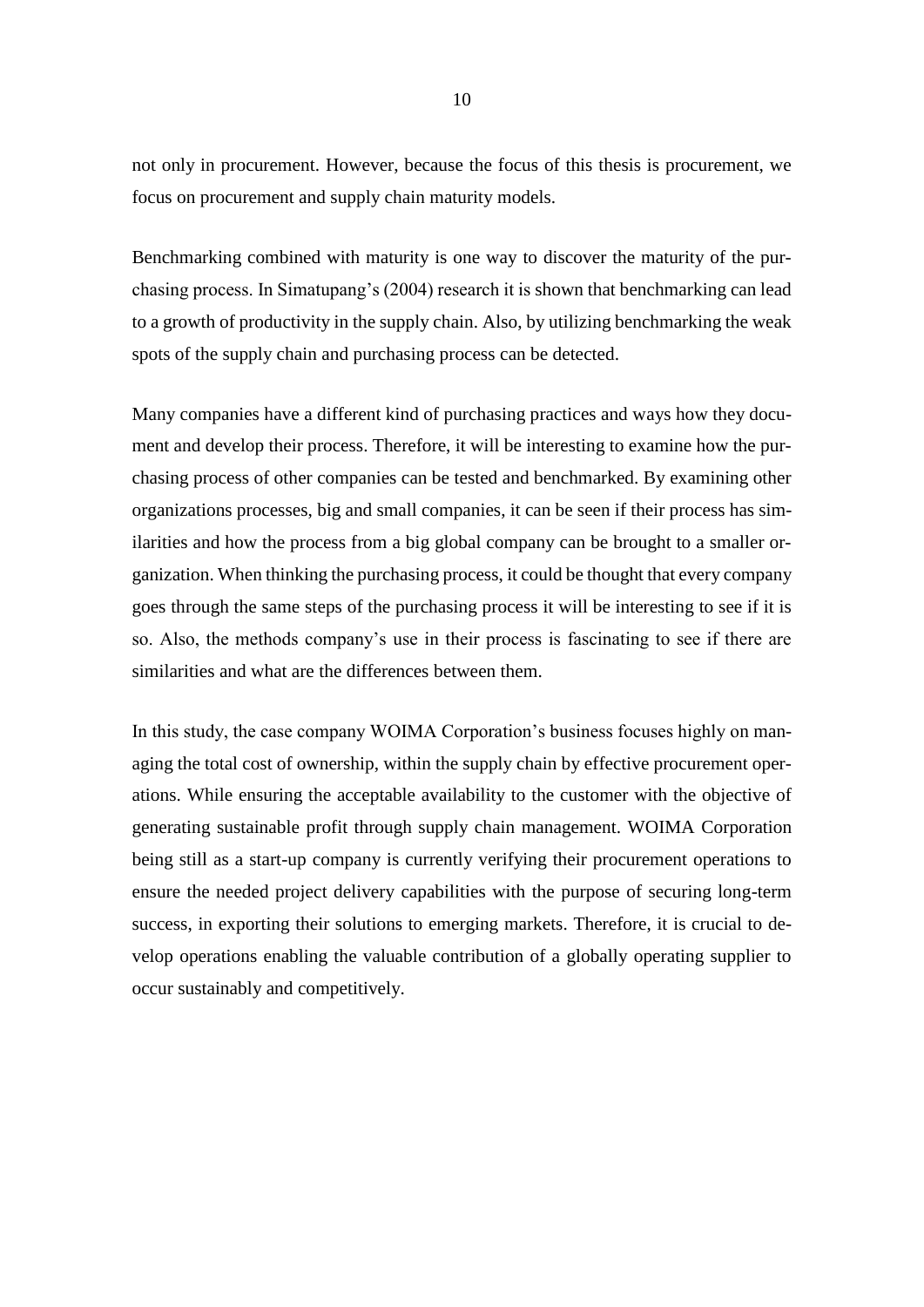### <span id="page-11-0"></span>1.2 Introduction to Case-company

WOIMA Corporation is a company that is established in 2017 and it is located in Vaasa (Kauppalehti 2018). WOIMA delivers to its customer waste-to-energy solutions. They also want to provide a better quality of life and more social equality in developing countries. (WOIMA Corporation 2018) The customer focus group of WOIMA is, therefore, in developing countries.

WOIMA can be considered as a start-up company. WOIMA has focused on establishing the supply chain cost structure and collaboration set up with preferred partners together with product and sales development. The intention is to shift focus on verifying the plan for the project delivery including procurement operations supporting that the supply chain will align for its solutions and customer needs accordingly. The goal with WOIMA is to make the procurement process into seamlessly gain the benefits of the collaboration together with its partners to reach and cultivate WOIMA's organizational capabilities such as speed, flexibility and innovation.

The company's business is widely based on procurement and subcontracting. WOIMA corporation delivers EPC-projects (engineering, procurement, and constructions) to its customer. They do not manufacture the power-plants themselves, but they subcontract most part of the project. That is why the procurement process is a key competitive advantage of the company

As for the start, WOIMA Corporation has utilized an internet-based SCM shared platform service. They have now used it for the purposes of onboarding, bidding and maintaining supplier collaboration. It is a buyer-side procurement system, that can be used on the internet and by a mobile device.

The SCM service has different features that are for making the PO's RFQ's and offers, forecasting, and auditing. In it, contracts can be made and share information and documentation between the organization and suppliers. The communication is visible to the whole organization which also helps with the information flow that comes from emails.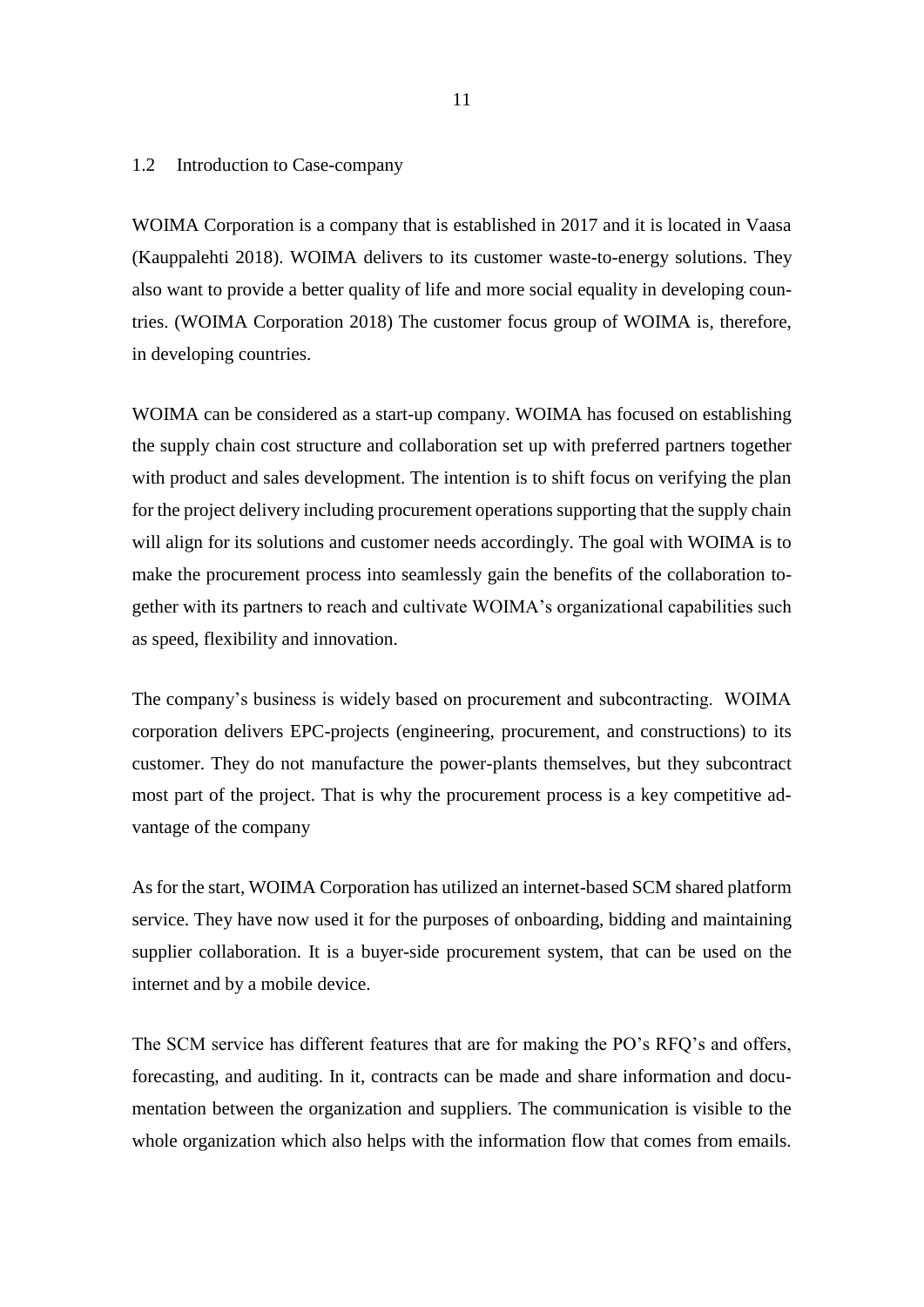The point with this platform is to help its customer to achieve automatization of the business process and ease the current information flow. The purpose is to make the information that is shared visible, available and manageable.

### <span id="page-12-0"></span>1.3 Objectives of the study

The objective of this study is to establish highly effective procurement activities for global project deliveries. The key is that the process and its documentation is flexible as possible. The hope is that WOIMA could utilize an SCM platform service they have already started to experiment.

Another objective is to examine how the procurement activities in a project business can be influenced by standardization and what are the areas of the procurement process that should be standardized in a start-up company and why?

This study has two research question through which the end results are developed. The questions are:

1. What are the key elements that enhance the procurement process?

2. What are the parts of the procurement should be subjected to standardization within start-up company?

The study is conducted by applying a qualitative method. At first theory behind procurement and standardized procurement process is examined. The theoretical findings are then utilized in the empirical part of the study which is conducted through qualitative interviews from other companies. The interviews are done in order to benchmark other companies. By benchmarking we can find key elements that enable a high performing procurement process for WOIMA Corporation and find the important decision points and key elements that enhance the procurement process.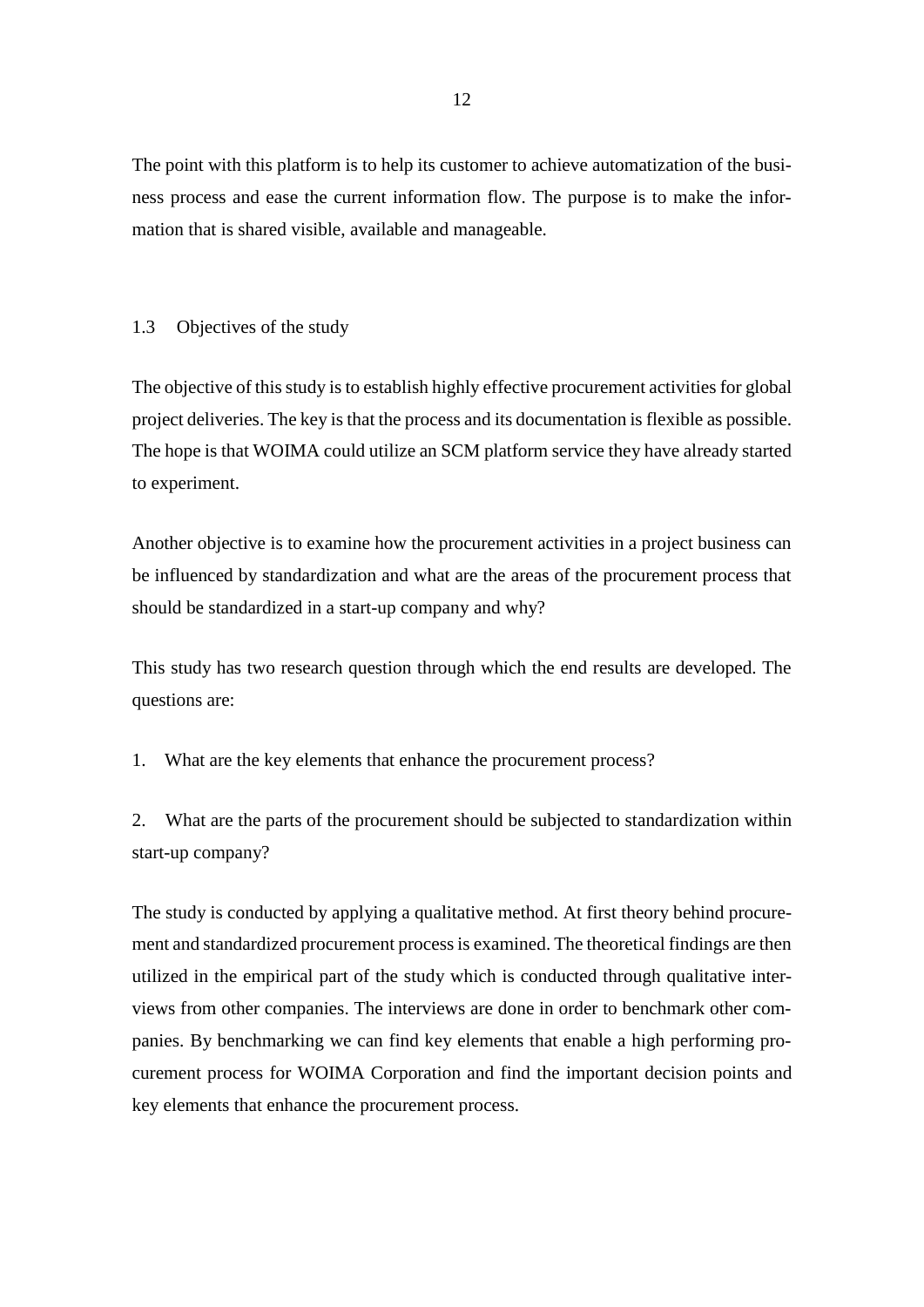### <span id="page-13-0"></span>1.4 Scope of the study

The scope of this thesis is to research a standardized procurement process and supply chain management. The objective is also to find studies of how standardized procurement process has affected the companies' effectiveness and what the benefits of it are. Another objective is to see if there are similarities or differences between big and small companies purchasing process.

The empirical part of this study is to deepen the practical knowledge and ways how a standardized procurement process can be developed. This thesis also examines to what extent the purchasing process of a bigger organization can be adapted into a smaller organization and what are the benefits of such adaption.

In conclusion of the study, the thesis examines how all the theory found and the results of the empirical part can be combined and how through this a process for the case company can be developed.

### <span id="page-13-1"></span>1.5 Key definitions and concepts

This part will describe the most important definitions and concepts of this study. A deeper insight to this concepts and definitions are presented in chapter 2.

*Supply chain management* (SCM): SCM has many different definitions, but shortly SCM is all the business process involving planning, controlling and executing a product's flow. It includes acquiring raw materials and production through to the end customer. All these processes are done in the most streamlined and cost-effective as possible. (Gunasekran 2004:265-268; Weele 2010:11)

*Supply Chain* (SC): Network of individuals that are directly or indirectly linked to one another. Typical SC has vendors of raw materials, producers, warehouses, distribution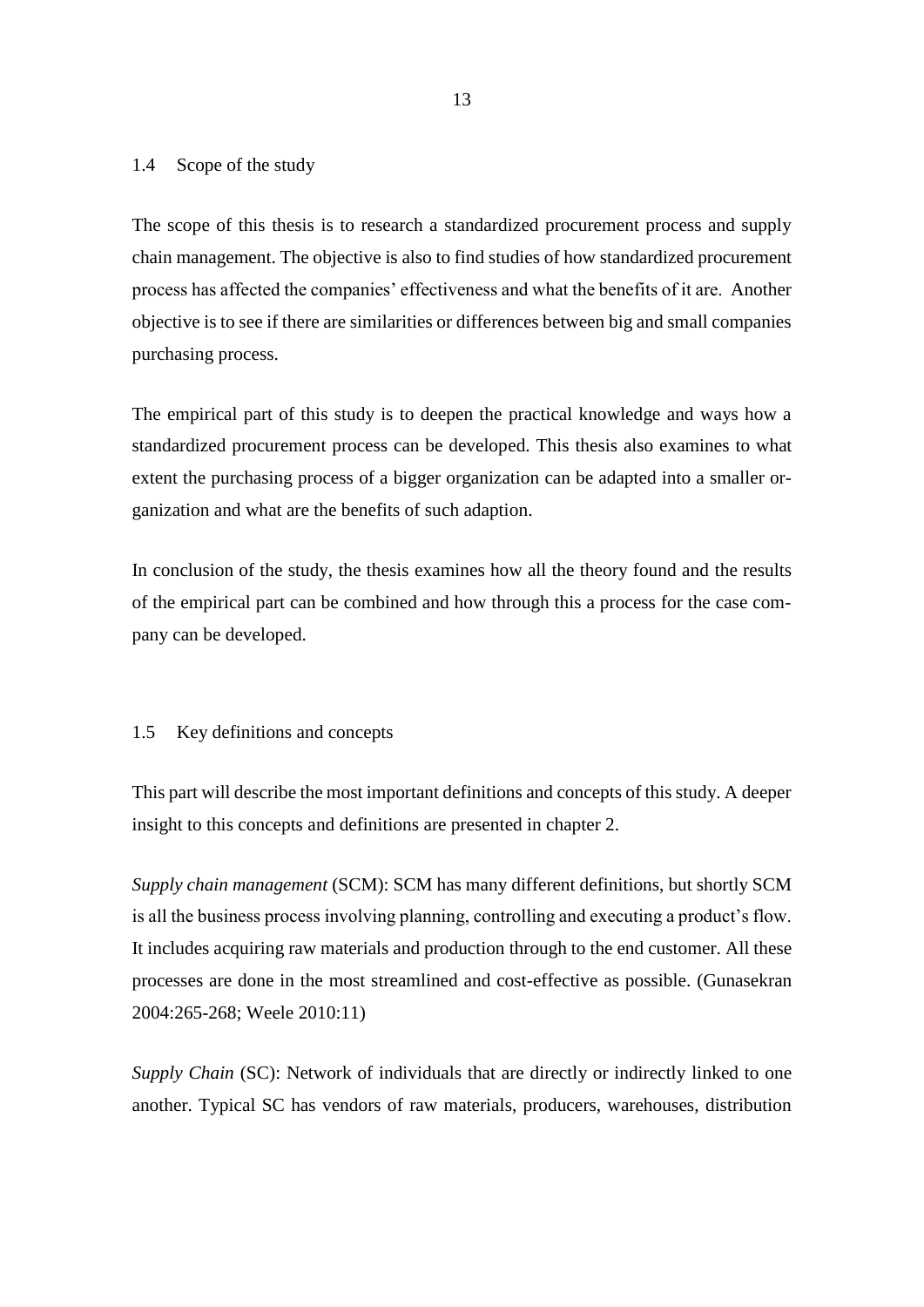centrals and retailer that delivers the product to an end customer. (Bozarth & Handfield 2008:7.)

*Procurement*: The term procurement is used to describe all the activities related to the purchasing process (Weele 2010:6).

*Purchasing:* In this thesis the term purchasing is used to describe the operational parts of procurement.

*Purchasing management*: All the activities that are included in managing suppliers.

*Benchmarking*: A way to measure a company's practices with peers. Comparing companies to one another. Finding out key improvement points and analyzing how other companies have achieved high-performance levels. Using the information gathered in order to improve own performance (Bozarth & Handfield: 2008:60).

*Maturity model*: A process improvement technique. Evaluating how efficiently the company is performing for example in procurement unit.

<span id="page-14-0"></span>*SCOR model*: Model to measure the performance of a supply chain. Developed by the Supply Chain Council in 1996 (Supply Chain Council 2012).

## 1.6 Structure of the study

This study is constructed of five different chapters. The construction is a linear analytic model. This kind of similar structure of the thesis is widely used in academic journals articles as well as in case studies (Saunders, Lewis & Thornhill 2009:176).

The first chapter consists of the introduction to the topic and the background for it. Chapter one also introduces the structure of the study. Chapter two includes the key definitions of this thesis and examines the existing theories of supply chain management in the literature. Chapter three presents the methodology of this study. It explains the data-collection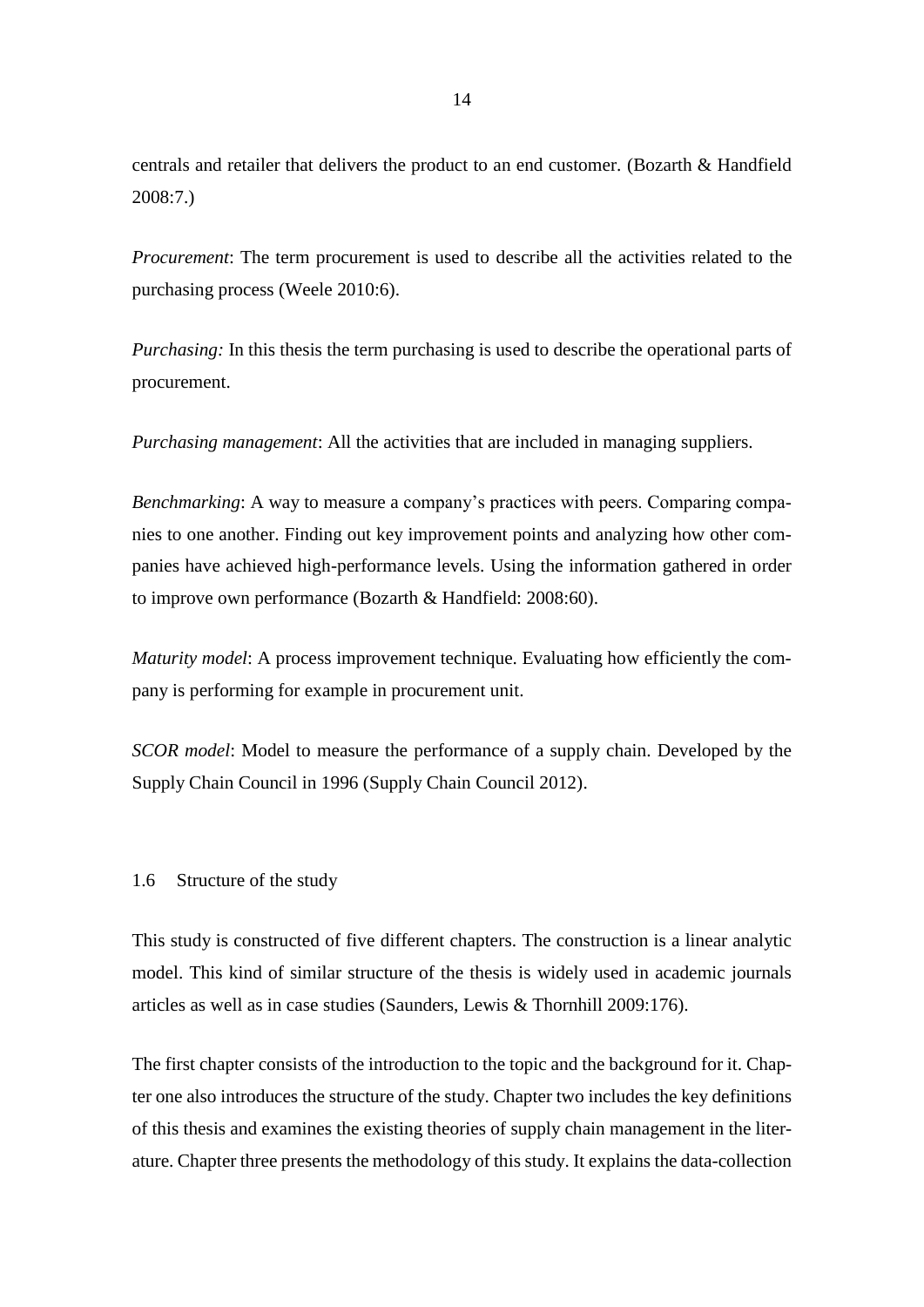and data analysis process. In chapter four the empirical results are shown and drawn from the study. Chapter 5 draws in the results and presents the conclusion of the study. The structure of this study can be seen in Figure 1.

**Chapter 1**: Consists the introduction and the background of the study. Presening the case-company

**Chapter 2**: Litterature review of existing theories in procurement and supply chain management. Focuses on maturity model and Procurement Competitive Capability Maturity model.

**Chapter 3**:Methodology and the data gathering process is presented. Analyzing the results from qualitative interviews. The validity and reliability of the study.

> **Chapter 4**: Empirical results drawn based on the results. Discussion of the results compared to other companies and theories.

**Chapter 5**:Discussion on of the study.

Figure 1. Structure of the thesis.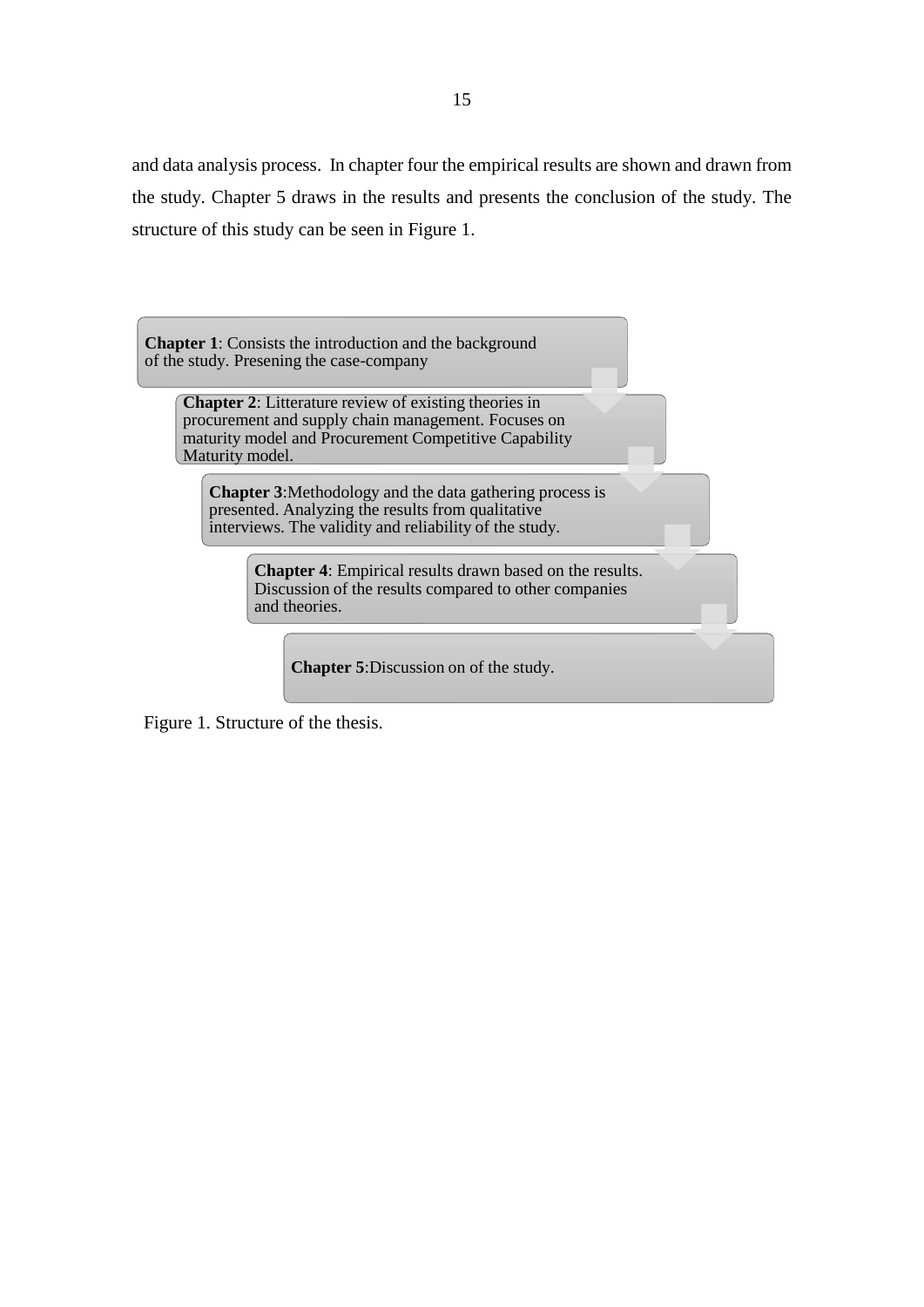# <span id="page-16-0"></span>2 REVIEW ON SUPPLY CHAIN MANAGEMENT AND PURCHAS-ING PROCESS

#### <span id="page-16-1"></span>2.1 Supply chain management

Supply chain management (SCM) is a competitive strategy that integrates suppliers and customers. The objective is to improve responsiveness and the flexibility of manufacturing organizations (Gunasekran 2004:265-268).

The term SCM has originally appeared already in the 1980s when it was first introduced. SCM is a network that consists of information, materials, and services. It also processes links with the characteristics of demand, supply, and transformation. SCM can also be used to explain the control and the planning of materials. It also explains the information flows and both external and internal logistics activities. (Chen & Paulraj 2004:119-150.)

Supply Chain (SC) links organizations together. In SC the links can be physical flows, information flows, and monetary flows (Bozarth & Handfield 2008:7). Kraljic (1983:110) has said in his article *Procurement must become Supply management* that there is a need to purchasing change from operational function to a strategic one. The difference between SCM and purchasing is that SCM also includes all the logistics activities and it also includes the management of relationships (Weele 2010:11).

The purpose of SCM is to develop a competitive supply base for the company. To companies achieve these goals they need to adopt the process orientation view rather than a functional orientation towards issues with purchasing.

A simple illustration of an SCM is seen in Figure 2. Shortly SC is a network of materials, information, and services processing links with the characteristics of supply, transformation, and demand (Chen & Paulraj 2004:119).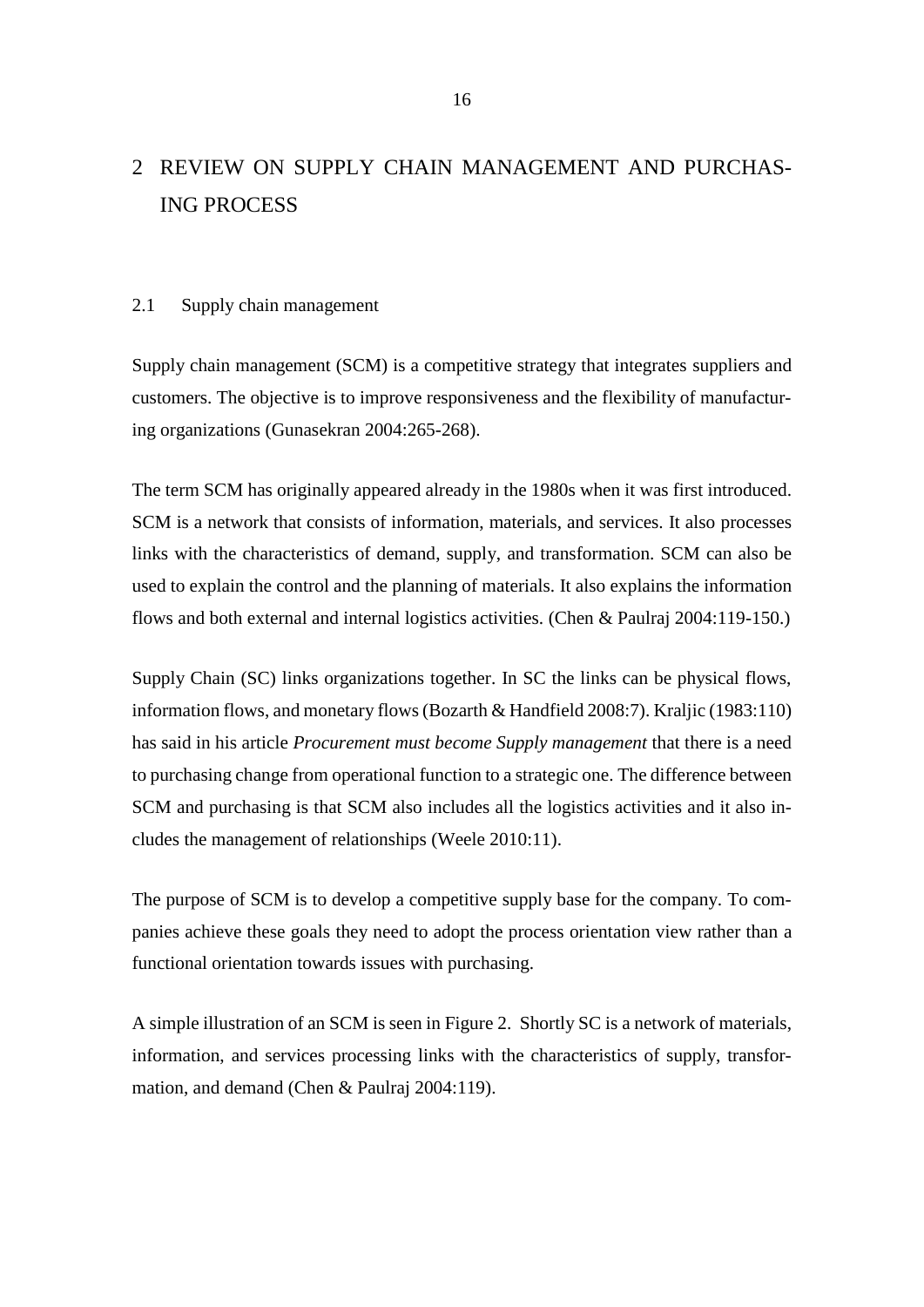

Figure 2. Illustration of a typical supply chain.

In this illustration of an SC seen in Figure 2, the purchasing, production, and distribution form the internal supply chain. In this model, the supplier is seen outside of the internal supply chain and it communicates with the company's purchasing department. These all are linked to each other to please the end-customer.

## <span id="page-17-0"></span>2.2 Procurement

Procurement is a set of activities, in the function of purchasing inputs used in the firm's value chain. Procurement involves all the activities that are required in order to get the product from the supplier to the end destination. The purchasing process is part of procurement. The procurement is traditionally used when the buying is based on total cost of ownership (TCO). TCO means the end cost that the company will obtain over the lifetime of the product that is purchased. Procurement can include supplies, raw materials and/or other consumable items or even services. (Weele 2010:5-7.)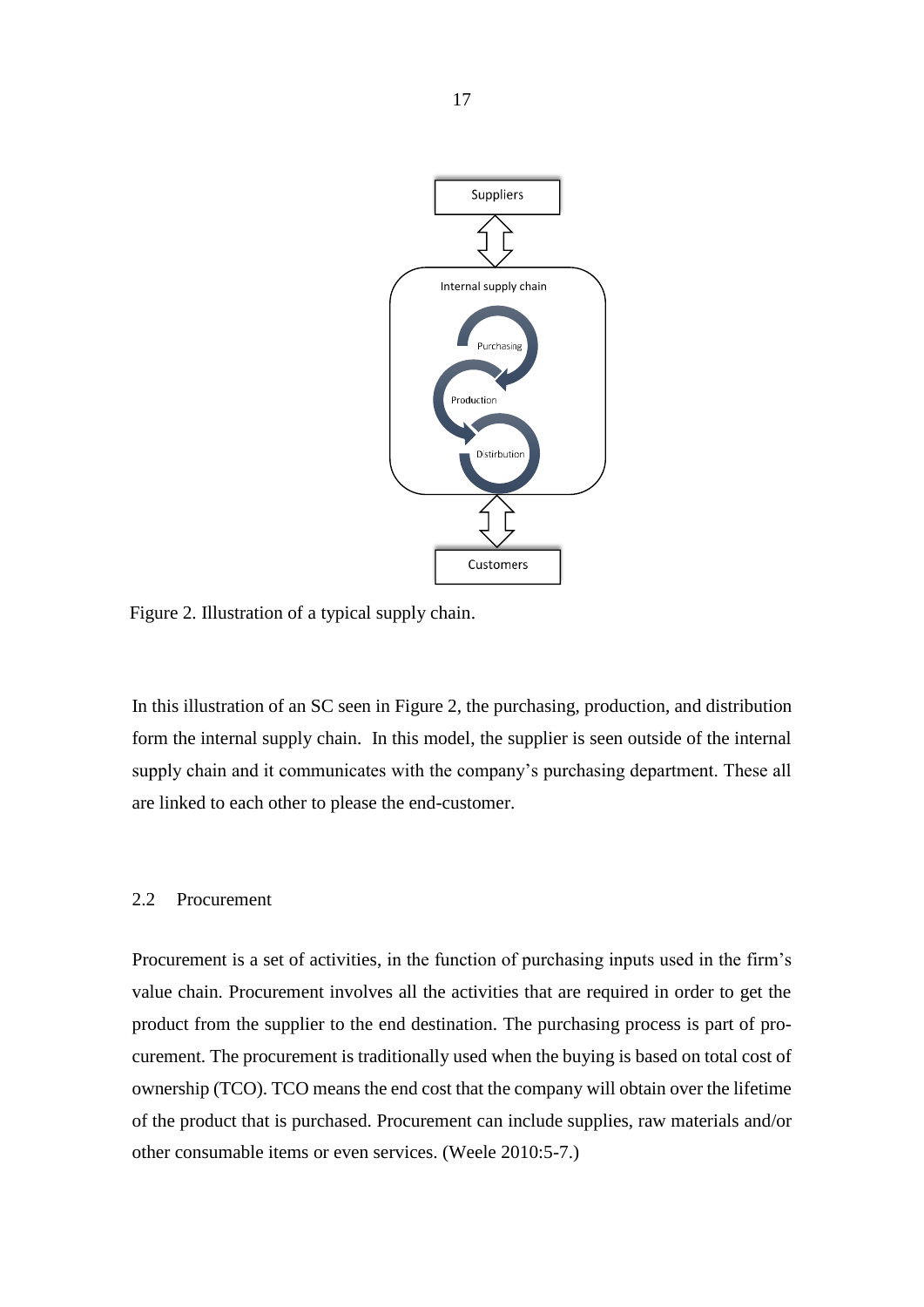Procurement can also be seen as having a wider meaning than purchasing. Procurement manages the entire cycle. However, it does not include the logistics activities which SCM does, and that is the main difference between procurement and SCM (Do 2016:17).

Both in practice and in literature the terms purchasing, procurement, sourcing, and supply management are all used interchangeably (Weele 2010:8).

## <span id="page-18-0"></span>2.2.1 Purchasing process

The Purchasing process is carried out by the purchasing function. Purchasing function means all the activities aimed at determining the purchasing specifications. This means selecting the best possible supplier and developing routines and procedures that enables to achieve this. It also includes conducting negotiations with a supplier to achieve contracts, ordering process, handling routines, and the process of monitoring and controlling the order to achieve secure supply, follow up and lastly evaluation. (Van Weele 2010:8- 9.) The purchasing process is portrayed below in figure 3. Purchasing function is an operational activity.



Figure 3. Purchasing process model (Van Weele 200:9).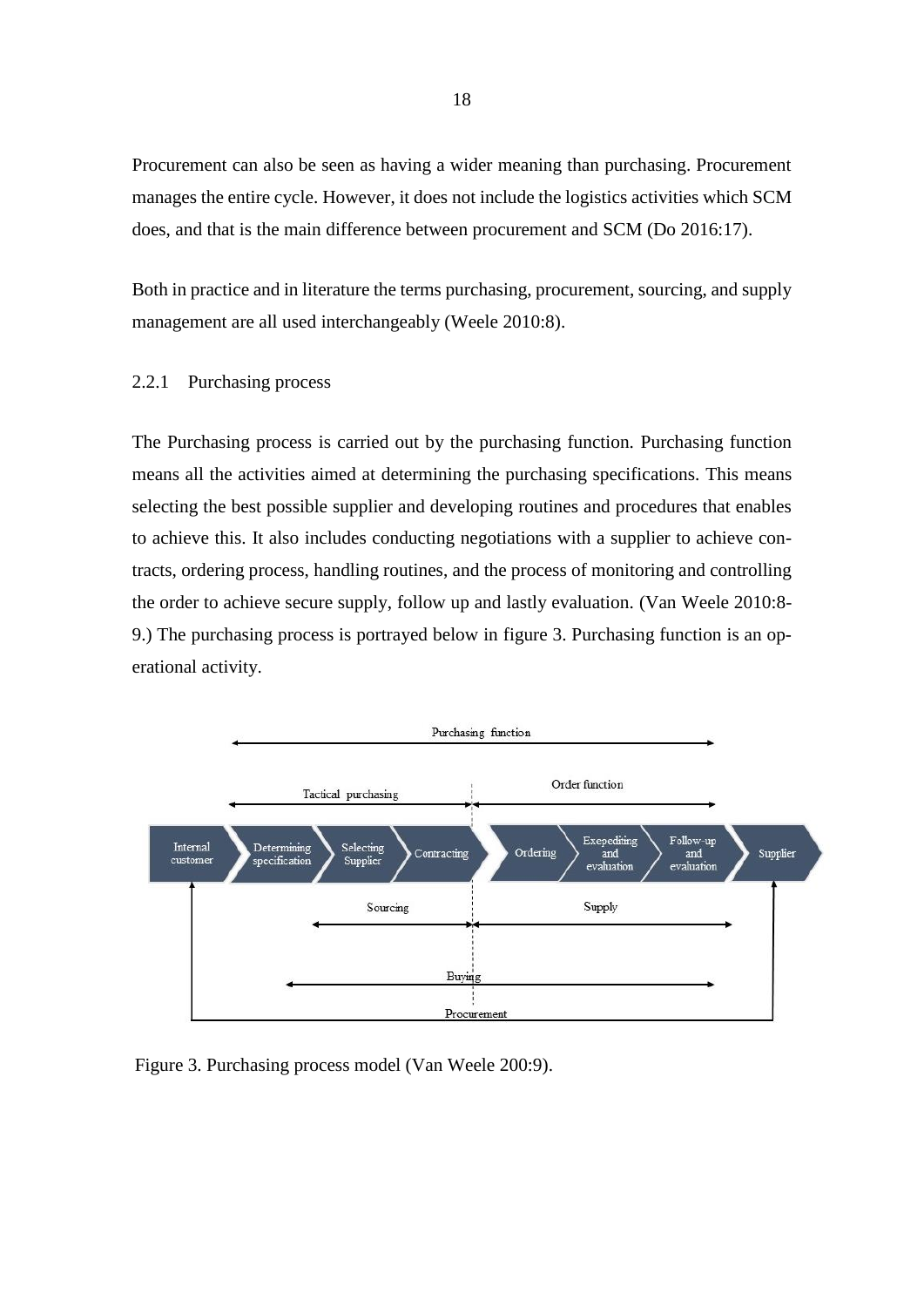Figure 3 explains the process of purchasing. It includes the main activities of the purchasing function. In the purchasing function, there is not included the responsibility for materials requirements (planning, materials scheduling, inventory management, and quality control). These activities should be closely linked to the purchasing process to be effective (Van Weele 2010:9). The explanation for the purchasing process activities are explained here below:

- **1. Determine specification:** Determining the specifications of the goods that are purchased.
- **2. Selecting Supplier:** Choosing the best supplier for the delivery can be a new one or an existing and qualified supplier. This part can also be called as sourcing. Sourcing is part of strategic procurement. It means finding, selecting, contacting and managing the best possible supplier. (Weele 2010:10.) There can be four different sourcing strategies; outsourcing for cost-efficiency, insourcing, outsourcing for capability and out-tasking (Jensen 2017:139). For a simple way to describe sourcing strategy, it is the way to find the best possible supplier for the job.
- **3. Contracting:** Making agreements or a contract with the supplier in order to formalize the buyer-supplier relationship.
- **4. Ordering:** Placing an order to the selected supplier. Most commonly this is done by releasing a purchase order (PO). This can be done by utilizing electronic data interchange (EDI).
- **5. Expediting:** This phase means the monitoring and controlling the order in order to achieve a secure supply chain.
- **6. Follow-up and evaluation:** Settling claims (if there are any). Supplier rating and ranking. Keeping supplier and product files up-to-date.

(Bozarth & Handfield, 2008:346-351; Van Weele 2010: 8-9.)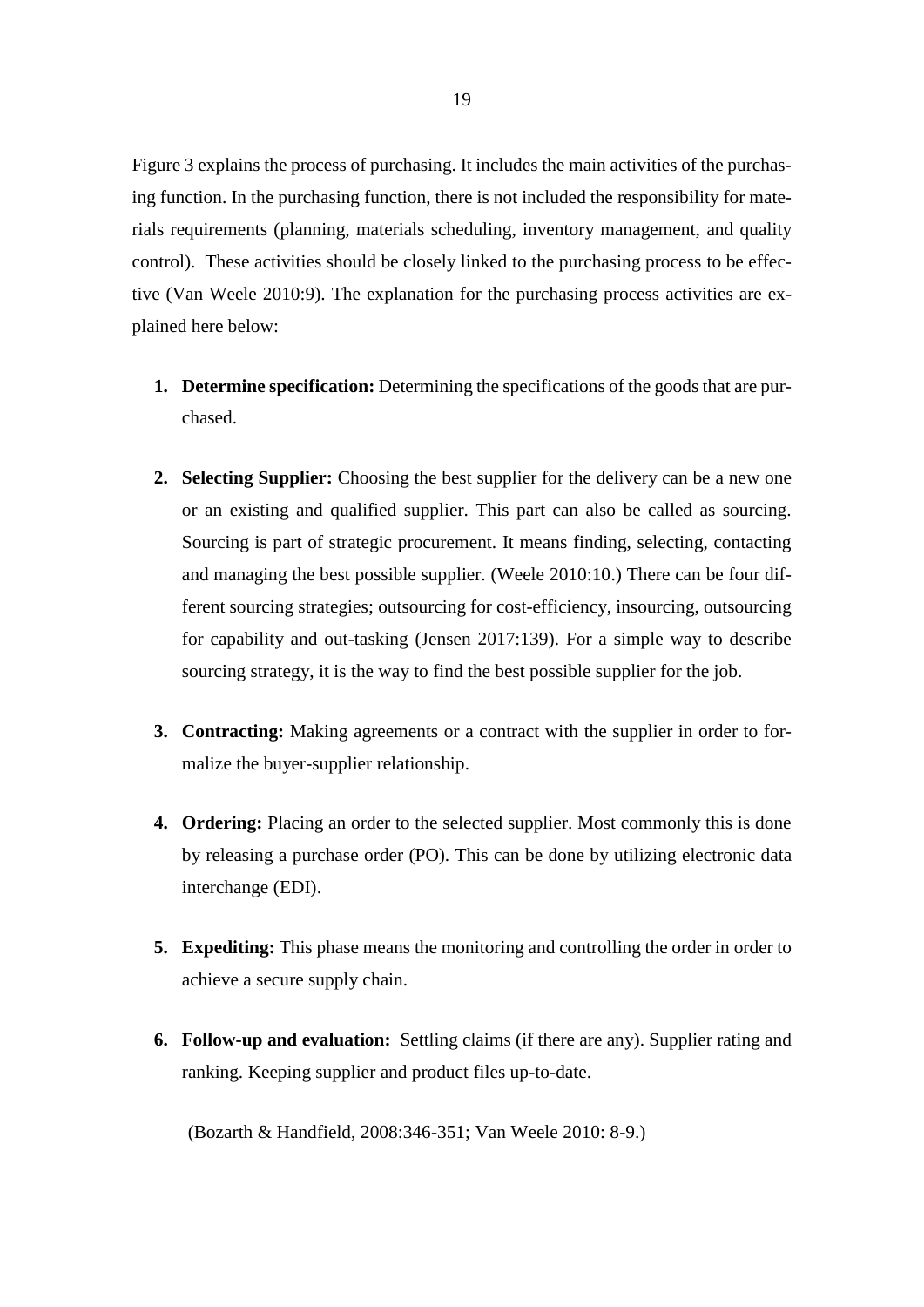More models of purchasing process do exists but in this thesis, Van Weele's model was chosen to be presented because of its universal construct. However, this is only a theoretical model and in the real world, the organizations purchasing process can deviate from this model. There are different kind of situations that can influence the process some example are personal relationships, insufficient supplier selection and lack of good contractual agreements. (Van Weele 2011:47.)

### <span id="page-20-0"></span>2.2.2 Purchasing management

Purchasing management is all the activities that are included in managing supplier relationships. This is done in a way that the activities are aligned in the company's overall strategy and interests (Van Weele 2010:11).

Purchasing management is focusing on improving the purchasing process within the organization but also between the supplier and the organization. The purpose of purchasing management is that if suppliers are not managed by the customer the relationship is then managed by the supplier.(Van Weele 2010:11.)

Purchasing management is done because it contributes to the achievement of long-term benefits. Purchasing management is done because purchasing has gained a more strategic role in companies than it has before (Corina 2012:1048). Purchasing management can have the following impacts on the organization:

- Fundamental impact
- Information impact
- **•** Impact on the organization's image

Fundamental impact means that a company can gain savings that influences the organization's total turnover. This can increase the profitability of the company. Information impact means that the organization gets more information that is useful for the whole organization. This is due to the position the purchasing function is in because purchasing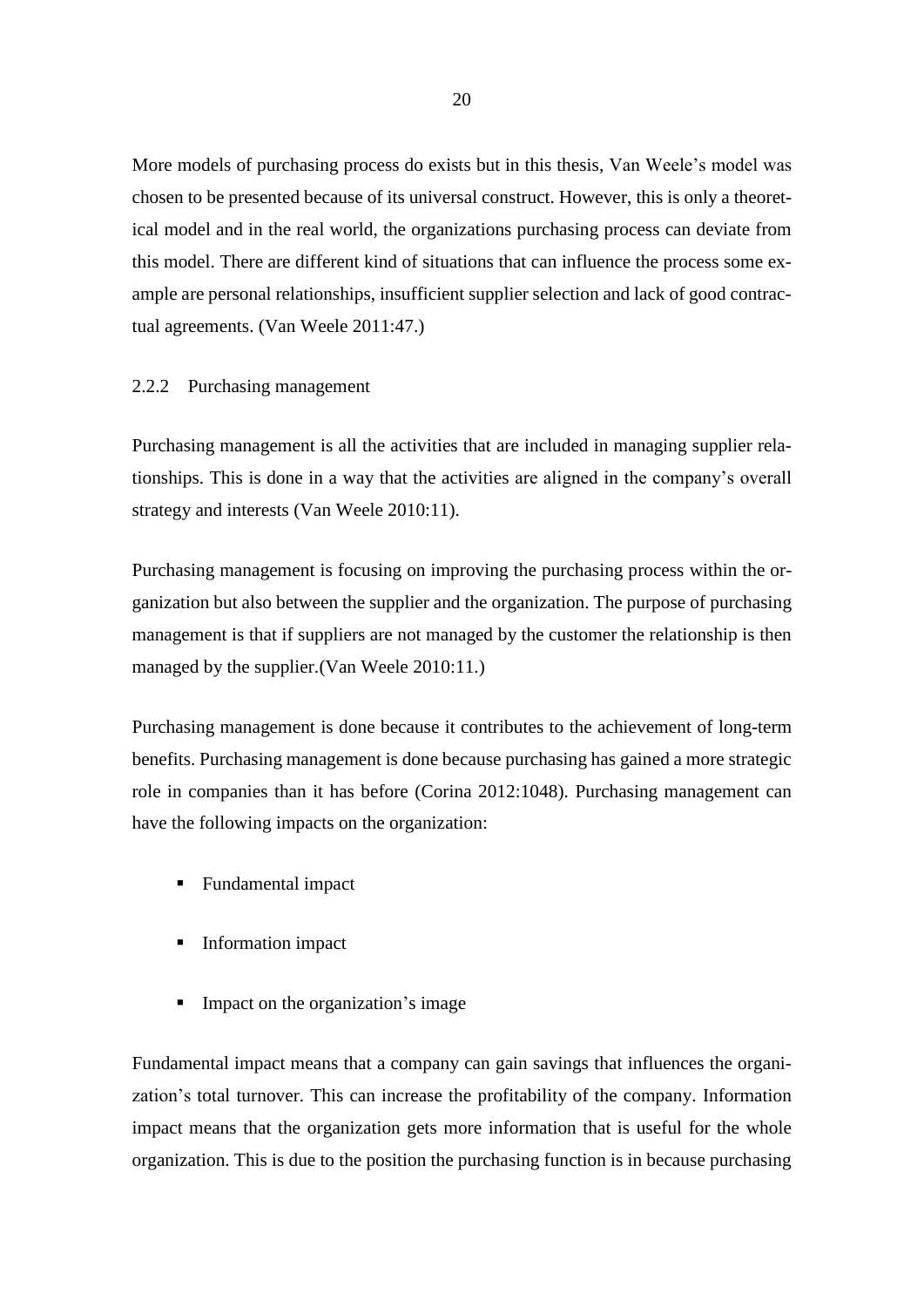has a direct interface with the market that the organization operates. The impact on the organization's image is because of the co-operation with suppliers. If a relationship with a supplier goes bad it might affect the whole company's image. (Corina 2012:1048.)

## <span id="page-21-0"></span>2.2.3 Strategic procurement & procurement strategy

Shortly explained strategy is a plan, usually a written plan that determines the goals the company wants to achieve. The strategy also states the means to achieve those determined goals. Companies usually have a business strategy and then smaller strategies for different parts of the company. When it comes to strategic procurement, it must be aligned with the company's strategic plan and planning process (Carr and Pearson 1999:501). This is also true not only with procurement, but other departments strategies must also be aligned with the company's strategic plan.

Strategic procurement explained means a degree that the procurement/ purchasing function plans, evaluates and implements the strategic plan. It also must control the strategic plan. When the company's strategic plan and purchasing function are aligned with each other, then the purchasing function can be called as a strategic procurement function. (Carr and Pearson 1999:501.)

Strategic purchasing can be classified into three different levels. The levels are focus, involvement, and visibility. These levels are there to operationalize the strategic procurement and determine the level of which the strategic procurement function is. (Paulraj et al. 2006:107-108.) These levels are shortly explained below.

**Focus**: The function has a written and formal plan for the long-range the focus is put on issues that involve in the future like risk and uncertainty.

**Involvement:** It is included in the company's strategic plan. The organization's common goals are known. The performance is measured, and development is made accordingly. The management sees the procurement function having a strategic role.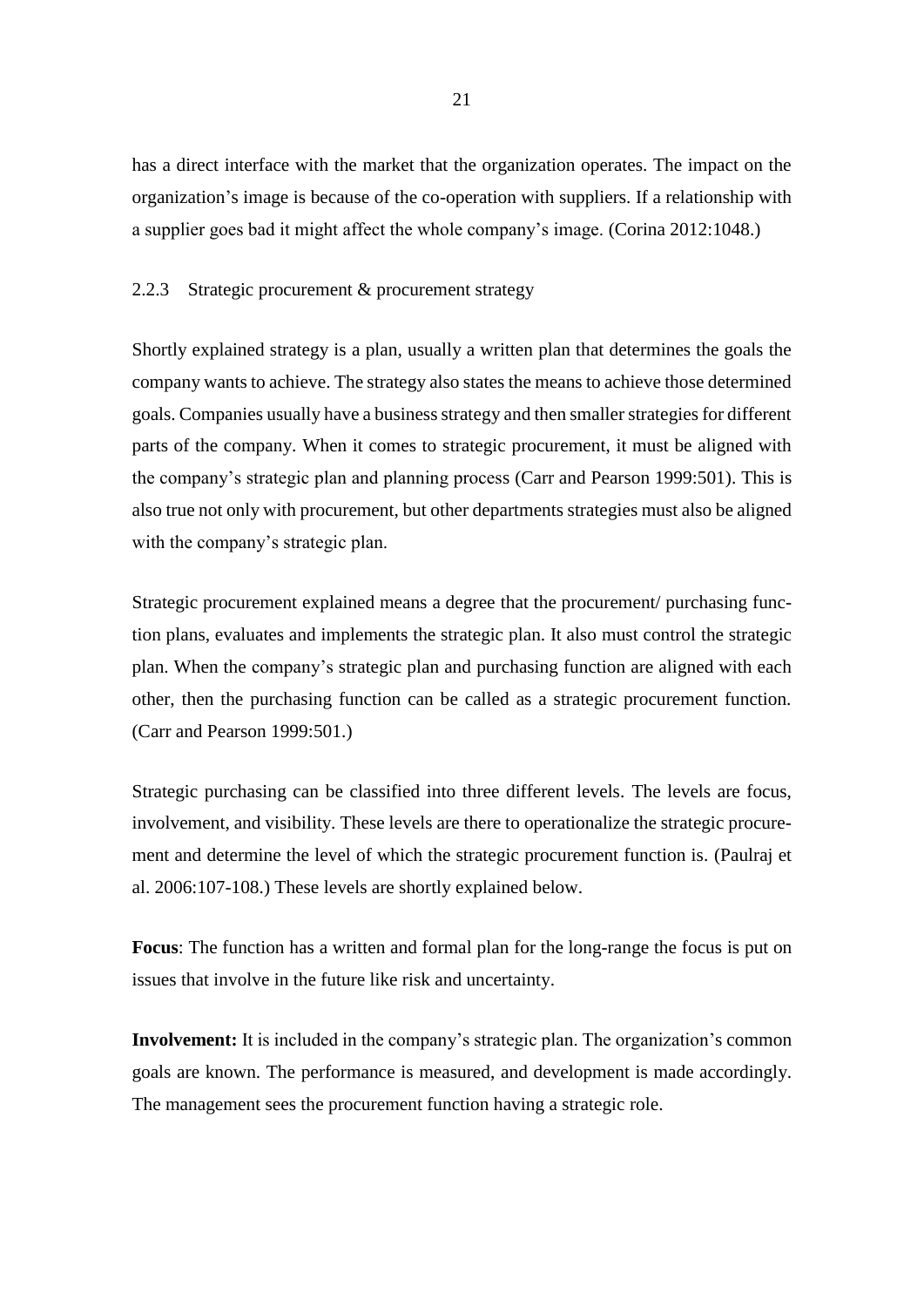**Visibility:** Management sees strategic procurement as an essential part of the corporate strategy. The manager of procurement has visibility and is heard among with the top management. (Paulraj et al. 2006:108.)

There is more support these days for purchasing seen as a strategic part and having an influence on the company's whole strategy (Paulraj et al. 2006:108). This is because it has become a key business driver.

The strategy will determine the goals of the purchasing process therefore, it is important that the performance is measured as it was stated earlier. The company also must develop a system in which they can measure the performance. The measurement system must be based on the company's strategy. (Iloranta & Pajunen-Muhonen 2008: 445-448.)

The measurement system is part of a bigger concept and at its best, it helps the company to clear the visions and determination of the procurement department. It also helps to determine the critical success factors. Determining the critical success factor is best to determine with the help of others in the organization. All the perspectives of how the procurement is performing should be measured in the company. They should be measured from the perspective of how the supplier performs, what is the innovation level and creativity of the organization, how the procurement department performs with other functions of the organization, and how the procurement department utilizes the supplier market. (Iloranta & Pajunen-Muhonen 2008: 445-448.)

### <span id="page-22-0"></span>2.2.4 Electronic Procurement

Electronic procurement (e-procurement) are systems that are helpful for companies to reduce costs and help companies to simplify the sometimes, complex purchasing process. E-procurement systems give direct interference with the supplier (Zunk, Marchner, Uitz, Lerch & Schiele 2014: 13-14).

E-Procurement systems also help the business-to-business (B2B) relationship. E-Procurement systems also help with the flexibility of the process and can also help with time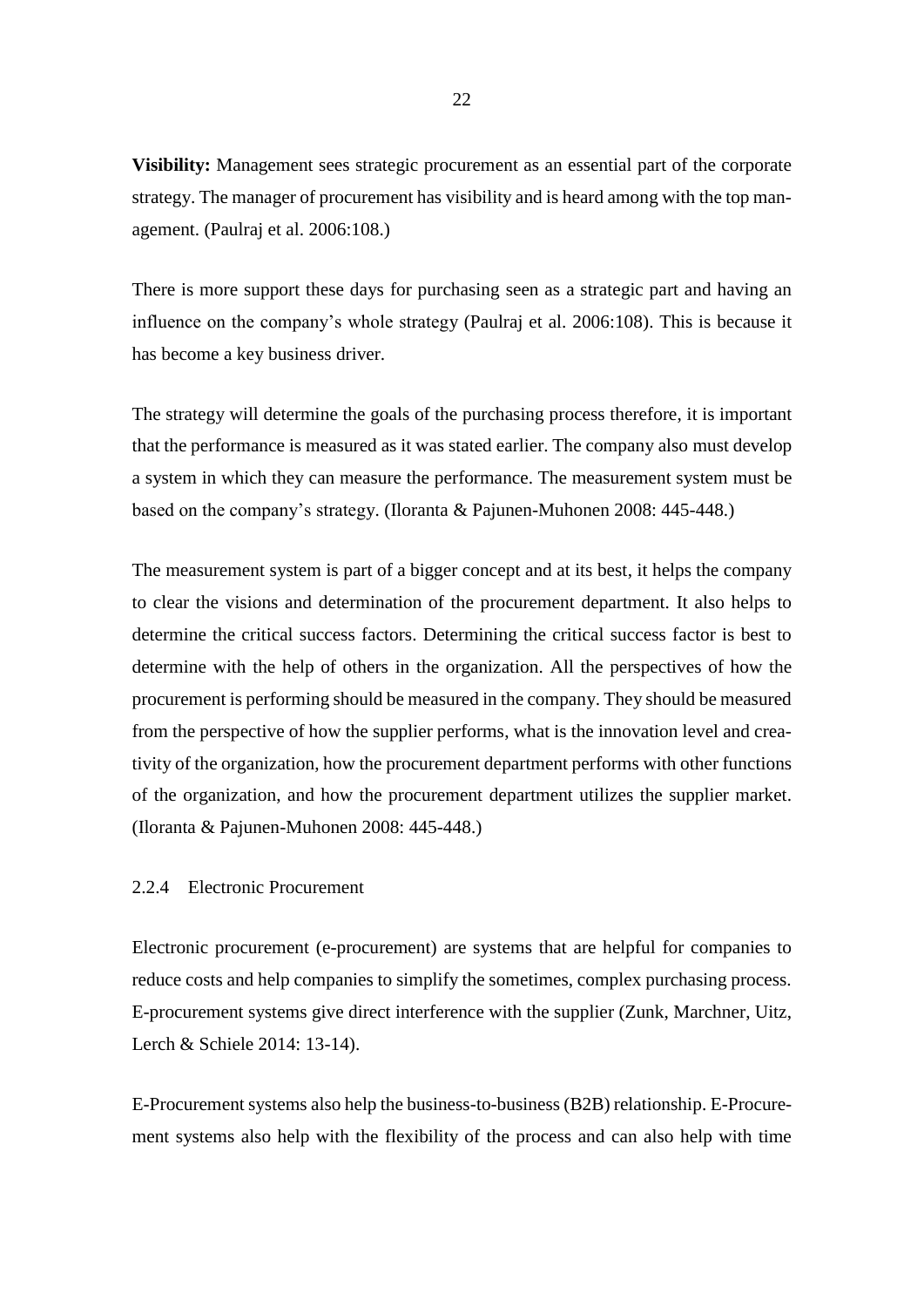reductions (Zunk, Marchner, Uitz, Lerch& Schiele 2014: 15). There are currently many different explanations for the word e-procurement, for example, De Boer et al. (2002) defines e-procurement as a facilitator that enhances and simplifies the procurement process in all levels and utilizes the company's other functionalities like the ERP system. (Enterprise Resource Planning) Vaidyanathan & Devaraj (2008) has called e-procurement as the automatization of the purchasing process. Boer et al. (2002) also state that the definition also entails the offer process and rendering by utilizing electronic data interchange (EDI) and/or intra-and extranets or marketplaces.

In his book, *Purchasing and Supply Management* Van Weele (2011) describes e-procurement as solutions that support the purchasing process and all the electronic data that is exchanged during the process. Van Weele also divides e-procurement solutions into three different categories electronic marketplaces, electronic auctions and order to pay solutions.

According to Zunk et al. (2014) there are seven different categories where the e-procurement can be helpful for the organization they are: improved general conditions, improved collaboration with suppliers, shorter purchasing process, higher price transparency, lower cost in administration, improvement in systems (better flow of information) and acquisition of data. Van Weele (2011) adds that e-procurement also helps the procurement team to widen their scope and through it, they can have a larger sample of suppliers that they can negotiate with.

E-procurement systems can be divided into three different basic categories.

- 1. Buyer side procurement systems (BSPS)
- 2. Supplier side procurement systems (SSPS)
- 3. Third party marketplace systems (TPMS)

In SSPS systems the suppliers often offer internet-based catalog systems where the buyer can go and see available products, prices and delivery times and even buy straight from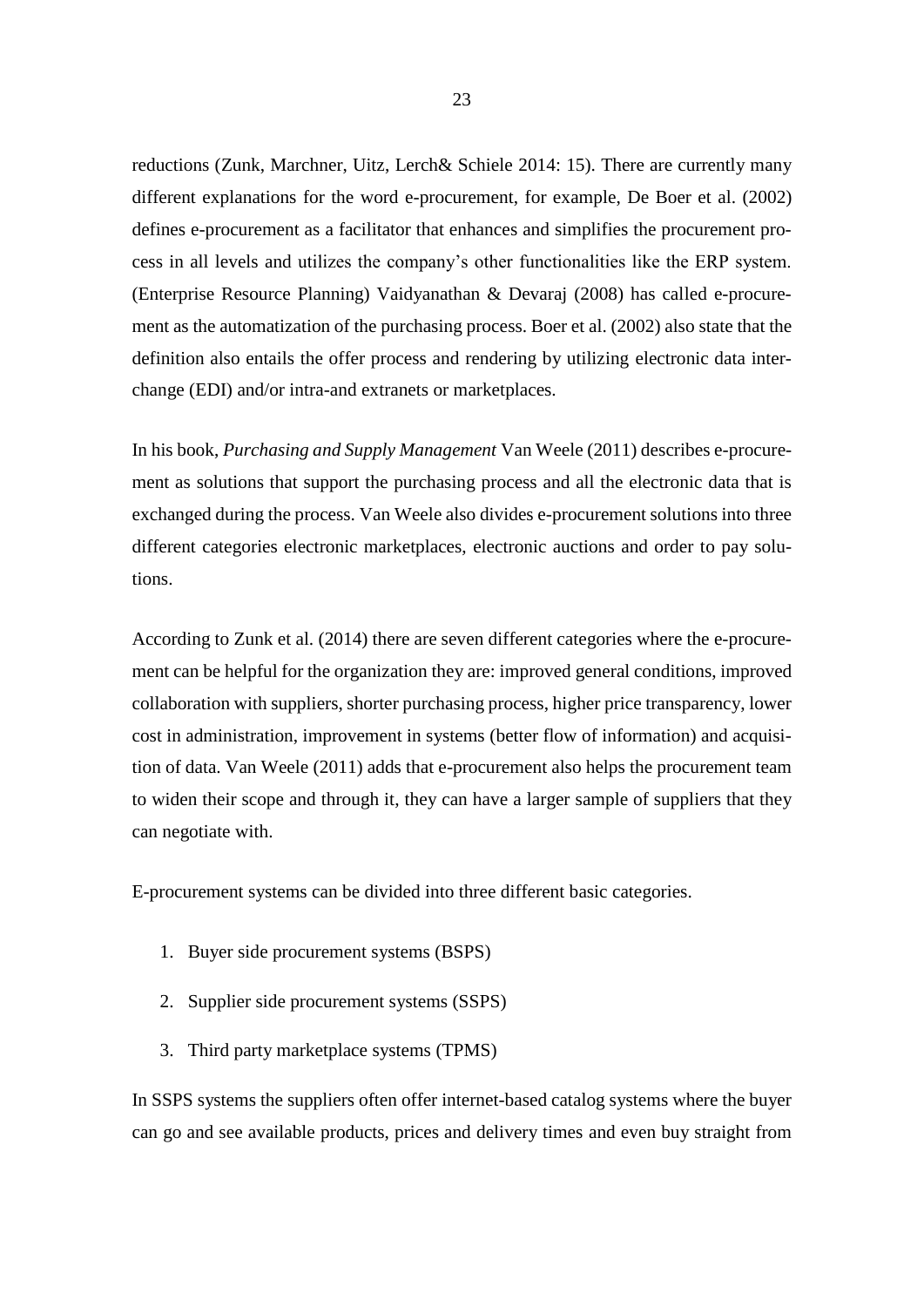there. BSPS Systems, however, are more for the buyer. These systems help the procurement team to manage their supply chain. They can also manage their supplier relationships through this. TPMS systems are controlled by a third party. They are systems that offer a place where the buyers and suppliers can connect with each other through web portals. (Mena, Van Hoek, Christopher 2018: 192.)

### <span id="page-24-0"></span>2.3 Standardized procurement process

International Organization for Standardization (ISO) is an organization that has been established in 1946 their purpose is to develop international standards that indicates the quality, safety, and efficiency (ISO 2018). ISO has created a standard for good procurement. It is part of the ISO 9001:2015 Quality Management standards. Companies can utilize these standards in order to get better results and minimize possible problems. Standardizing also can lead to better customer service and continuous improvement. In ISO 9001:2015 there are certain requirements for the companies to apply in order to get the ISO certificate.

Companies have understood the need for a standardized procurement process. By standardizing the procurement process the company can avoid the possible problems during the purchasing process. The goal with standardized procurement is to but all the information so that every party involved understands it. (Ackerley 2007:2.)

One way to help the standardization process of the procurement process is by utilizing EDI. It is a format that organizations can interchange messages, invoices, PO's, etc. Through the EDI companies can exchange standardized information (Speyer & Amerom Van, 2000:28).

A standardized procurement process will give the company needed transparency and supports the organization in its goals. A routine gives the company better quality and efficient outcomes. This all can be achieved through standardizations (Rottman, Glaes, Essig 2015:158).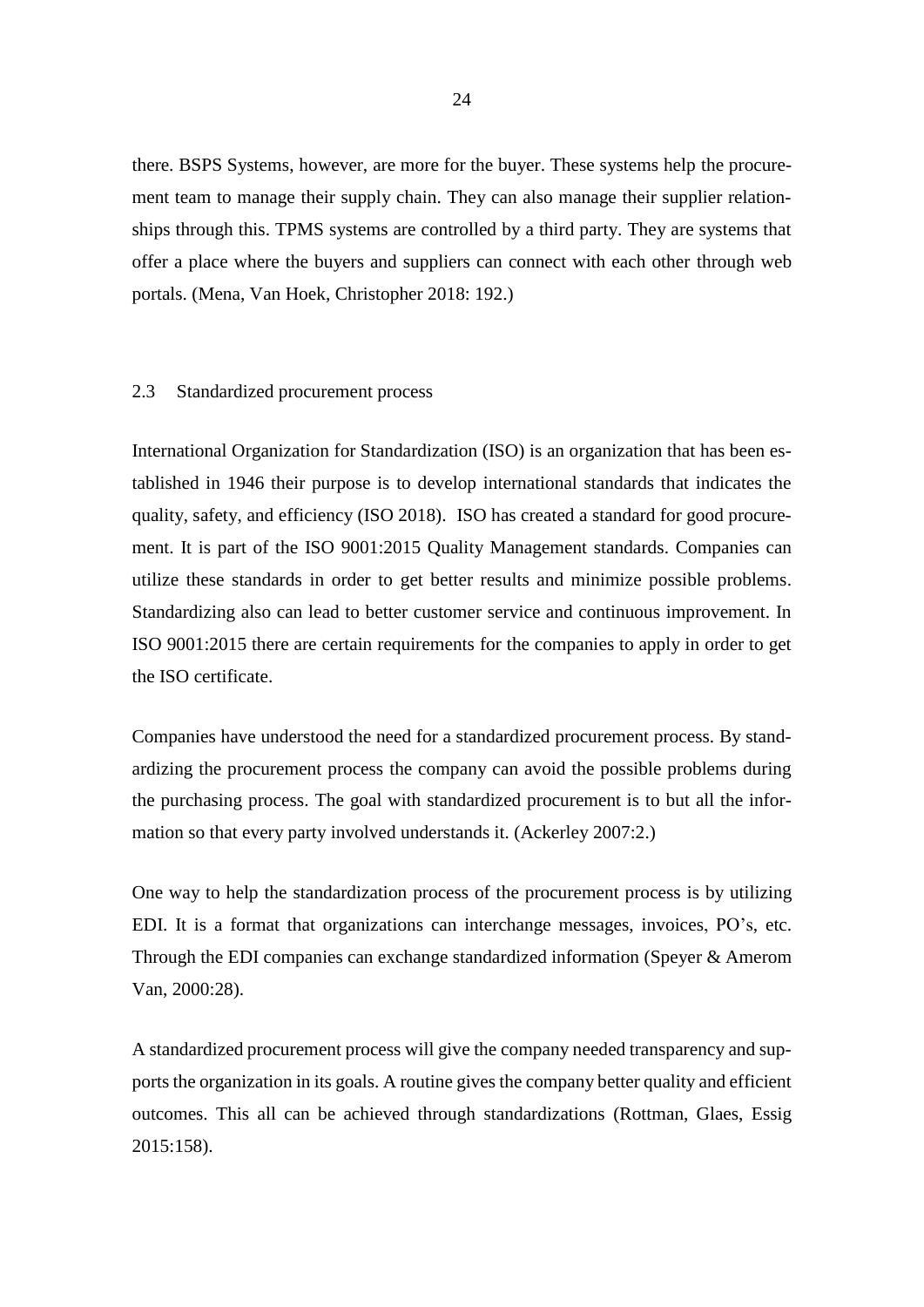E-procurement can be useful when standardizing the process. Since a lot of the aspects that are gained from e-procurement are useful when creating a standardized process.

## <span id="page-25-0"></span>2.3.1 Documentation of procurement process

Documentation is a vital part of the SCM, and it is one of the key components that follow the whole journey of SCM from the beginning to the end. Documentation is not only for the company itself and for its stakeholders but also governments and customs have regulations and for them documentation is also needed. Documentation needs to be handled with diligence and care. (Cook, Alston & Raia 2012.)

Documentation can also benefit from the company's EDI. It can help the company in the automation of the documentation process (Cook et al. 2012:60). Documentation is also part of business communication. Documentation is also vital for a legal reason and it protects the company in possible controversial situations (Bauld 2017:1). Documents such as POs are legally binding.

In some companies, the purchasing process contains a phase called purchase requisition (PR). It is a document for the finance department of allowance to purchase the item or service. This can be done by the project manager or the purchaser itself. (Murphy 2017) Usually, in large companies, this is done for bureaucracy reasons because that way power is divided equally.

The key documents in a purchasing function are:

- RFQ or Request for proposal (RFP)
- Ouotation
- Purchase requisition
- Purchase order (PO)
- The shipping information
- The delivery notes
- **F** Invoice
- **Claim**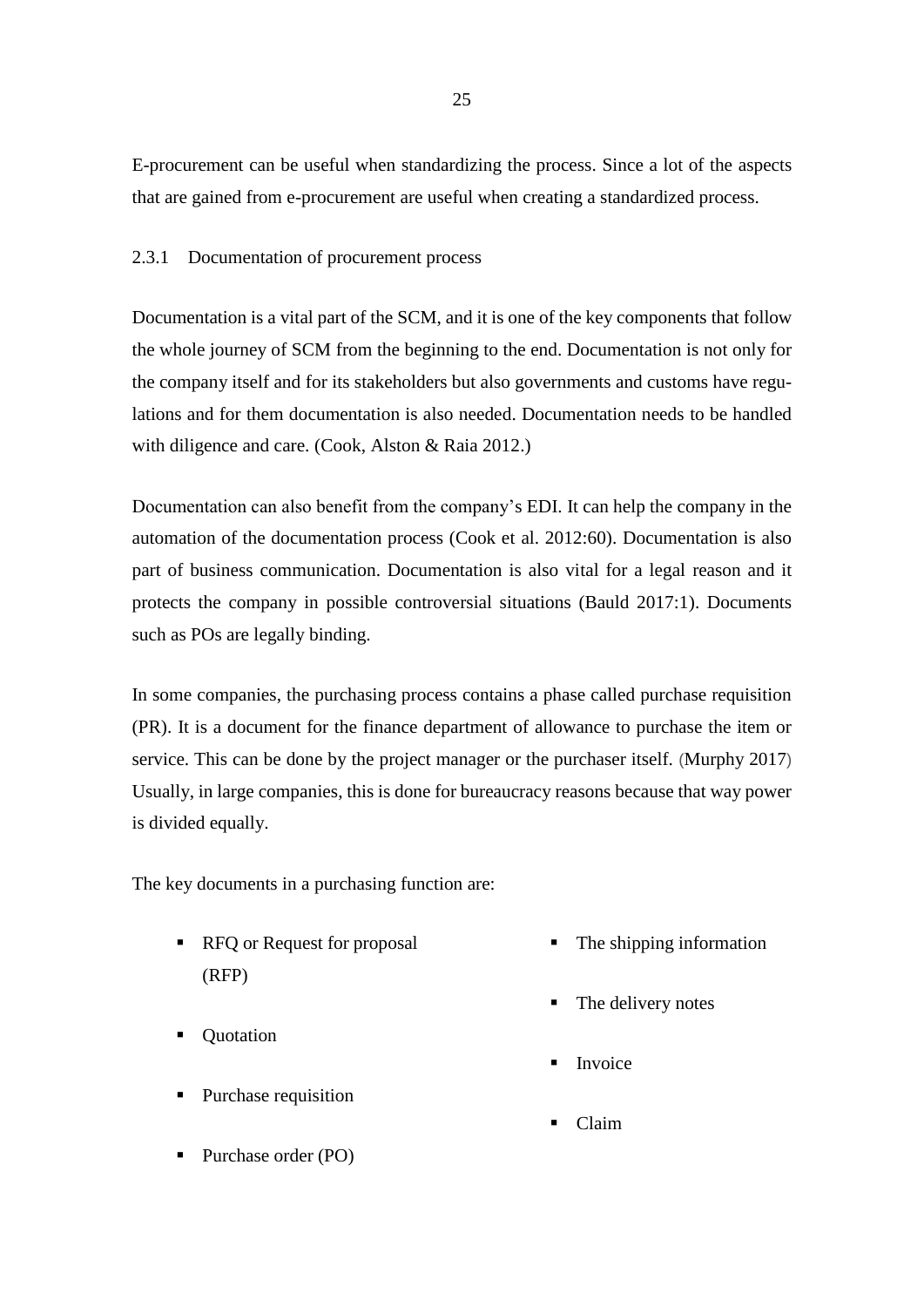Claim documentation is used only when needed for example if something has gone wrong with the delivery or with the product. They are used when the organization in demanding something from the supplier for compensation.

Contracts with suppliers such as frame agreements are also part of the documentation of procurement. The contracts can be long terms and new purchases may just have references to these old contracts. Part of this documentation in some cases can also be pricelists.

There can be more documents involved in cases for example when the supplier is from another country. Then the purchasing company might need packing lists, country of origin certificates (COO)

By utilizing a different kind of e-procurement systems the documentation process can be made easier since the e-procurement improves the transparency and software records all the steps conducted in the purchasing process (Zunk, Marchner, Uitz, Lerch, & Schiele, 2014:15).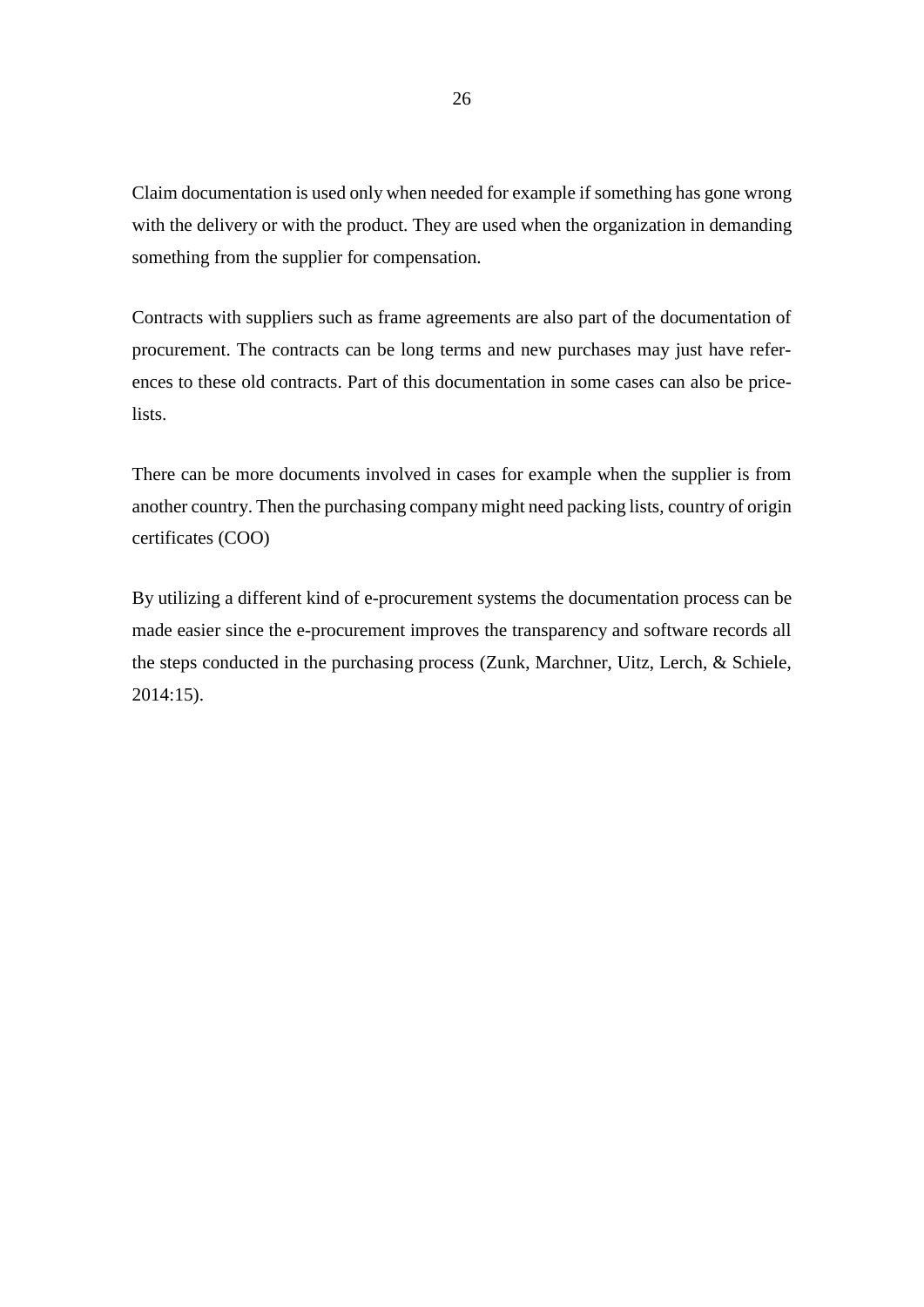### <span id="page-27-0"></span>2.4 Benchmarking

Benchmarking (BM) is shortly explained comparing own business process against those of competitors. BM can also be done between other firms that have similar processes. The meaning of this process is to identify, understand and adopt the practices that are outstanding from other organizations to improve own performance. (Bozarth & Handfield: 2008:60.)

BM can also be divided to process benchmarking and competitive benchmarking. In competitive benchmarking, the BM is done between competing organizations. Process benchmarking is on the other hand made between organizations that are not competing but have been identified having a superior process. (Bozarth & Handfield, 2008:60.)

BM can be seen, as a powerful method to identify procurements best practices and weak spots. BM can be done to operative and strategic tasks. (Brandmeir & Rupp 2010:5). Benchmarking has a lot of benefits. One of the main benefits of benchmarking is that benchmarking organization gets to measure the performance against the best-in-class organizations. By doing benchmarking organizations gets an insight into the key areas of processes. They can identify potential improvement opportunities (Lahti 2005:19). Benchmarking also helps companies be updated on the new and current best practices (Thompson 1998).

### <span id="page-27-1"></span>2.5 Maturity model

This part of the master thesis will review the concept of maturity model in more detail.

Maturity level means the level of professionalism in the purchasing function. With the maturity model, we can see what affects the company's performance. The concept of maturity management has expanded strongly. Originally it has risen from the concept of quality management. (Tontini, Castro de Cavarlo, Da Costa Schlindwein, & Tomarevski 2016:316.) Maturity models are made to assess the situation as-is (Pongsuwan 2016:46).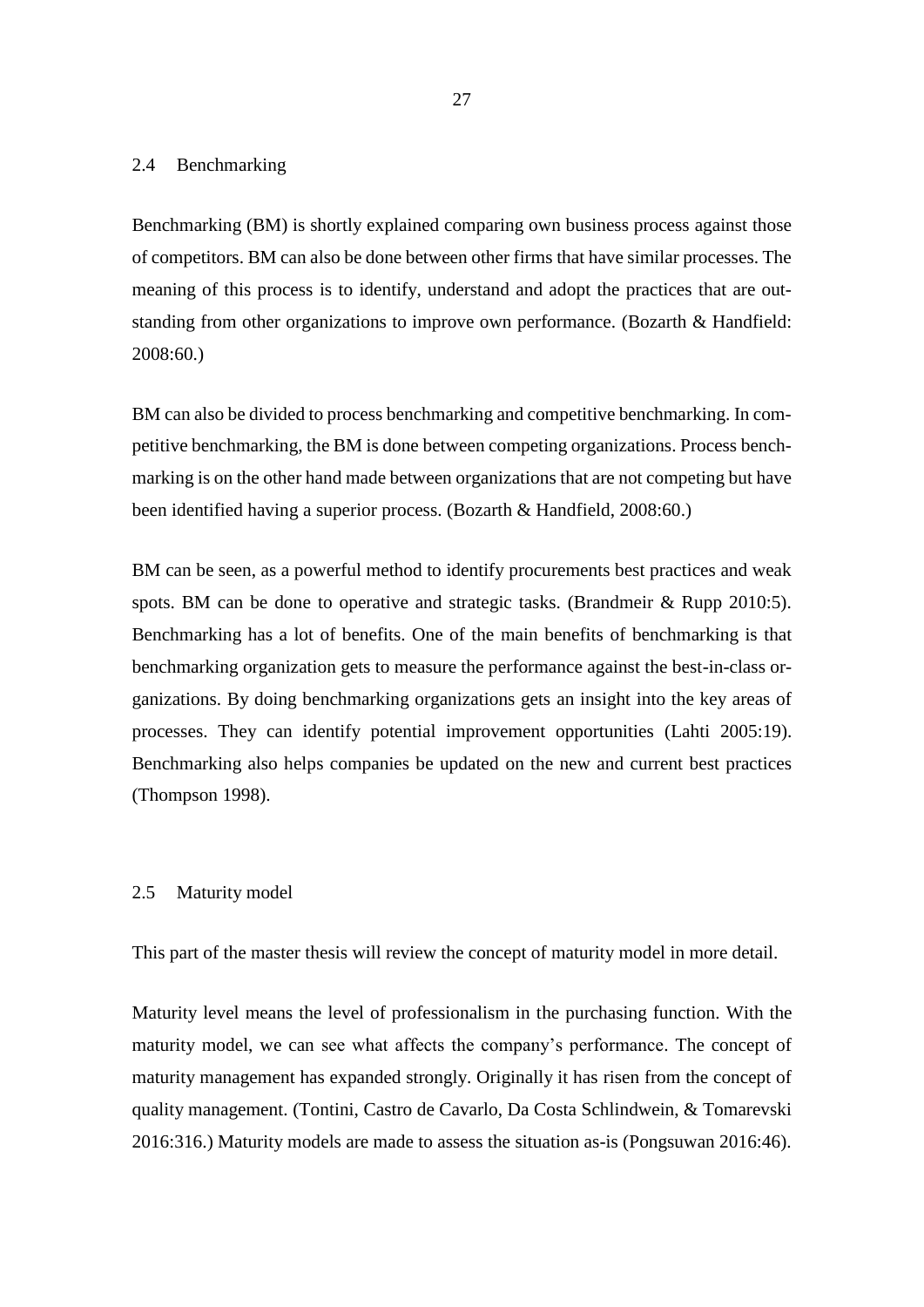The first maturity model was developed by Crosby in 1979 in his book *Quality is free*. After Crosby, the Software Engineering Institute developed a model known as the Capability Maturity Model (CMM). This model was developed more for software development (Tontini et al. 2016:316).

In the literature, there exist numerous different kinds of maturity models. Most of the maturity models are conceptual. These models are summarized in table 1. Because there are multiple different adaptions of maturity models not all of them are listed in table 1.

|                                                  | No empirical perfor-<br>mance test                                                                                       | <b>Maturity-performance</b><br>empirically tested  |
|--------------------------------------------------|--------------------------------------------------------------------------------------------------------------------------|----------------------------------------------------|
| <b>Primarily deduced from</b><br>dominant theory | Bhote (1989), Freeman and<br>Cavinato (1990), Chad-<br>wick & Rajagopal $(1995)$                                         | Schiele (2007)                                     |
| <b>Primarily observation</b><br>based            | Reck & Long $(1988)$ , Cam-<br>mish $\&$ Keough (1991),<br>Keough (1993), Burt &<br>Doyle (1994), Barry et al.<br>(1996) | Paulraj et al. (2006) Cou-<br>sins et al. $(2006)$ |

<span id="page-28-0"></span>Table 1. Different purchasing maturity models developed (Schiele 2007: 275).

What is common with maturity models that there is a limited number of maturity stages, for example, in Paulraj et al. study there are three different levels of maturity distinguished (Schiele (2007: 275-276). Levels are there to indicate the current situation and capabilities of an organization in a specific class of entities (Pongsuwan 2016:46). Maturity models usually have the same key components that are presented in each model. The components are presented in a list below.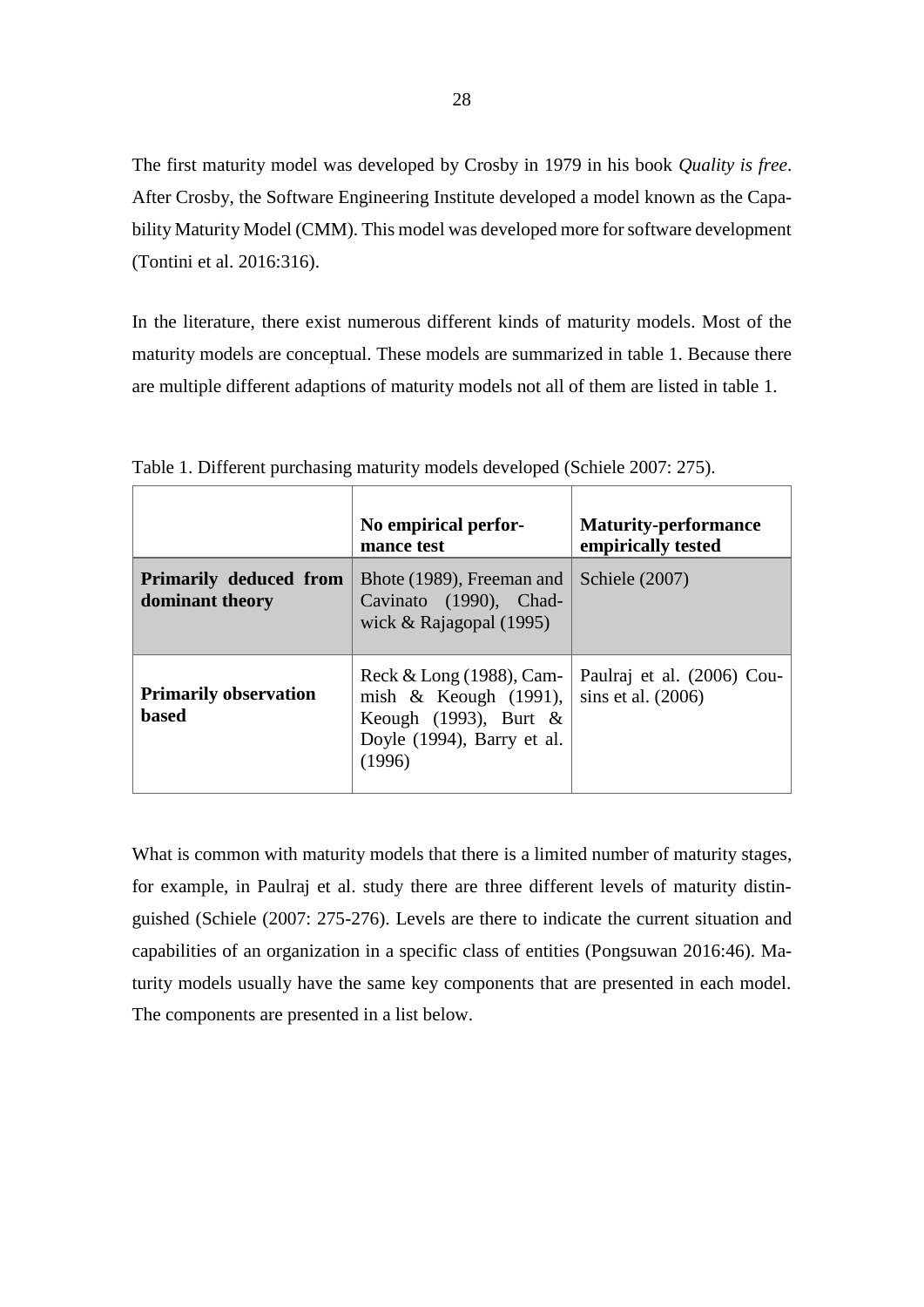- Number of the stages
- Descriptions of the stages
- Summary or a description of the characteristics of each stage
- Number of key process areas
- Number of activities for each area
- **•** Description of each activity

## (Lahti 2005:26.)

The difference in maturity models is the way the stage models of maturity is found and the way how the stages and dimensions are evaluated and delimited. Some of the maturity models are also empirically tested and others not (Schiele 2007:275).

Many of the maturity models can be divided into two groups. In the analyze phase, some of the maturity models use questionnaires that fit into the Liker scale, or then maturity grids questionnaires (Lahti 2005:26). For example, Schiele's maturity model (2007) uses the Likert scale. In the Likert scale questionnaire, the questions are done so that the respondent can answer them in scale from 1 to n. (Lahti 2005:26).

An ideal maturity profile should cover all the dimensions that describe maturity. Commonly strategic purchasing is one of these dimensions. However, it should be noted that strategic purchasing only represents one part of the maturity in purchasing. For example, the position of purchasing in organizations hierarchy influences the maturity of the purchasing process and that is why organizational structure can also be a dimension. (Schiele 2007:276.)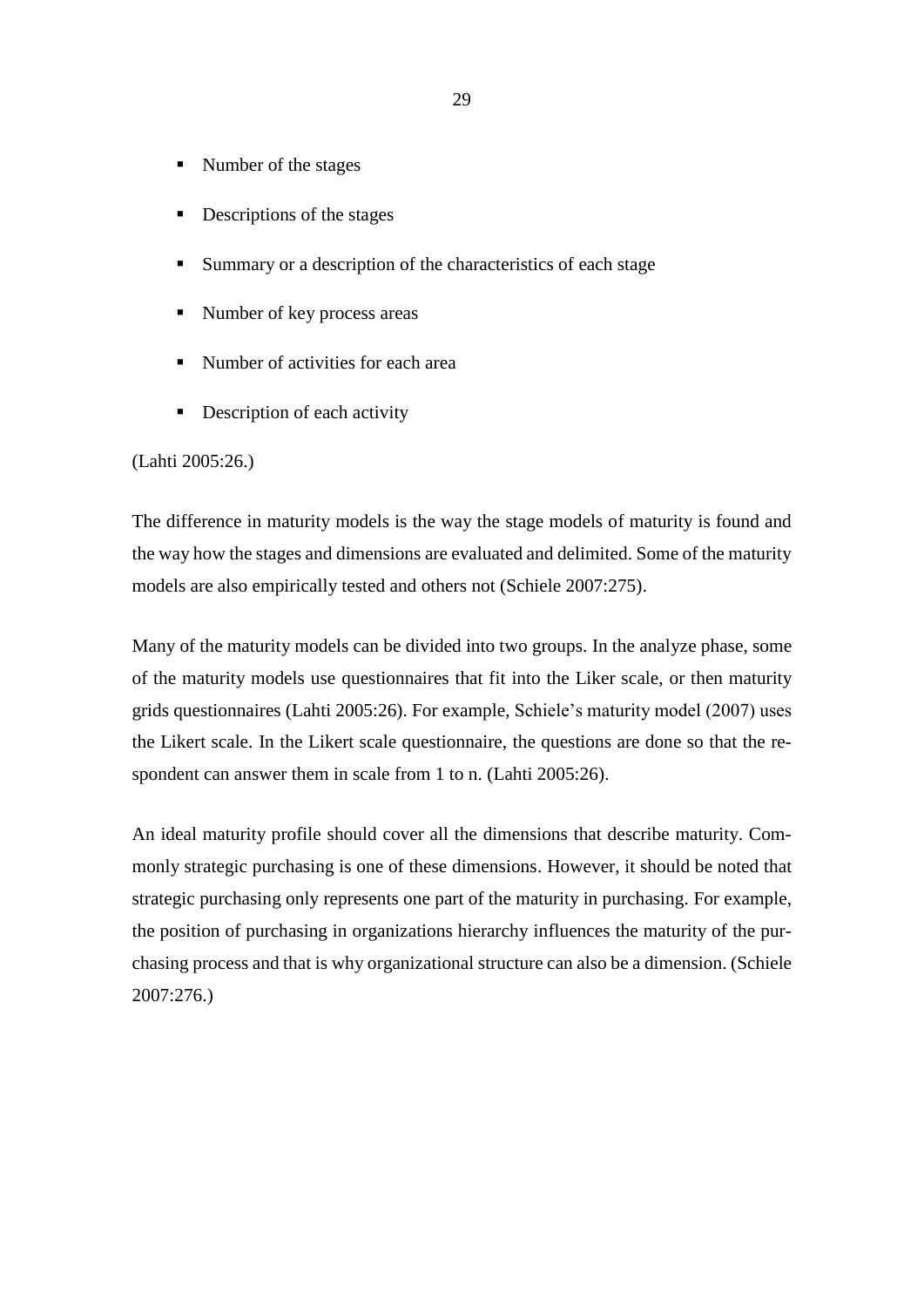## <span id="page-30-0"></span>2.5.1 Procurement Competitive Capability Maturity

In 2016 Pongpanga Pongsuwan developed a maturity model called Procurement Competitive Capability Maturity (PCCM). This model is divided in to six different dimensions, and then the dimensions are estimated in four different stages. The dimensions that Pongsuwan's model covers are listed below and presented more detail in figure 4.

- 1. Organization 4. Information
- 2. Process 5. Monitoring
- 3. Strategy

6. E-Technology



Figure 4. Dimensions of the PCCM model.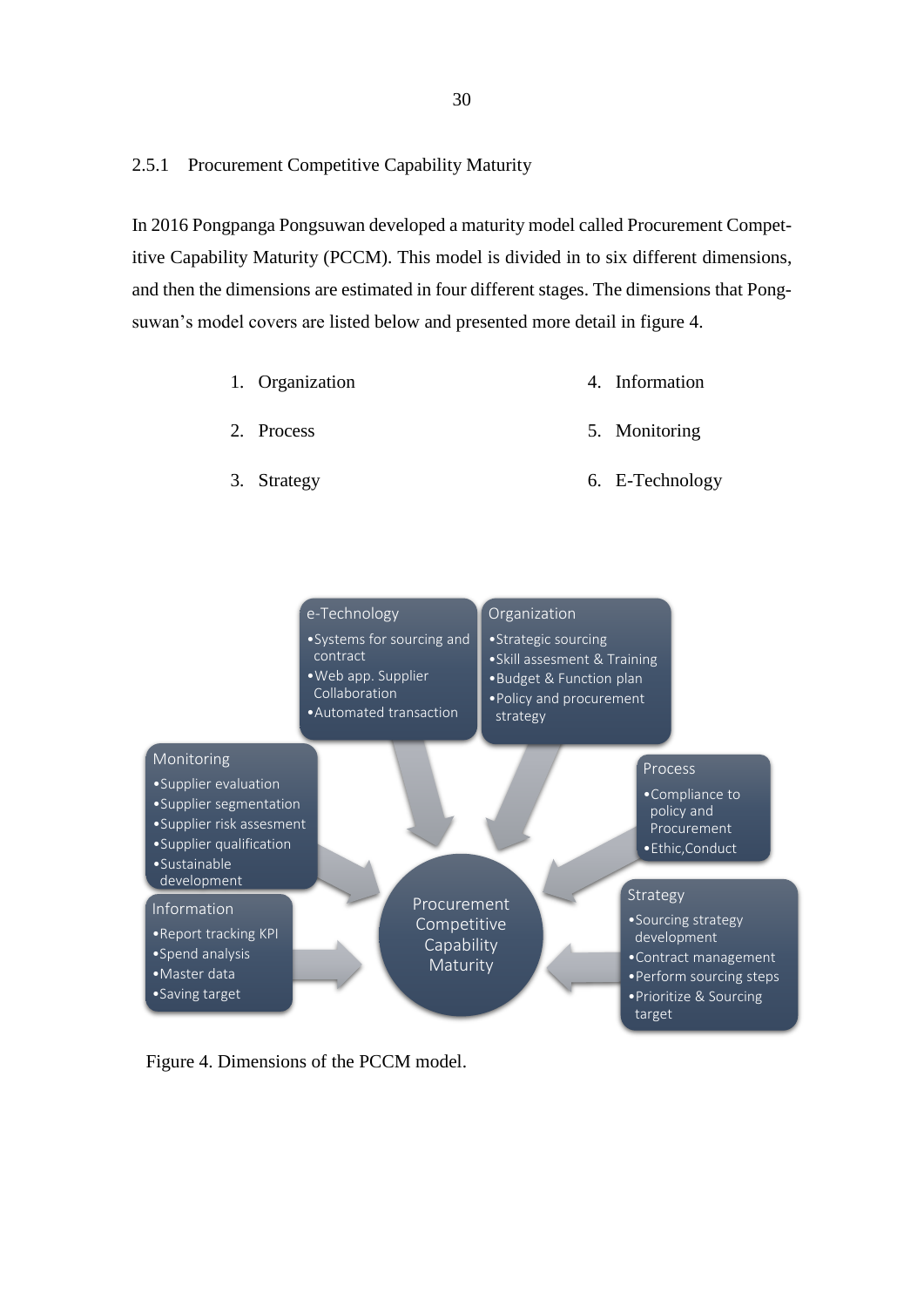The maturity of the organization in PCCM are measured through these dimensions. PCCM also takes account the e-technology and the use of different e-procurement tools. Dimensions are measured as the following table 2 indicates. These measurement dimensions are very common in all maturity models except e-technology. Most of models use the same kind of dimensions with term that may vary.

Pongsuwan's (2016) PCCM compared to Schiele's (2007) maturity model shows a lot of similarities between them. However, for instance Schiele's model and many older versions of maturity models' do not cover the e-Technology aspect

| <b>Dimension</b>   | <b>Measurement</b>                                                                   |
|--------------------|--------------------------------------------------------------------------------------|
|                    |                                                                                      |
| Organization       | What are your skills and operating model to drive<br>leading process in procurement? |
|                    |                                                                                      |
| <b>Process</b>     | How is your procurement in line with the process?                                    |
|                    |                                                                                      |
| <b>Strategy</b>    | What is your performance in strategic procurement?                                   |
|                    |                                                                                      |
| <b>Information</b> | What is your performance in strategic procurement?                                   |
|                    |                                                                                      |
| <b>Monitoring</b>  | How good is your supplier management?                                                |
|                    |                                                                                      |
| e-Technology       | How good is your deployment and adaption of tech-<br>nology?                         |

Table 2. Dimensions and criteria for measurement in PCCM (Pongsuwan 2016).

 $\mathbf{r}$ 

<span id="page-31-0"></span> $\top$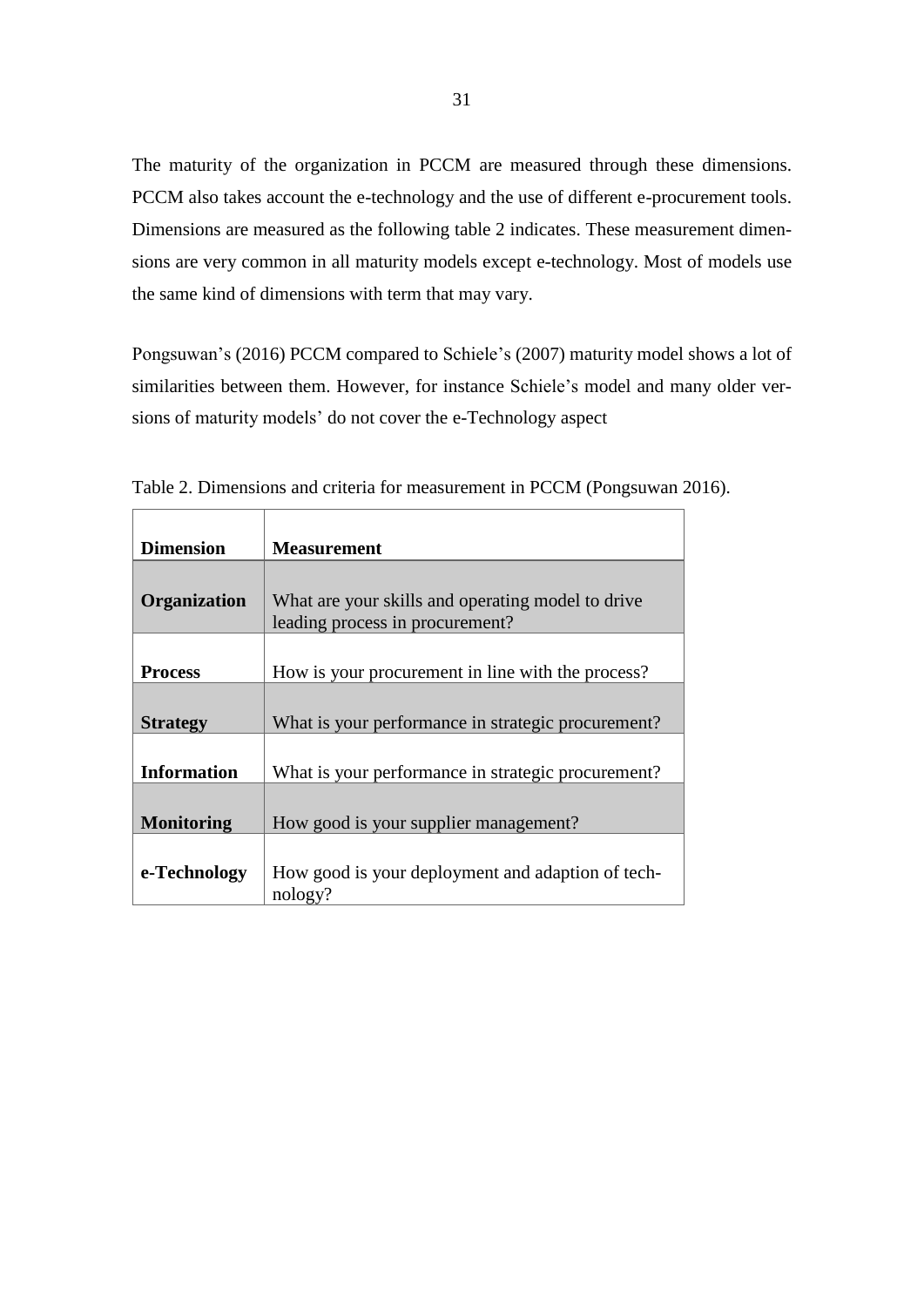## <span id="page-32-0"></span>2.5.2 Schiele's model

This study also examines the maturity model developed by Schiele (2007). Schiele's model has been empirically tested and it has been divided into five different dimensions. The dimensions cover:

- 1. Procurement planning
- 2. The structural organization of the purchasing function
- 3. Process organization and purchasing function in the firm
- 4. Established human resource systems and leadership model in procurement
- 5. Purchasing controlling structures

Schiele's (2007) maturity profile is management-oriented. In all the dimensions Schiele (2007) has inserted smaller subdivisions. In this Schiele's model, he has used four different stages. Schiele's model can be easily adapted into benchmarking and its dimensions can be reflected on Brandmeier's and Rupp's article *Benchmarking procurement functions causes for superior performance*. In their questionnaire, the questions are divided into six assessment fields that are similar once to Schiele's dimensions. Rupp's and Brandmeir's dimensions are strategy, organization processes, methods and tools, human resources and supplier management. In figure 5 the dependencies of Schiele's model's dimensions to the procurement unit can be seen.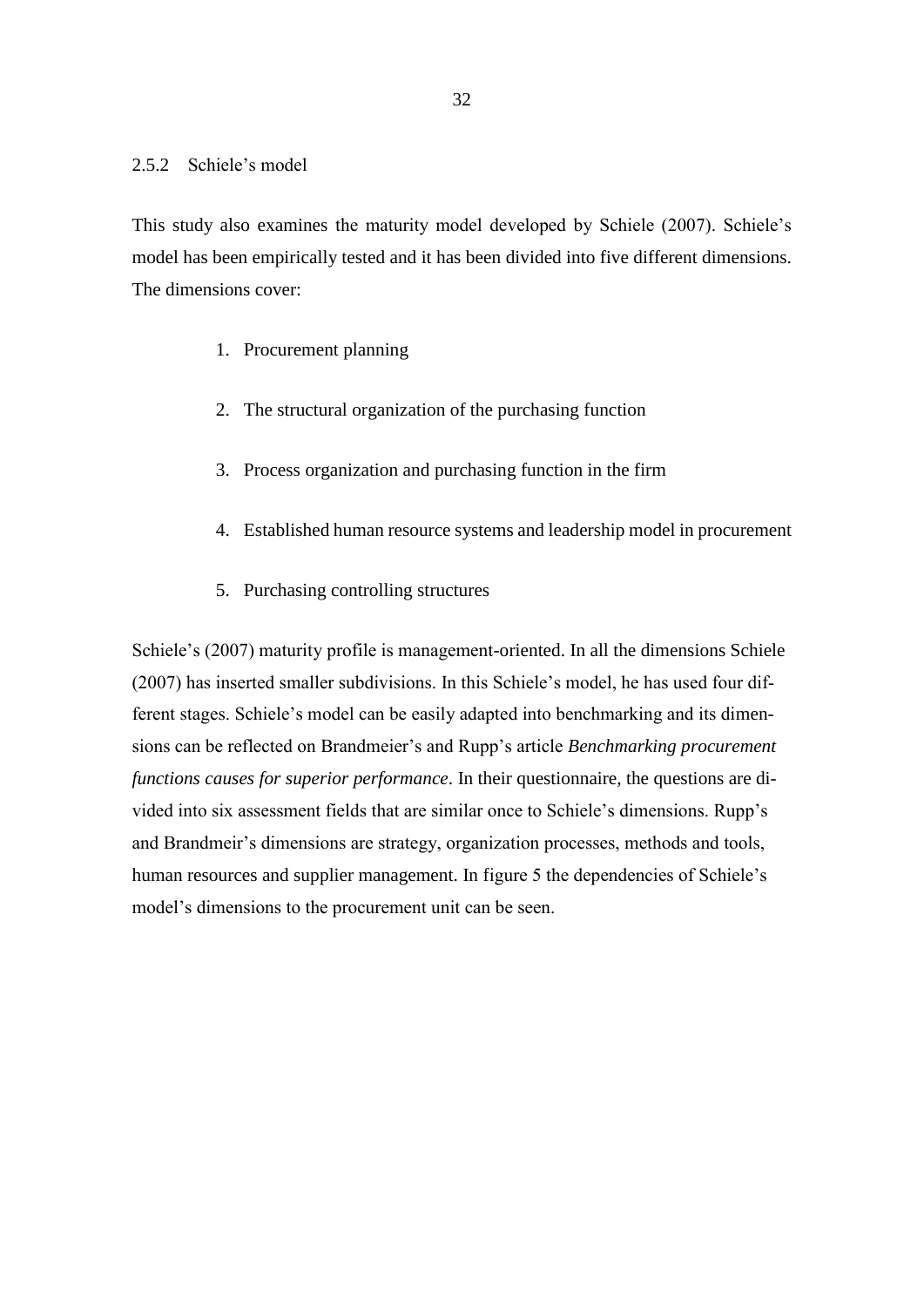

<span id="page-33-0"></span>Figure 5**.** Dependencies.

Explanations to the dimensions are the following:

**Procurement planning**: Covers all the first operational functions in the purchasing lifecycle.

**Organizational Structure of Purchasing:** Covers the structures and mandates of purchasing and the strategic integration of purchasing.

**Process organization and purchasing embeddedness in the firm:** Covers the existing sourcing strategy, the supplier development, and evaluation and selection process.

**Established human resource systems and leadership models in procurement:** The expertise and professionalism of the purchasing unit**.** Covers also the existing job descriptions and requirement profiles. Recruiting and performance appraisal and career development.

**Purchasing control:** Covers the controlling systems, the processes and structures that are existing and the methods and tools that are used to support the purchasing control.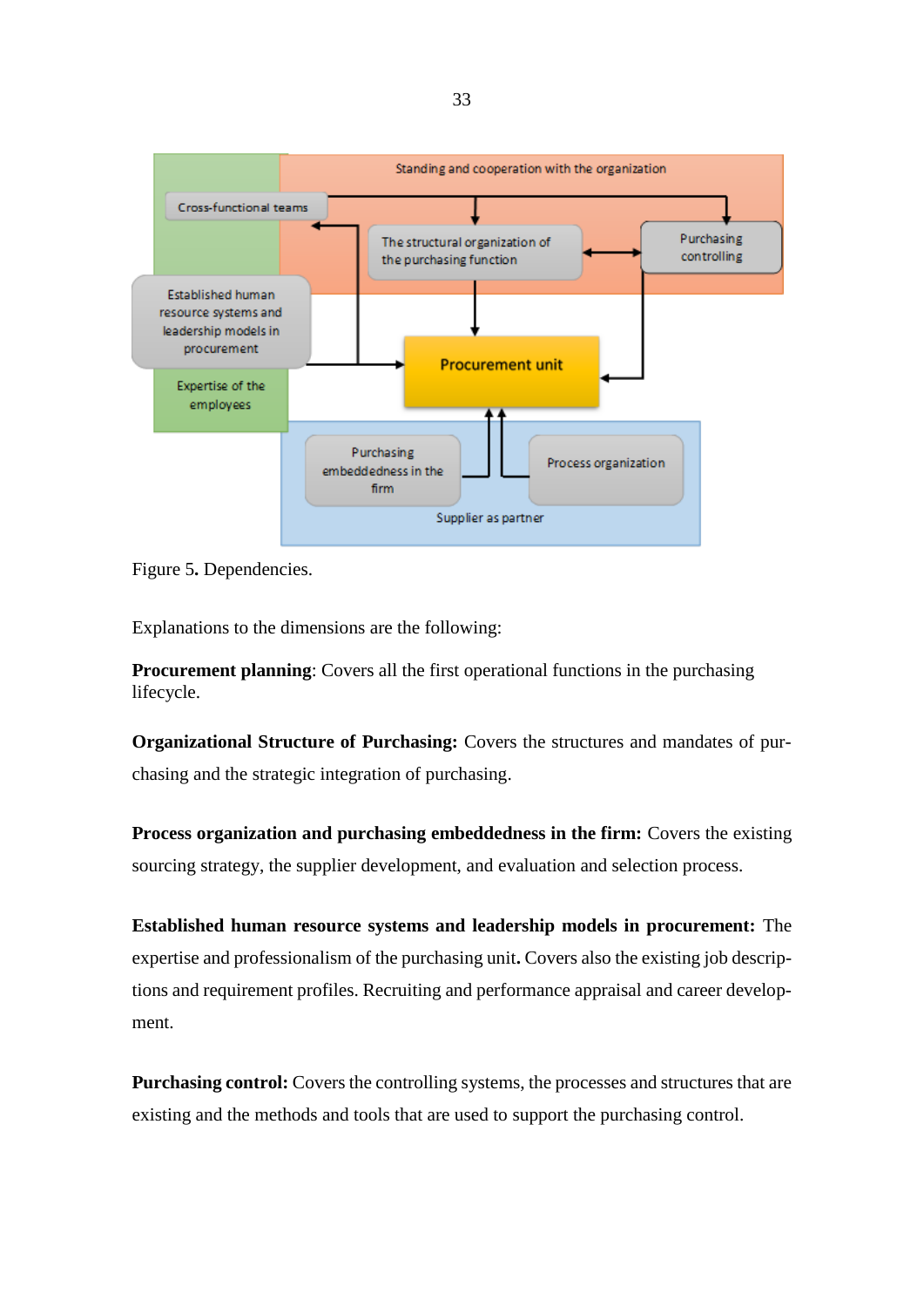### <span id="page-34-0"></span>2.6 The Supply Chain Operations Reference

The Supply Chain Operations Reference model known as SCOR model is a model developed to measure the performance of the SC. SCOR model was developed by the Supply Chain Council (SCC) and was first introduced in 1996. (Supply-chain Council 2012.) Nowadays SCC is known as APICs SCC. SCC integrated to SCOR model the concept of business process re-engineering, benchmarking, and process measurement into a crossfunctional framework. In the model, the process from order entry to the paid invoice is all gone through. It also goes through all the operations from owns supplier's supplier to the own customer's customer (Li, Su & Chen 2011:34). The model is based on the basic assumption that any supply chain process could be represented as a combination of the whole process (Georgise et al. 2017).

SCOR model version 11.0 is consistent with six different elements*: Plan, Source, Make, Deliver, and Return*. The sixth element *Enable* was added to as a new element to this version 11.0 of the model. Enable means how the whole supply chain is enabled by these other five elements (Supply-Chain Council 2012:2). From earlier models, the enable element is missing (Li et al. 2001; Ntabe et al. 2015; Georgise et al. 2017). These five elements are the management process. These elements are also divided into smaller categories and tasks. The elements are presented in figure 6. The explanations and definitions for these elements are explained in table 3.

In their study Li et al. (2001) state that the SCOR model helps companies to examine their configuration of a supply chain. Many studies have shown that the SCOR model is applicable in many industries, for example, the construction industry (Cheng et al. 2010) and the tourism industry (Yilmaz & Bititci 2006).

SCOR model can be seen as a standard for the modeling of the supply chain process. (Georgise et al. 2017). The model consists of key performance indicators. Also, the model has the best practices that will help companies in benchmarking and in their improvement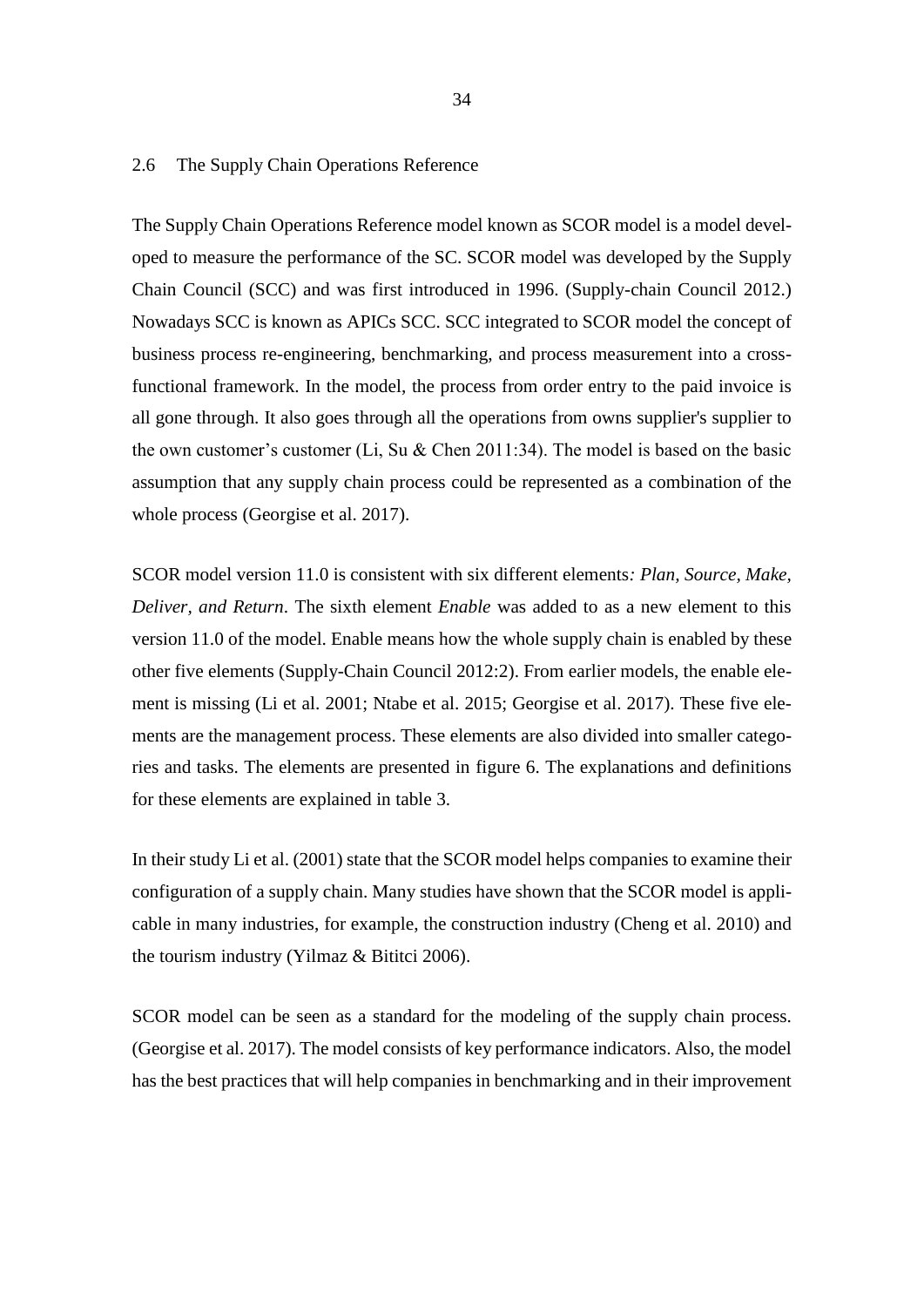

Figure 6. Elements of the SCOR-model.

activities (Georgise et al. 2017). The SCOR model does not attempt to describe every single business process organizations have such as marketing and sales (Supply-Chain Council 2012).

The main idea of SCOR is a pyramid. The pyramid is consistent of four different levels. The idea of the pyramid is to represent the company's journey to improve its supplychain. *Level 1* determinates the scope and content of a supply chain. Also, the targets for the supply chain are set. In *Level 2* the operations strategy is developed and the capabilities for the supply-chain are set. *Level 3* is about configuration of individual process. The final *Level 4* is about implementing. In the final level the activities that are performed are described. The implementation is done to achieve required performance. (Supply-Chain Council 2012)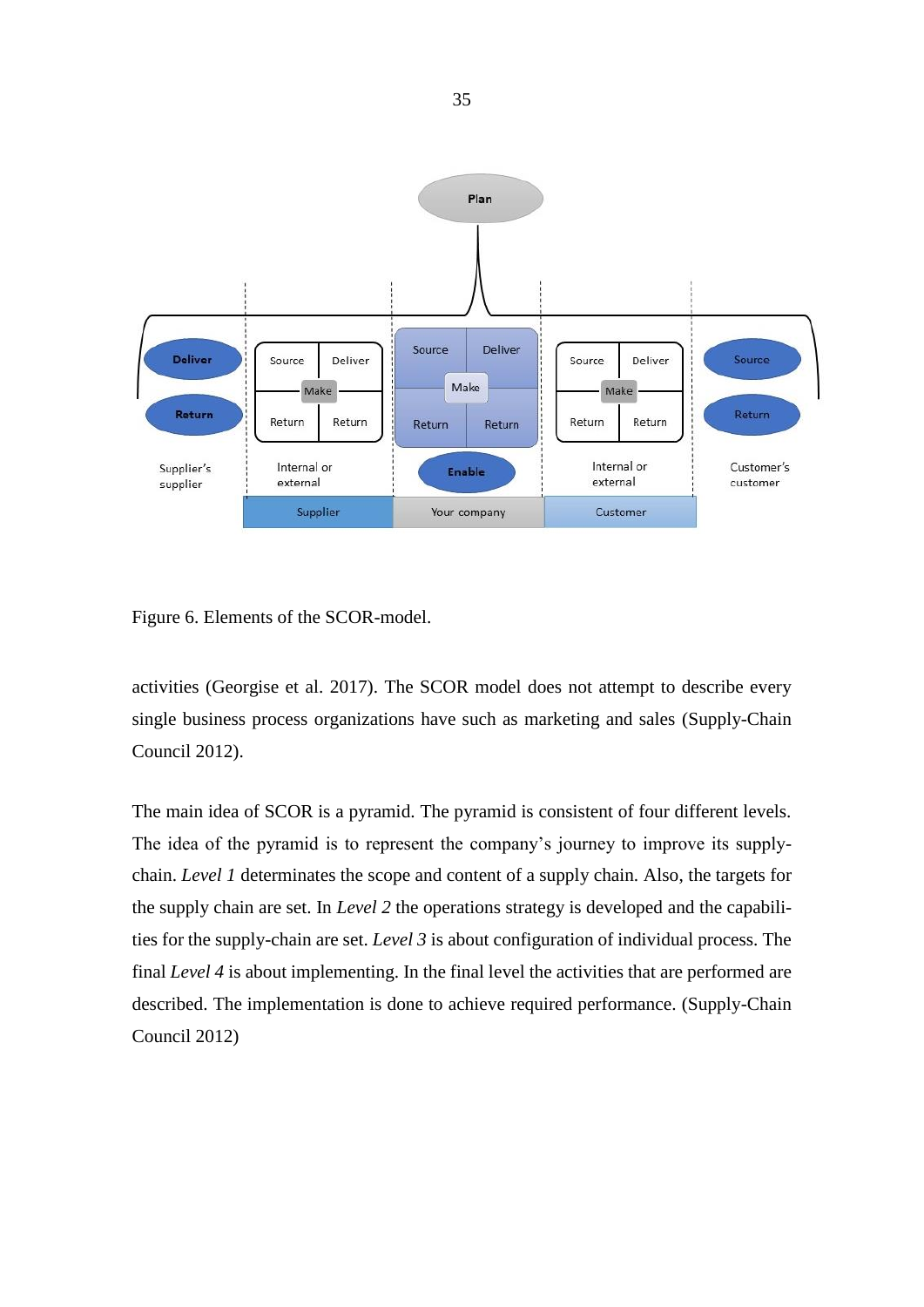| <b>Score process</b> | <b>Definition</b>                                                                                                                                                                                    |
|----------------------|------------------------------------------------------------------------------------------------------------------------------------------------------------------------------------------------------|
| <b>Plan</b>          | Means all the activities needed to gather<br>the information of customer requirements,<br>resources that are available and the bal-<br>ancing of requirements. Determining also<br>the capabilities. |
| Source               | Ordering, scheduling and receiving goods<br>and services.                                                                                                                                            |
| <b>Make</b>          | The process of creation materials in to fin-<br>ished products or services.                                                                                                                          |
| <b>Deliver</b>       | The activities that are needed to create,<br>maintain and fulfil the orders from cus-<br>tomers.                                                                                                     |
| <b>Return</b>        | Reverse flow of the process. Customer re-<br>turning goods back to the seller.                                                                                                                       |

Table 3. Definitions of the five elements (Georgise 2017:19).

# 2.7 Summary of the models

For this study, the maturity model developed by Pongsuwan was utilized. The model called PCCM suited best for the needs of this study. This model was chosen over Schiele's model and the supply chain reference model because PCCM covers all the aspects wanted to discover in this study. It was the most compatible with the research questions of this study.

Schiele's model could have also been an option because it also covers a lot of the subjects of this study. However, it does not consider the impact of e-technology and how it can be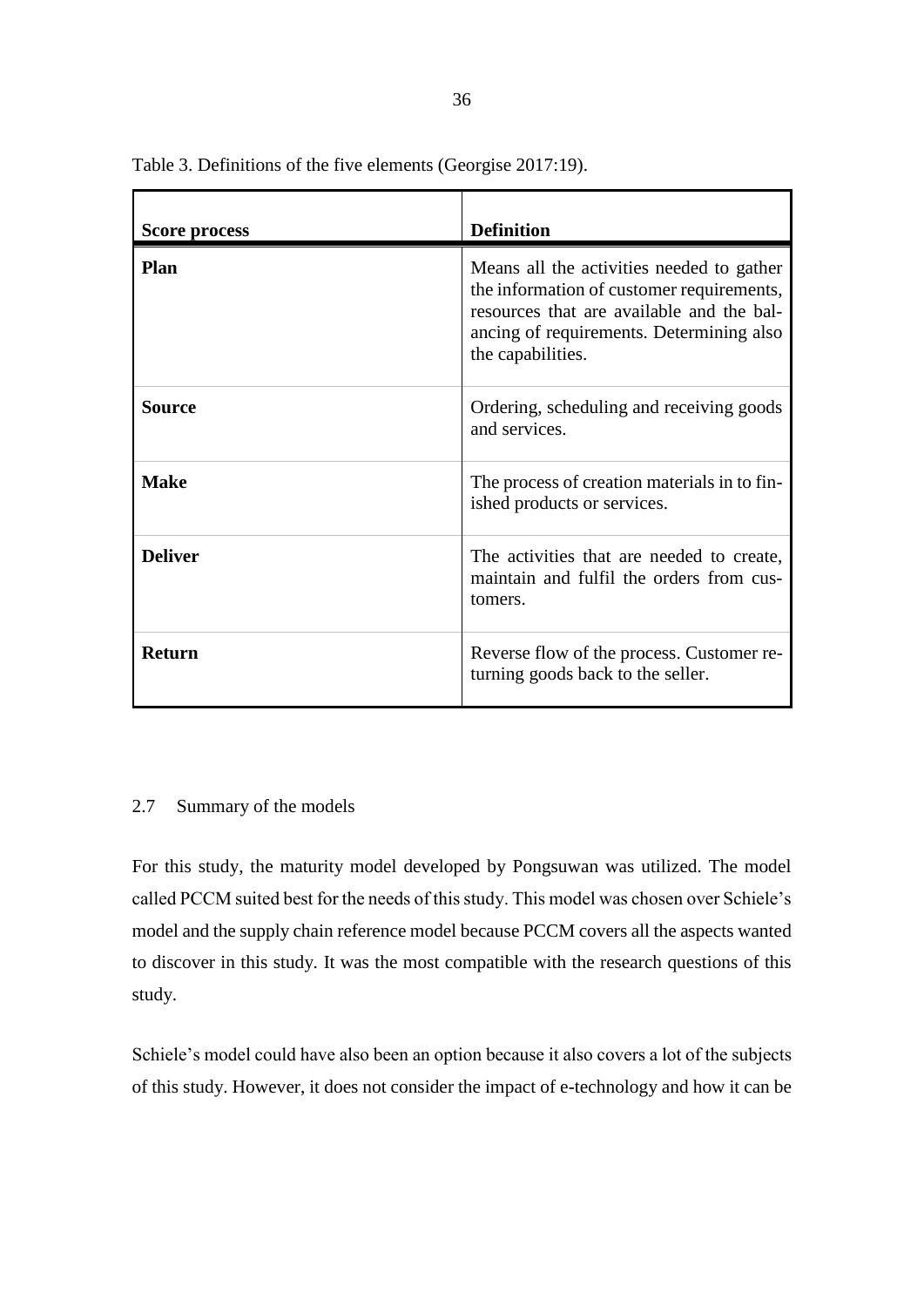an advantage or disadvantage to the process. E-technology and its aspects was a key question in this study for the case-company because they want to utilize an EDI/ SCM platform program in their process.

SCOR model was not chosen because of the nature of this study and the method of how the study wanted to be conducted. SCOR model is more suited for companies that already have an established and long-running supply chain process. SCOR model does not therefore suit the best for this kind of study because of the case company. SCOR model also concentrates more detail in the process and for example in cycle times. These are information that in this point of the case company is not necessary. SCOR model is also more used in the manufacturing industry than in project business where nothing is bought to stock.

PCCM was the most applicable for this study. It was the most compatible with the research questions of this study. It also suited the way the study was conducted. PCCM questionnaire was easy to execute and conduct for the companies interviewed. PCCM was the best option also from the viewpoint of time and resources.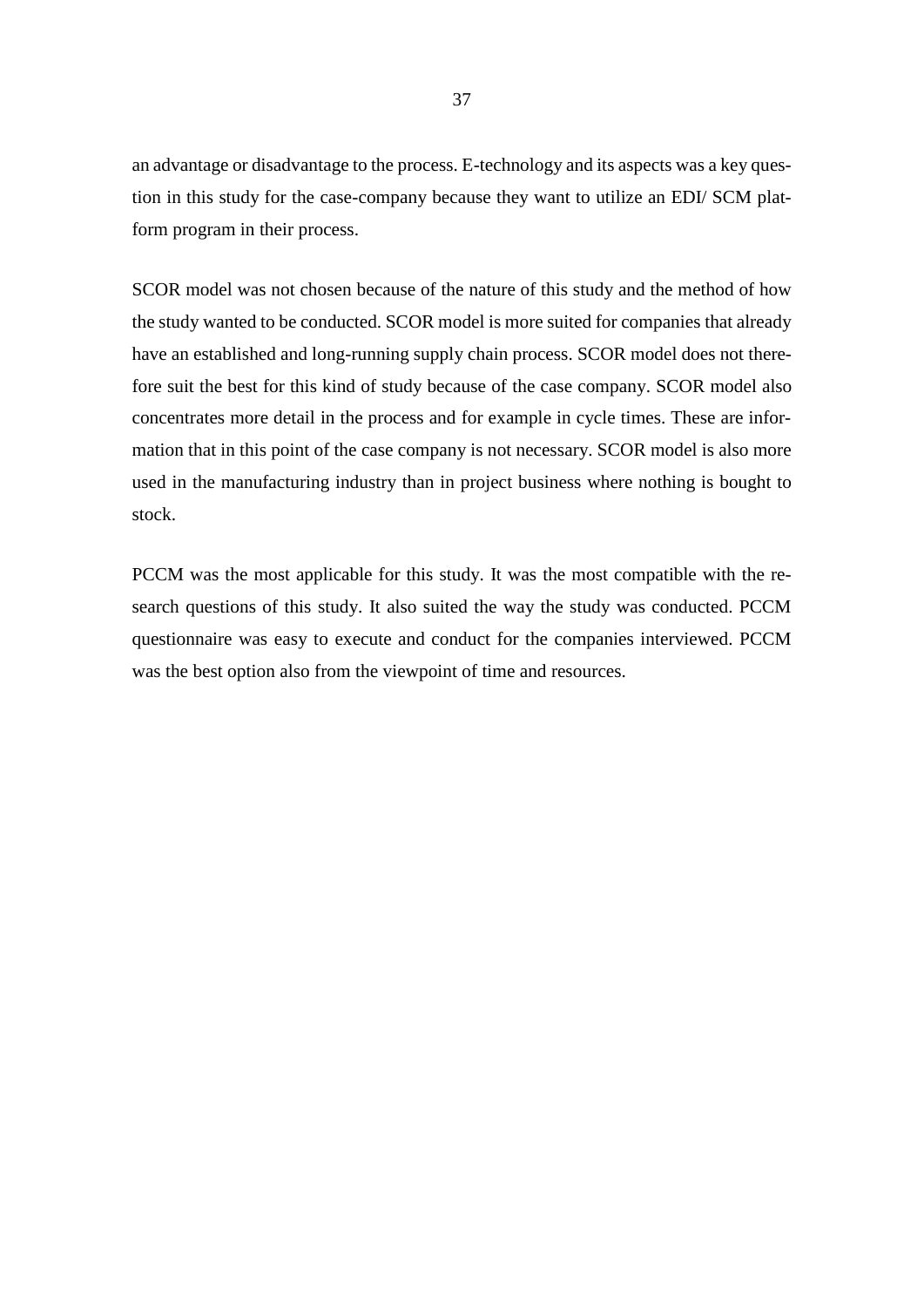# 3 METHODOLOGY

In this chapter of the thesis the research methods used are presented. First the method used is presented. The approach is described and after that the data collection is presented and the analysis method. The final part will cover the validity and reliability.

#### 3.1 Research approach and design

In this thesis, an exploratory approach was utilized as well as there, are features of an inductive approach. According to Saunders (2009), there are three ways of conducting exploratory research, interviews from experts, search from the literature and focus group interviews. In exploratory research, the purpose is to find out what is happening already and through that seek new information.

Inductive research means that the conclusion of the study is based on several observations. This study focuses on finding the key success points of the purchasing process. This study aims to make observations gathered from other companies and then draw in a conclusion from those observations. First data will be also gathered from the literature review. This data that is gathered from journals and books of the industry and will then be reflected in those observations made from interviews. Data gathered from the literature will also support the observations and help to make the conclusion of the study. In inductive research, there is a habit of gathering more qualitative data because it suits better the purpose of inductive approach. (Easterby-Smith, Thorpe, Jackson & Jackson 2008.)

A qualitative approach is also adopted in this thesis. The data that will be gathered comes from personal one-on-one semi-structured interviews and therefore qualitative approach is best suited for this study. Semi-structured interviews are suitable for qualitative research and are often referred to as qualitative interviews (Saunders 2009). In a semi-structured interview, the flow of the conversation determines the context. There are guideline questions made in advance. In order to get the best end results, more questions can be asked during the conversation. This way the subject can be explored more and widely.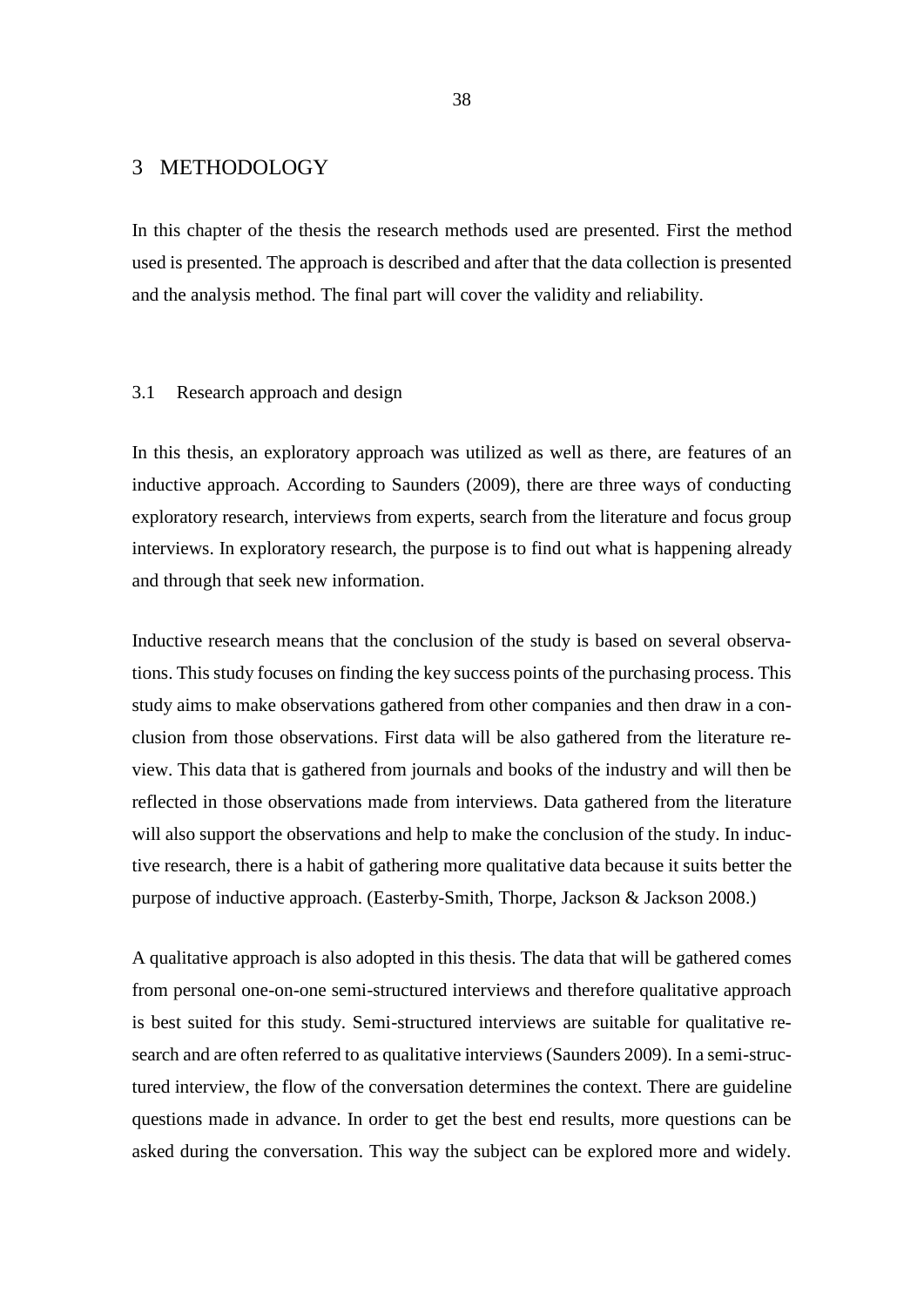This study also is a single case study conducted for a one case company. Typical case study answers to questions "why?", "what?", and "how?". Case study as stated before is widely used when related to exploratory research. Because this is a case study the data is also coming from multiple sources as stated earlier from interviews and from literature.

### 3.2 Data collection method

The method used to gather the empirical data for this thesis was semi-structured interviews. This data is also the primary data of this study. According to Saunders (2009), there are three different ways to conduct interviews: structured, semi-structured and unstructured or in-depth interviews.

In structured interviews, the interviews are highly organized and questions to each interviewee are pre-determined and identical. Usually, in structured interviews pre-coded answers are used. In semi-structured interviews or in unstructured interviews the person doing the interview can conduct more questions during the interview. In semi-structured interviews, there is a list of questions designed beforehand but questions can be added during the conversation. The order of the questions may also vary depending on the conversation flow. Unstructured interviews are the most informal of these three methods. In this method, there are no pre-determined questions. The interview is solely based on the aspect chosen by the person doing the interview.

A semi-structured interview was chosen for this study because it suits best the needs of this study. In order to ensure that same process phases of procurement were covered in all interviews there needed to be an interview structure. However, because the interviewed companies' sizes varied there needed to be room for more questions if needed. This way the study can find all the differences and similarities in the company's procurement process. Also, according to Saunders (2009), the semi-structured interview supports the exploratory method this thesis also uses. This method also supports the qualitative analyze used in this study.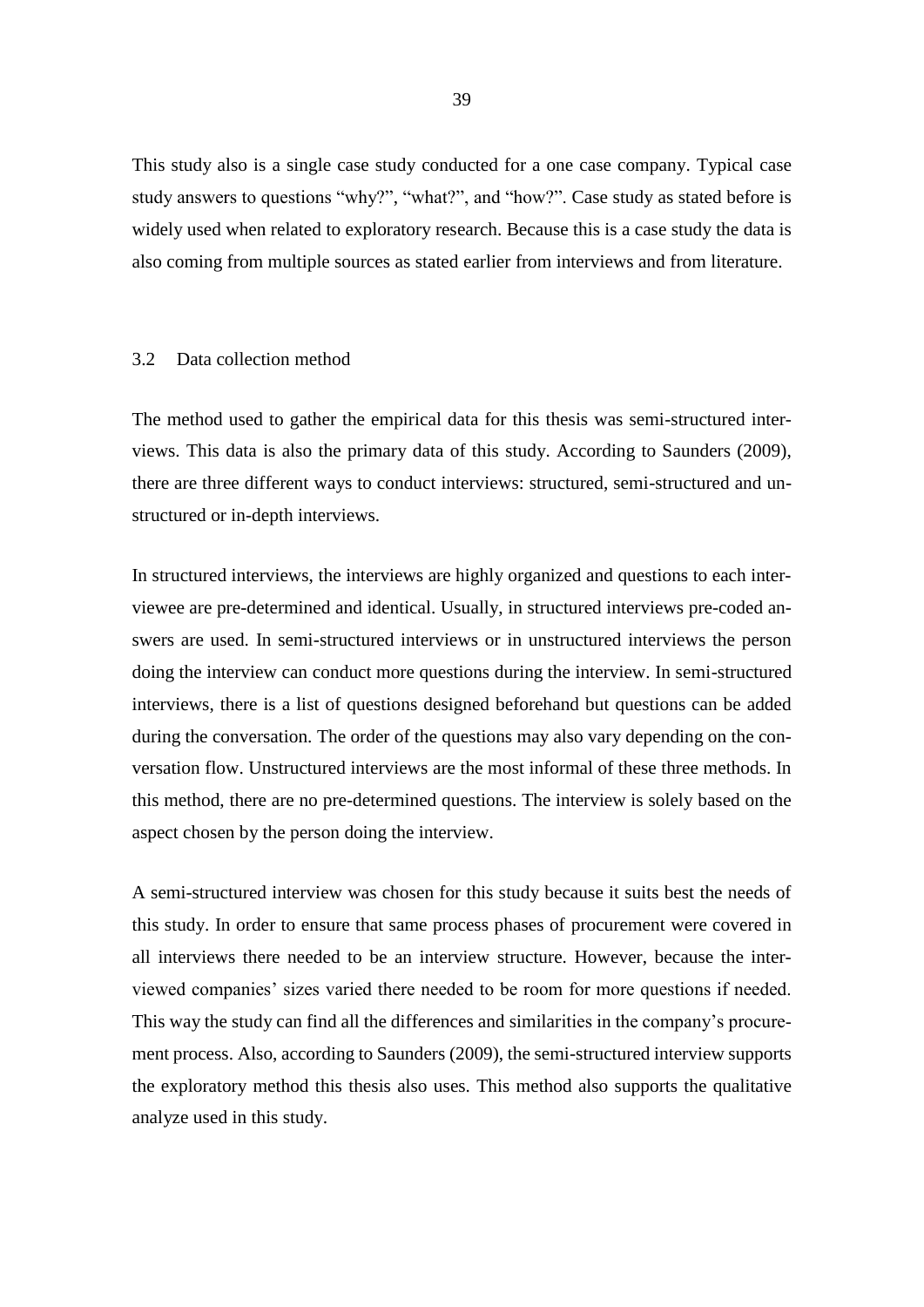#### 3.3 Data Collection process

The empirical data for this thesis was gathered by performing semi-structured interviews in different companies. Companies size varied from large global companies to smaller businesses. This is because the case company in question is a start-up company. All the companies, however, were in the field of technology. During the interviews, there was also time for open discussion. All the persons interviewed work in the field of procurement and SCM. Table 4 summarizes all the details of the interviews that were conducted. All interviews are one-on-one interviews.

Because SC and procurement is a hard and complex process and it is no longer process orientated. It has a more holistic approach to encompassing strategies and system orientation. This can be seen in the questionnaire made for this thesis as it has been divided into six assessment segments (Brandmeier & Rupp 2010: 8). The questionnaire was done in Finnish (Appendix 1.) and then translated in English (Appendix 2.). The questionnaire can be found in the appendices section of this thesis.

Before conducting the final interviews, a test interview was made in order to test the questions. The test interview was done with a person working in the field of supply chain management and her title was a supply chain manager. After the test interview, some corrections and new questions were added to the questionnaire. Also, some comments were considered by the person interviewed for the final interviews.

The interviewees were contacted by e-mail in order to arrange the time and place for the interviews. The questionnaire was sent beforehand to the interviewees so that they could see before the interview the topics of the discussion. The topics of the interview were:

| 1. Organization | 4. Information  |
|-----------------|-----------------|
| 2. Process      | 5. Monitoring   |
| 3. Strategy     | 6. E-technology |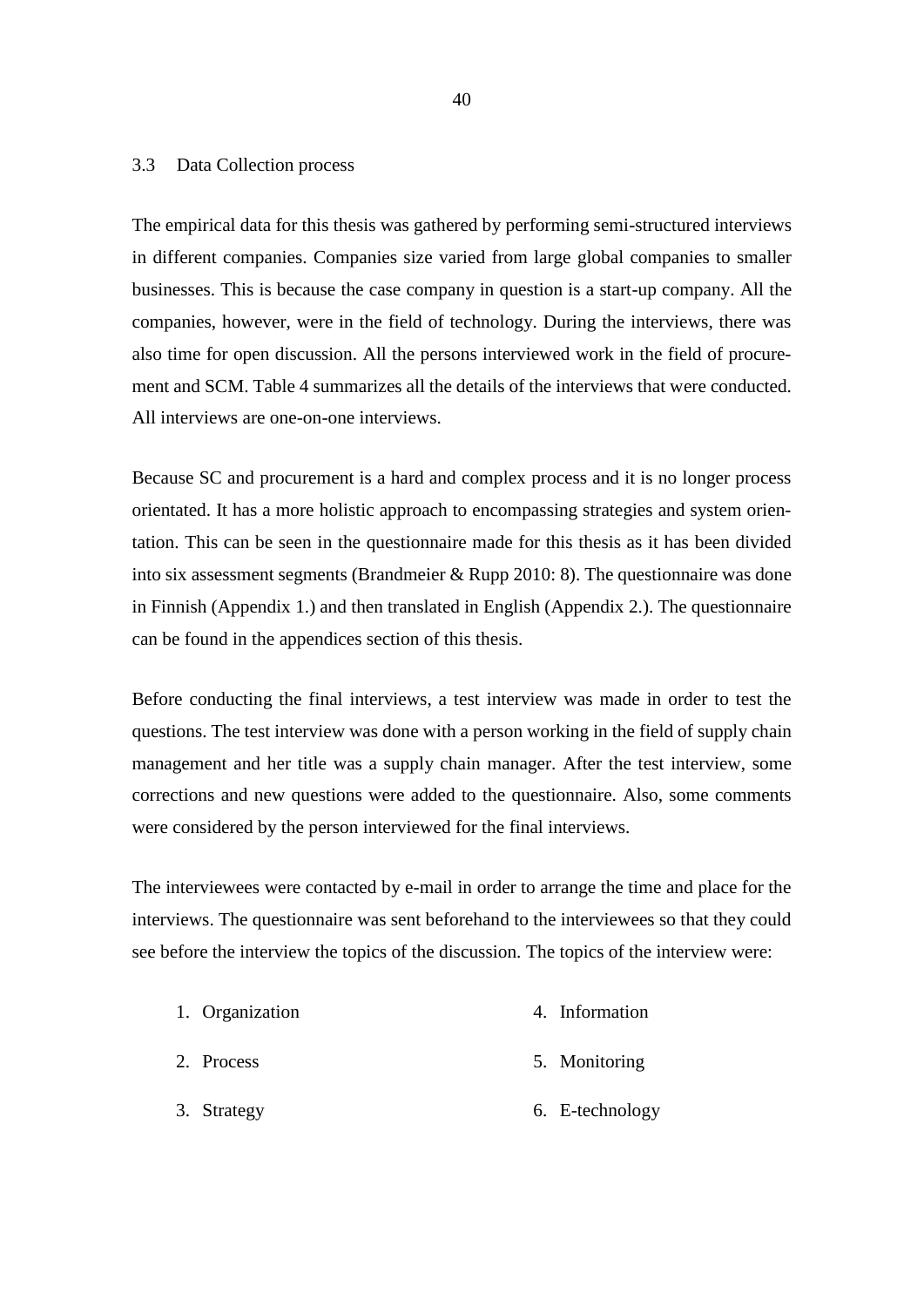In the beginning of the interview a permission was asked to record the interviews, confidentially. Also, a possibility to express if they weren't comfortable to answer some of the questions was also given. After the interviews the recorder material was transcribed. From the transcribed material a summarized, answers were drawn into a table to make the comparison of the answers easier.

| Inter-<br>view | $Com-$<br>pany's<br>size | <b>Position</b>          | of<br>Years<br>working<br>in<br><b>SCM</b> | Date      | Length of the<br>interview |
|----------------|--------------------------|--------------------------|--------------------------------------------|-----------|----------------------------|
| <b>Buyer A</b> | Large                    | Supply chain<br>manager  | 8 years                                    | 9.1.2019  | 47.54 min                  |
| <b>Buyer B</b> | Large                    | Supply chain<br>director | 26 years                                   | 17.1.2019 | 33.36 min                  |
| <b>Buyer C</b> | Small                    | Production<br>manager    | 6 years                                    | 24.1.2019 | 36.40 min                  |
| <b>Buyer D</b> | Small                    | Procurement<br>manager   | 12 years                                   | 31.1.2019 | 42.35 min                  |
| <b>Buyer E</b> | Medium                   | Account<br>Manager       | 6 years                                    | 6.2.2019  | 47.45min                   |

Table 4 Summary of the interviews.

### 3.4 Data analysis

In this thesis, the data collected from interviews are analyzed by using the PCCM model presented earlier in this thesis. Pongsuwan's model developed 2016 best suits the analyses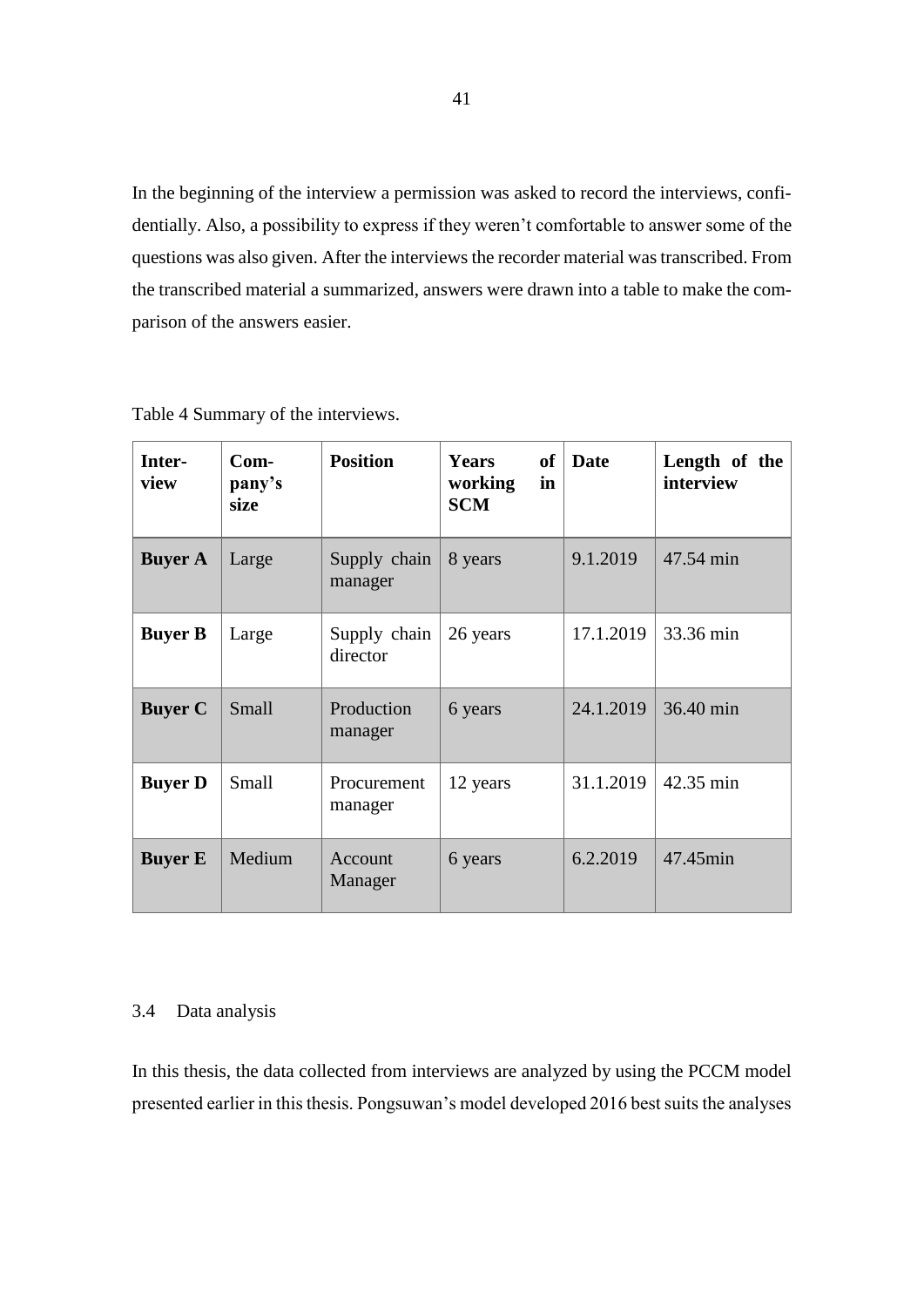since it takes account of all current aspects by providing a dimension for the e-Technology also.

The data collected from the interviews were compared to the PCCM model. The answers were analyzed based on the four stages Pongsuwan (2016) has established. The four stages are the foundation, established, leading, excellence the criteria for each dimension are shown in Appendix 3. The analysis is divided into six different segments in order to make the structure more consistent. An analysis was done separately from each interview. Each dimension was analyzed from the interviewee's point of view. After that, a conclusion was made to found out what are the key points of the process and best practices to it.

### 3.5 Validity and reliability

To ensure the validity and reliability of this research in the literature section of this study only valid academical journals, books and scholars are used. Sources and theories are from authors and scholars that are widely known and appraised. The source of the articles is also from well-known and appraised publications that are relevant in the field of business and industrial management.

The validity of this research was increased by co-operating with the case company and by doing a weak market-test for the company in which based the end results were directed more to suit the case company's needs.

In their article *What makes a good case study*? *A positivist review of qualitative case research published in Industrial Marketing Management*, *1971–2006* Beverland and Lindgreen (2010) state that there are three different ways to ensure the reliability of a case study. These are: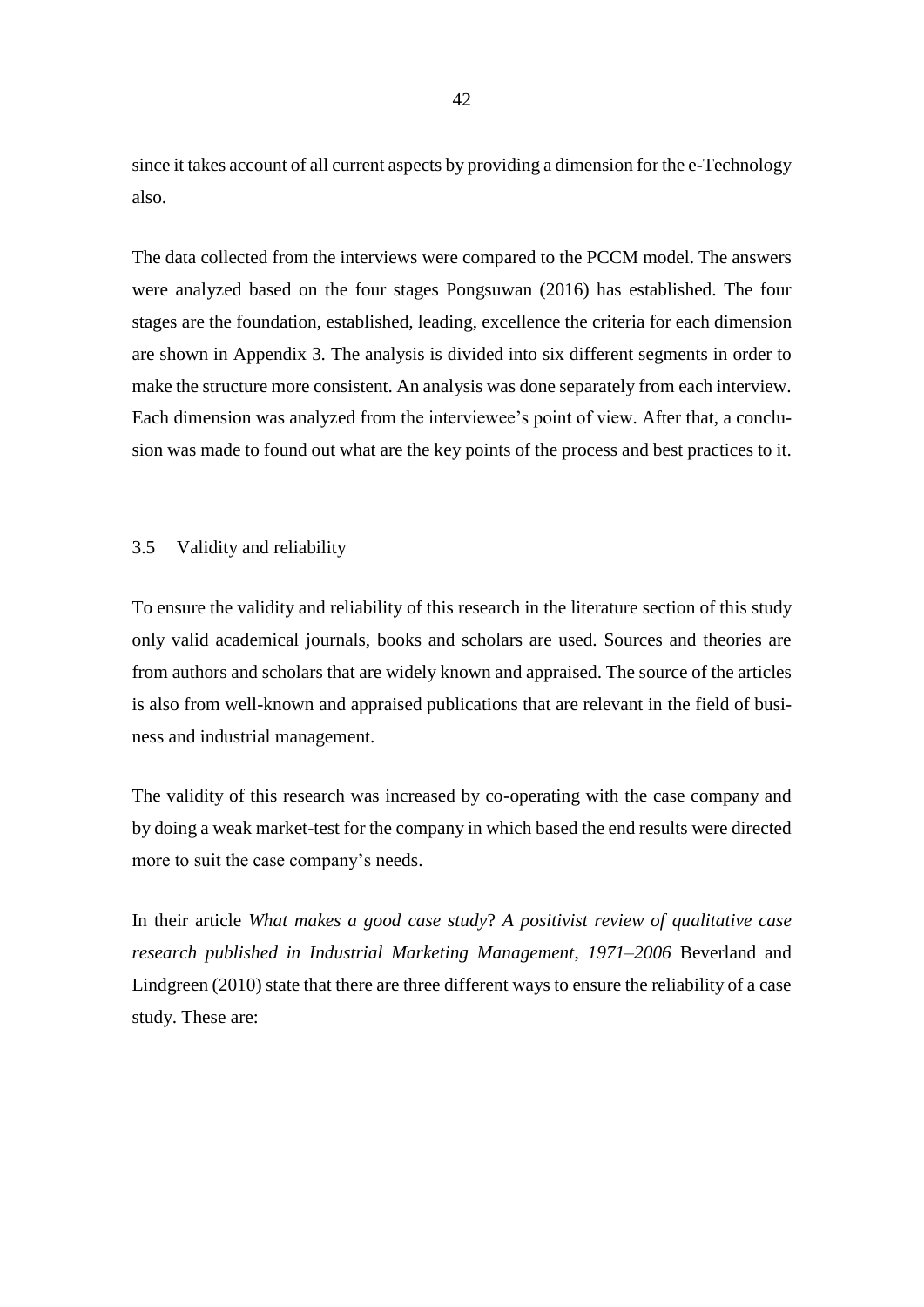- A standardized interview protocols.
- Constructs well defined and grounded in extant literature.
- Providing an audit-trail by providing access to data.

In this study, these three points are tried to follow however because confidentiality reasons providing access to the data is limited, and full interviews are not shown.

The subject of this thesis also is widely known in the literature and examined. That is why many of the key concepts and terms have been used interchangeably to ensure the reliability and keep the study clear we use the terms in the way they are defined in chapter 1.4.

Even though a structured interview would enhance the reliability and repeatability of this study a semi-structured interview suits this case better. This way the interviewees can speak more freely of their views and insights when it comes to SCM. This way a deeper interview can be conducted. A highly structured methodology would also, according to Saunders (2009) increase reliability. Saunders (2009) also states that case studies might not be seen as scientifically as others but through case studies, the theory can be challenged and the possibility to provide new research questions rises.

Because this is a single case study, for further testing the results, it would be beneficial to test the results gained from the data collection in other similar cases. That way the findings could be generalized and see if the findings are truly applicable in other cases. This is one of the reasons that Yin and Campbell (2003) argued that multiple case studies are preferable. Yin also states that if the study is only a single case study it just strongly justifies why it is so. In this study, one case-study was used because of time and resources. Thus, further study could be made and test the finding of this study to other cases. All the methodology aspects that are key to this study are summarized in table 5.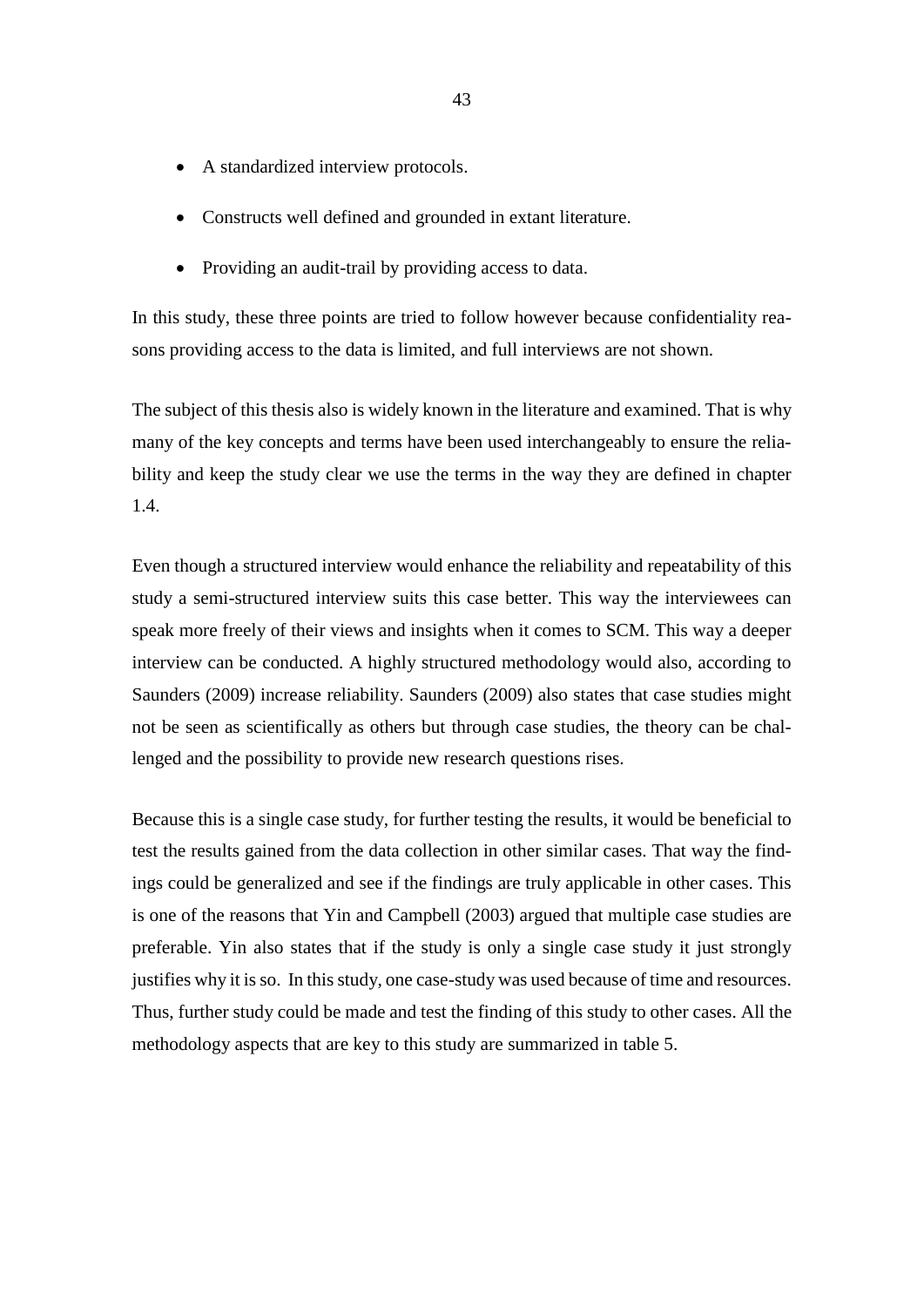Table 5. Summary of the methods applied in the thesis.

| <b>Key methodology aspects</b> | <b>Adopted method</b>                                                                                                                  |
|--------------------------------|----------------------------------------------------------------------------------------------------------------------------------------|
| <b>Research approach</b>       | Exploratory and Inductive.                                                                                                             |
| <b>Research design</b>         | Case study.                                                                                                                            |
| Data collection                | Semi Structured interviews, Sample size 5.                                                                                             |
| <b>Reliability</b>             | Reporting is transparent as possible, interviews recorded<br>and made in to transcripts.                                               |
| <b>Validity</b>                | Valid academic material from valid journals and books re-<br>lated to the field of industrial management, experienced<br>participants. |
| <b>Case description</b>        | WOIMA corporation, delivering waste-to-energy power<br>plants for developing countries.                                                |
| <b>Analysis methods</b>        | Case-analysis, Discussion based on the theoretical frame-<br>work (PCCM).                                                              |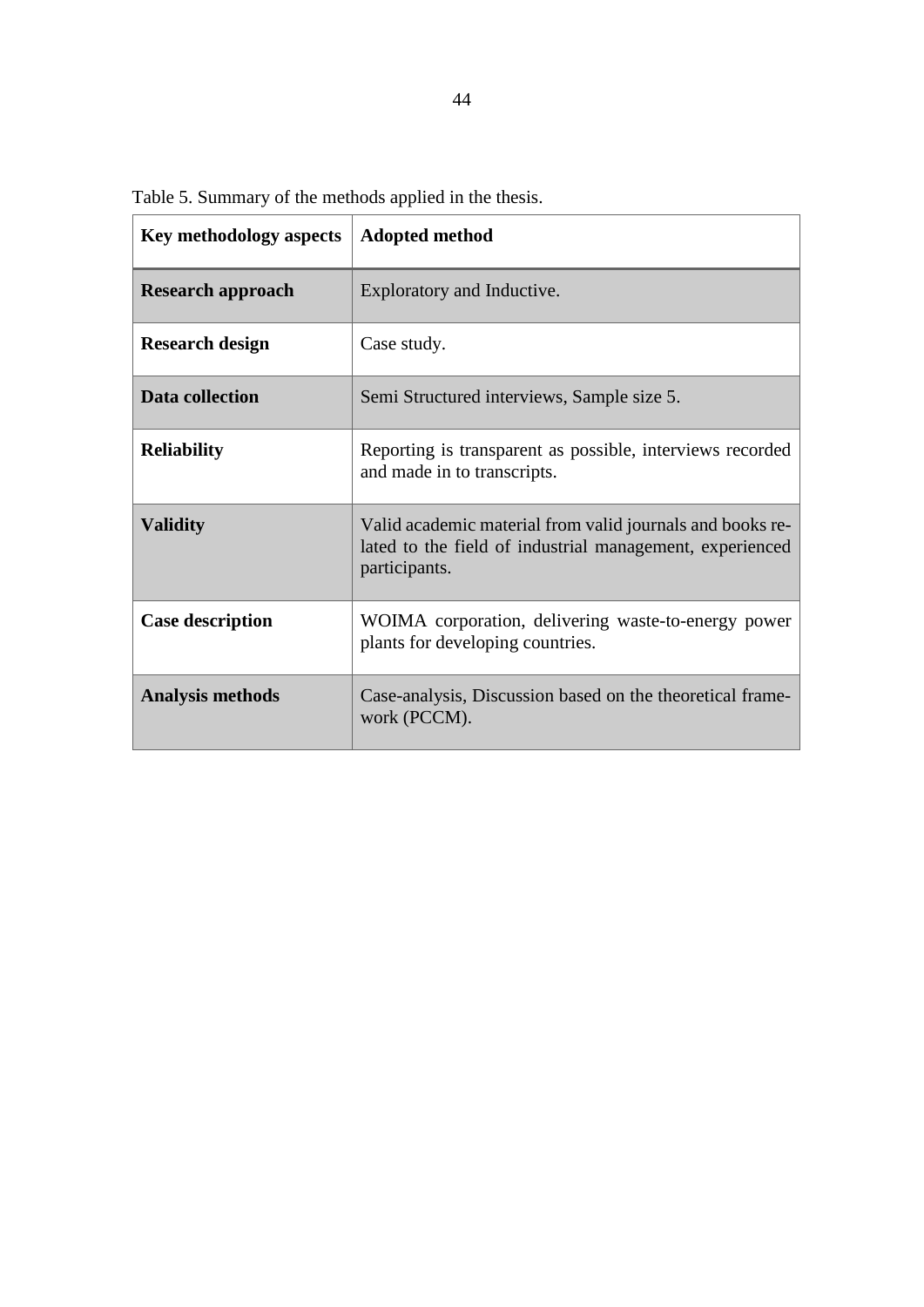# 4 RESULTS

For confidentiality reasons, only the name of the case company (WOIMA Corporation) is mentioned. The persons interviewed will be discussed as buyer A and so on. Also, the companies they work are not revealed however the size of the company can be seen in table 4. The transcribed interviews are only viewed by the author and destroyed after finishing the study for confidentiality reasons. In appendix 4, a shorter version of the answers to each question is presented.

# 4.1 Results of the interviews

The results of the interviews are analyzed through dimensions that are shown in the PCCM. From those analyzes and from the literature that is related to the subject the conclusions are made and the end result of the key points that enhances the procurement process are presented.

### 4.1.1 Organization

In PCCM organization and procurement are studies on how well, does the procurement link to the whole organization and what are the capabilities, and how the different functions can support each other in the process.

While interviewing many of the target companies they had a different kind of ways of how the procurement is linked with the organization. It was noticed that with the bigger companies the procurement was more involved with other functions. One of the interviews stated very clearly that the procurement team should be involved already in the designing phase.

*I think purchasing should be involved from the designing of the project to the end. – Buyer B*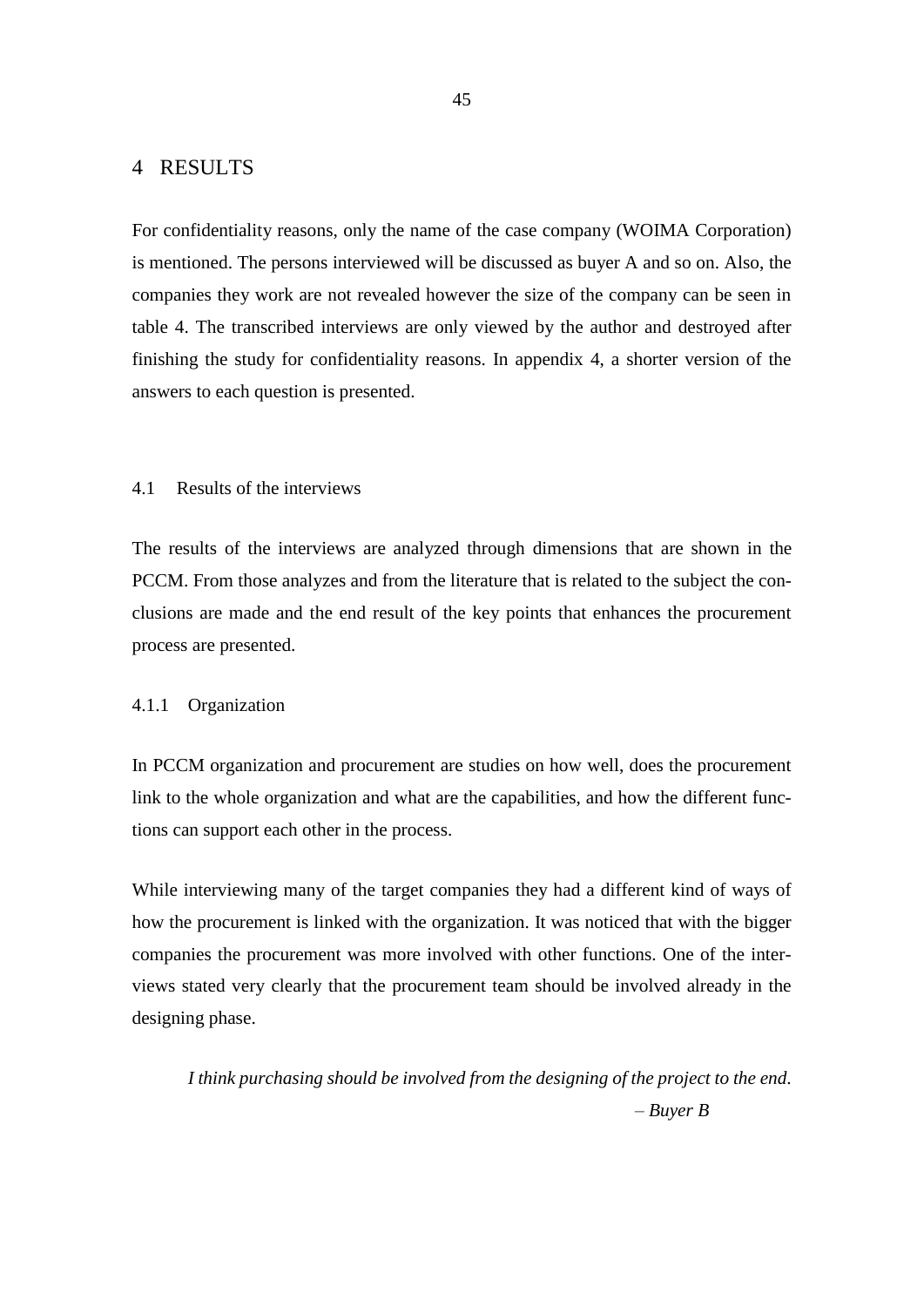All the interviews, especially from the smaller companies, stated that they want to evolve their purchasing more and try to implement the procurement department more in the development and sales phase.

In Pongsuwan's article *How does procurement capability maturity affect e-Procurement adoption and leverage purchasing in the supply chain* (2016) he states that maturity is best shown in the organization when the knowledge is high and there are cross-functional teams that work well together. Pongsuwan also states that this can lead to a competitive advantage.

What more the procurement team can be involved in the designing or even in the sales phase the better. Because then they can have the most effect on the result.

*Most of our savings we get from suppliers are already received in the sales phase. – Buyer A*

Not only by involving the procurement in the sales phase it can help companies to win projects when they have negotiated good prices from their suppliers. Many of the smaller companies interviewed had cross-functional teams but it was not clear of how the procurement team should be implemented therefore many of them stated that designers usually ask offers from suppliers during the sales phase. However, all of them also stated that it should be the procurement department who asks the offers in the beginning and all of them were moving towards this model.

*We are trying to unify our units so that purchasing would be part of the designing of the project, but right now it is not. – Buyer E*

For smaller company they have smaller resources when it comes to the personnel and that is why it might be harder to assign a resource from procurement to support the sales and designing phase. That is why it is important to have cross-functional teams that share knowledge together. In smaller companies these cross-functional teams could be easier to implement and develop. Problem with bigger companies is that there are too many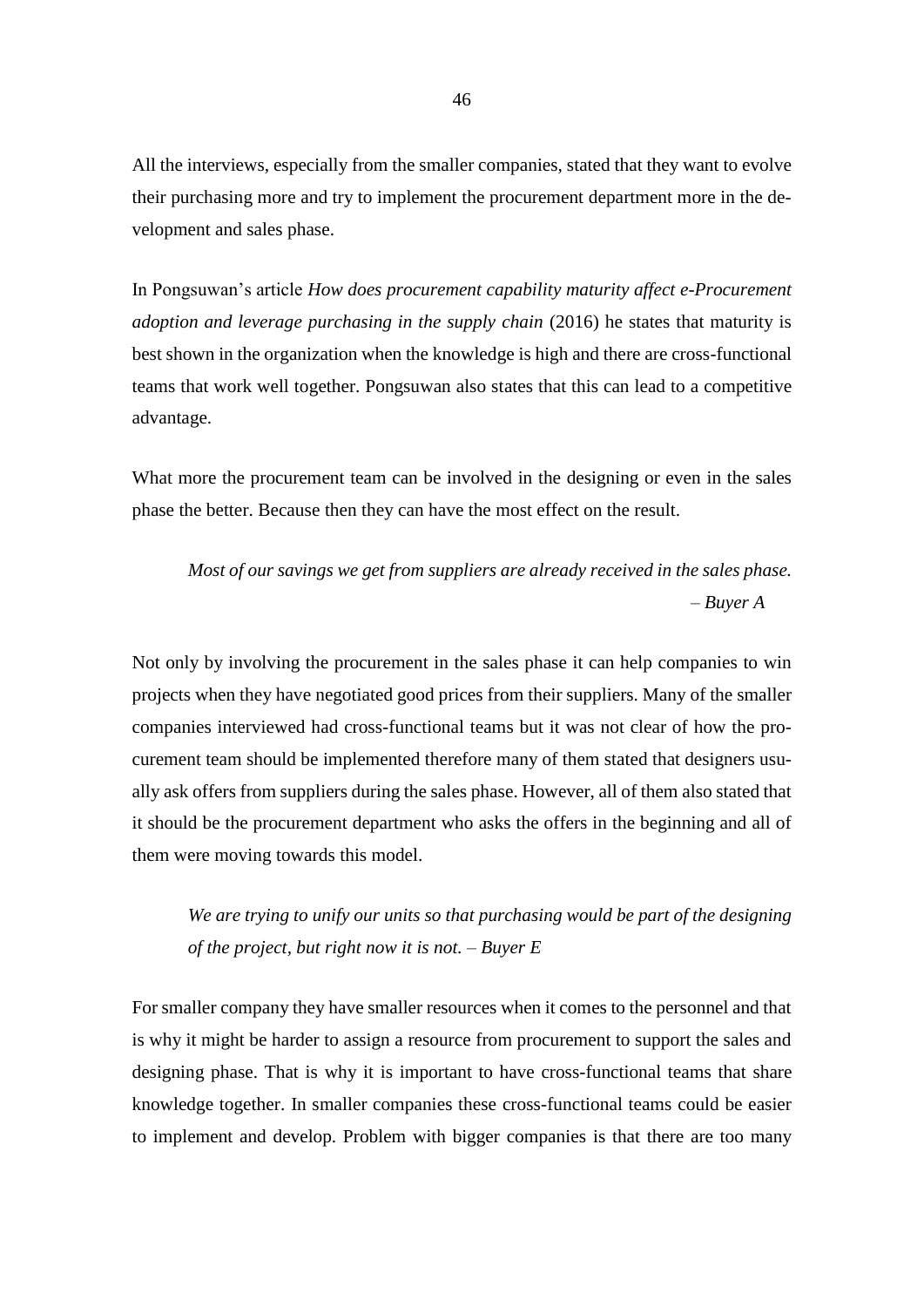people working on same things and the information about who has asked what might get lost.

*Sometimes the communication does not work between colleagues and sometimes people who make the offer requests don't know anything about commercial conditions and in the end, it makes my job harder. – Buyer A* 

Like buyer A stated it would be beneficial if everyone had more knowledge about what everyone does.

Because WOIMA is a small company and with a small team it would be beneficial to them to start the model of involving purchasing from the designing and sales phase. This could give more room for getting savings and help to develop the relationship between suppliers. WOIMA could also start with small cross-functional teams where either the designer or person responsible with purchasing communicate with each other. That way both can learn from each other and knowledge is shared.

#### 4.1.2 Process

In PCCM the process is referred to as how well does the whole procurement process work. It also takes in if it is measured and monitored. It inspects how the process works and how it is in line with the company.

From the interviews, the first thing was clear the bigger companies had a much higher amount of bureaucracy compared to the smaller companies. However, each company's, processes were very similar to another. All of them followed the basic procurement model that was introduced by Van Weele (2011) and is also presented in this thesis in chapter 2.2. The amount of bureaucracy has a clear affect to the process. Four out of five interviews said that the process always works according to the agreed plan. However, Buyer B was strongly against of standardizing and clearly stated that it would not be possible to standardize the purchasing process because Buyer B stressed the importance of flexibility when it comes to purchasing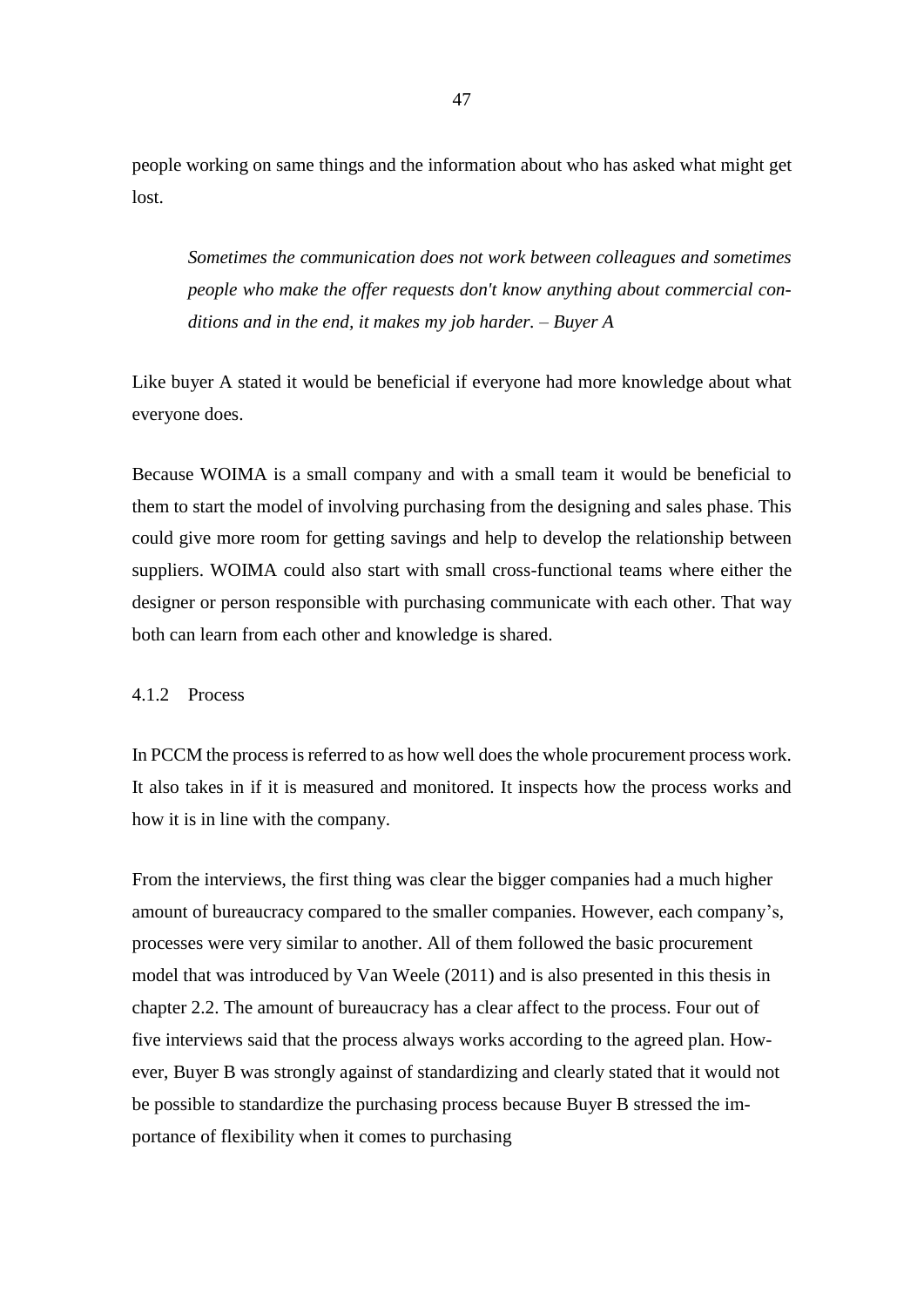*Quite standardized depends on the situation but basically there are 2-3 options where to choose. – Buyer A*

*I think you can't standardize the process. It always depends on the situation. I think standardizing is only a downfall, because you need to be flexible as possible. – Buyer B* 

*Currently, we are moving towards standardization. Through utilizing our new ERP system. – Buyer D* 

Buyer C however pointed out that if you have a standardized process the room for errors becomes much more, smaller.

*I think it is a big advantage when it comes to purchasing. Room for errors becomes smaller. – Buyer C* 

What came out from the interviews was that the company should have a basic operating model because then depending on the situation you can add or take out something. Some of the persons interviewed mentioned that a part of the process at least should be standardized for instance the operative part of purchasing that includes sending orders and order follow-ups should be standardized. The most efficient would be that the operative part of the procurement is standardized and that everyone would obey this process.

When regarding to WOIMA because it is a start-up company, they should think about what they want to standardize and what things are reasonable for them to standardize. Because during the interviews Buyer E stated that:

*However, at small organizations I see that it also might be difficult to do and keep it going. It should not be the sole purpose because then it will take time away from everything else. – Buyer E* 

Flexibility and the possibility to adjust and measure the process is important (Pongsuwan 2016:46). This same statement was also received from the interviews. The process and its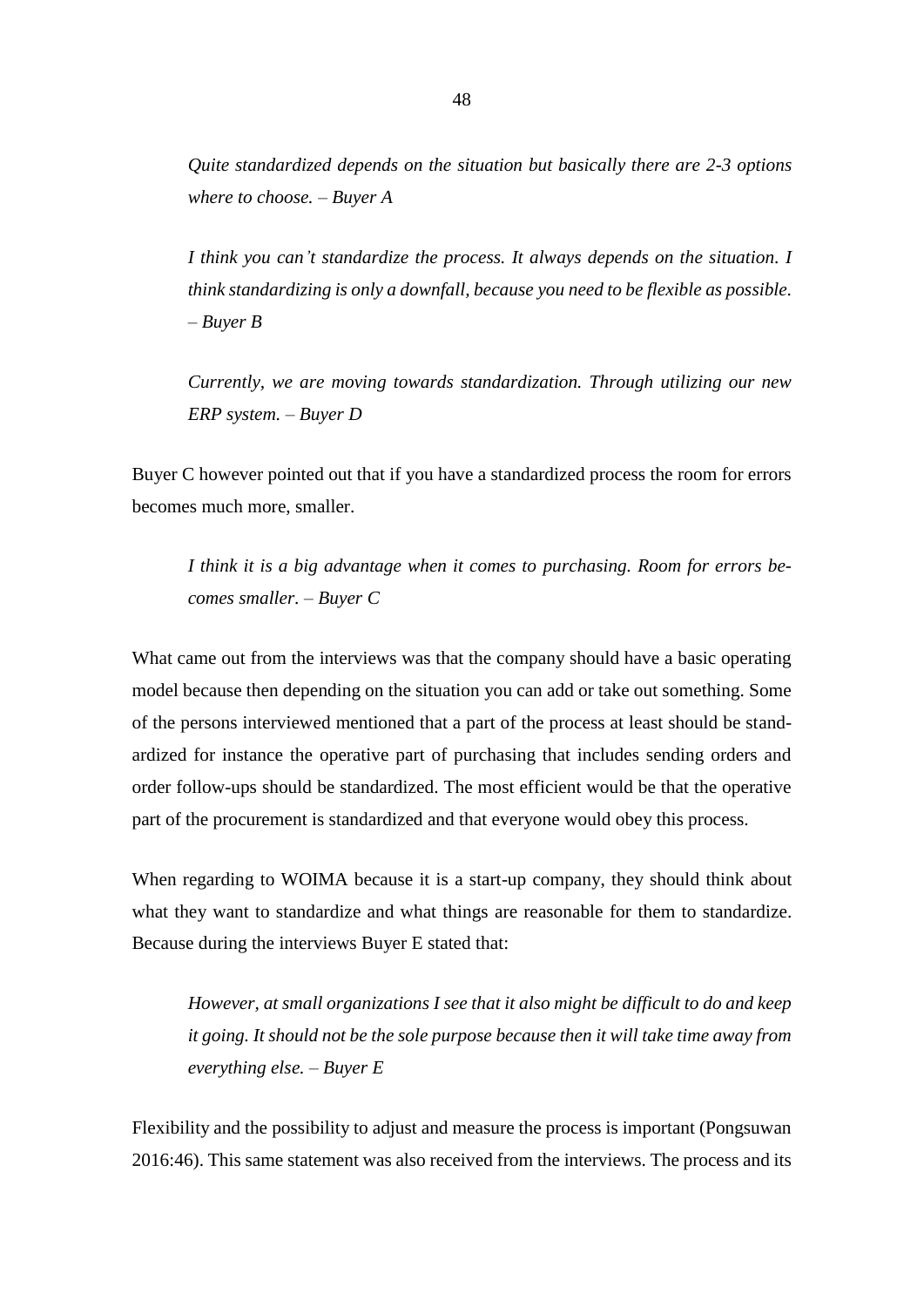standardization should not be the sole purpose because then it will take resources away from somewhere else.

Because nowadays we live in a global fast-changing world companies need to be even more flexible than ever. That is why there needs to be room for changes in the process. Even Pongsuwan states in his article *How does procurement capability maturity affect e-Procurement adoption and leverage purchasing in supply chain* (2016) that the process should be adjusted due to changes in markets.

When asked about three things that the interviewees thought to be as the most important things that make the purchasing process successful the answers varied quite a lot. However, one thing that was common almost everyone mentioned the importance of co-operation and communication. Buyer C mentioned also the importance of the systematic process.

In most companies, ERP systems are used to ensure the smoothness of the process. ERP systems also give the company the automation they need in their procurement process. Automation of the process will also help in the standardization of the process. However, it is also important and maybe even more important to be able to align the process with suppliers. (Mena, Van Remko & Christopher, 2018:26.) More about suppliers and aligning them with the process will be presented in the next chapter.

#### 4.1.3 Strategy

In PCCM the strategy is how well does the strategy support the procurement and how the procurement strategy is aligned with the organization's strategy. Strategy is also about sourcing and how suppliers are selected. It also studies if there are any strategy when it comes to the company's procurement.

Strategic procurement or the procurement's strategy main goal is to determine the goals of procurement. This involves also the actions of the company's suppliers. How well their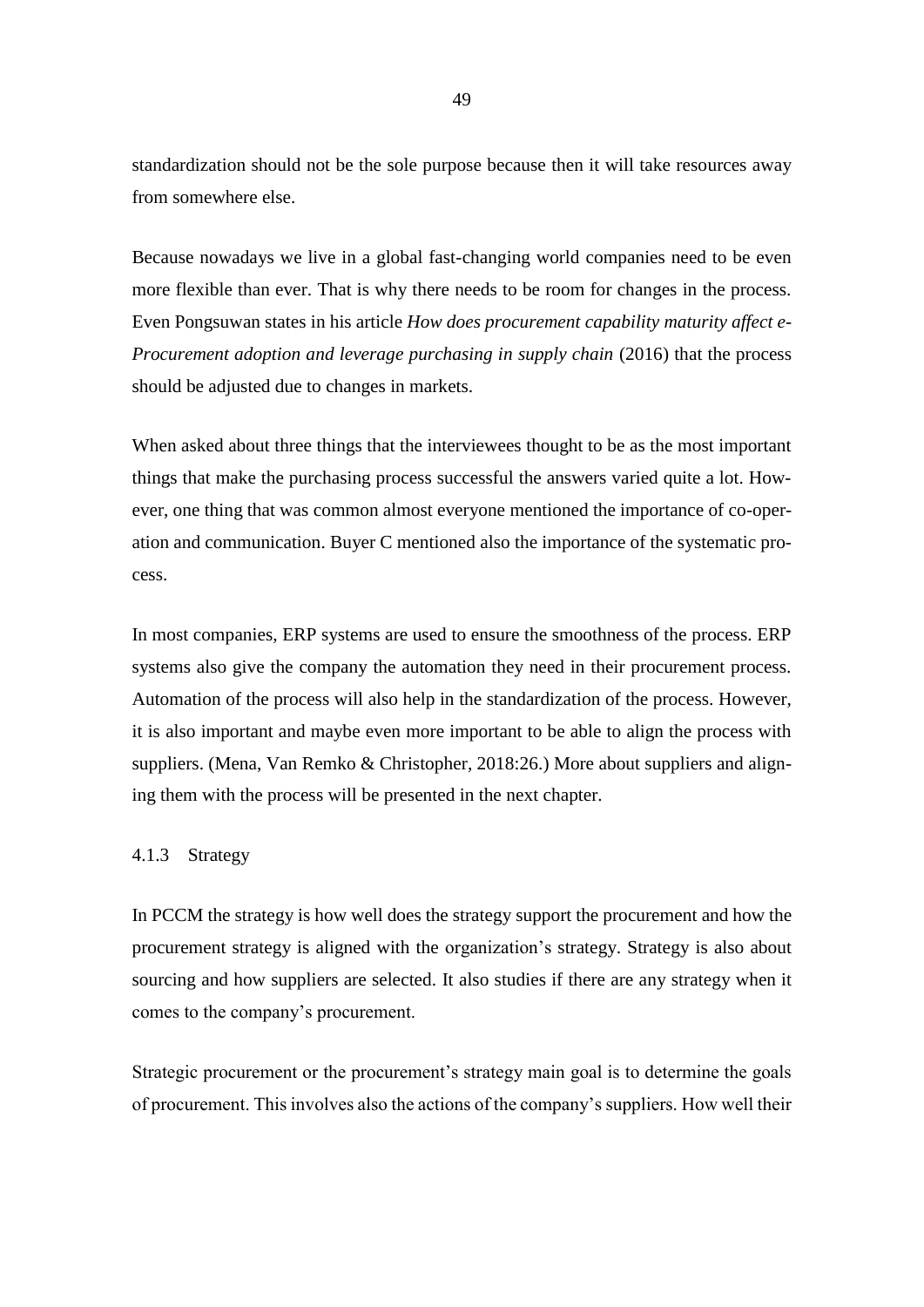suppliers perform and deliver. It also includes the process of selecting the right kind of suppliers.

In PCCM a company whose strategy and its measurement are part of daily activities is considered to be in the level of excellence. This also means that the procurement strategy is visible and known for everyone in the organization.

Surprising factor that came out from the interviews was that most of the companies do not have a clear strategy when it comes to purchasing.

*Our strategy should be based on the whole organizations strategy however currently the strategy is not clear. – Buyer A*

*We don't have any specific strategy. Of course, we have basics requirements from supplier for example we want ethical suppliers that can deliver what is promised. But a big amount of our decisions is determined by our customers. – Buyer C*

*Right now, we are updating our strategy to a written form. Before there only has been a spoken strategy not an official and written one. I think strategies are good if they are realistic and can be followed through. It is a good guideline for everyone. – Buyer D*

In the PCCM model strategy and its existence is highly recommended and during the interviews, everyone stated that strategies are good and useful guidelines for the company. However, strategies should always be realistic and reasonable.

*A strategy will help in the day to day basis decision making process. However, you must have a certain flexibility and common sense when it comes to strategies. – Buyer E* 

Strategies should be there to make the guidelines clear. Usually, in bigger companies, the roles and responsibilities are not always clear for everyone. A good and clear strategy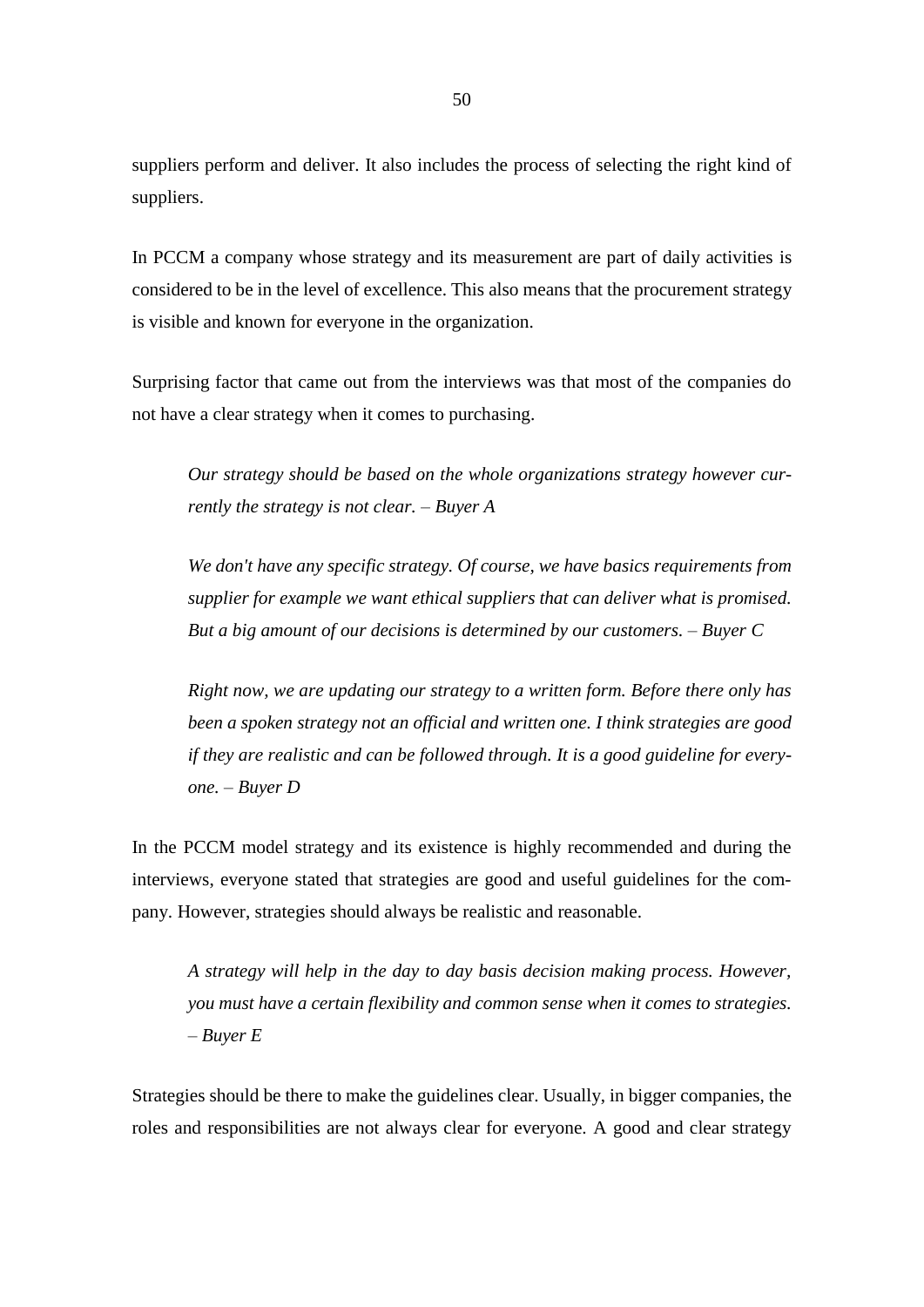could help to explain and clarify what we do and therefore the information flow would be better.

In small companies, strategies might be hard to do and handle. They might not have the same kind of resources to implement them as bigger companies have. That is why at first the procurement strategy could be involved in the business strategy. After when the company has grown more then, an actual strategy for procurement could be done.

A part of procurement strategy is usually what kind of suppliers we want, how they are selected, are they measured, contracts and price lists and price negotiations are a part of this also. One of the important aspects when it comes to procurement is to determine your risk suppliers. From your own products you need to know the critical components. Then you need to know how to segment your suppliers.

*You must learn how to segment your products and that way you can segment your suppliers. – Buyer B*

For instance, if you have component and you only have one supplier for it then that component and supplier are critical for you.

*For us I would say that the downfall is that we have all our eggs in one basket. So, if something happens to our supplier we are in trouble because we don't have a second option for supplier. – Buyer E* 

It is not a good idea to have only one supplier per component because this might lead to big risks, when it comes to delivering the end product for the customer. The relationships also with suppliers are important when it comes to the strategy related to the suppliers.

A lot in the interviews were discussed about the relationship between a supplier. Everyone stated that a good and tight relationship with a supplier can only be beneficial for both parties. However, with this kind of relationship, there are always risks. With a tight relationship, both can help one another better.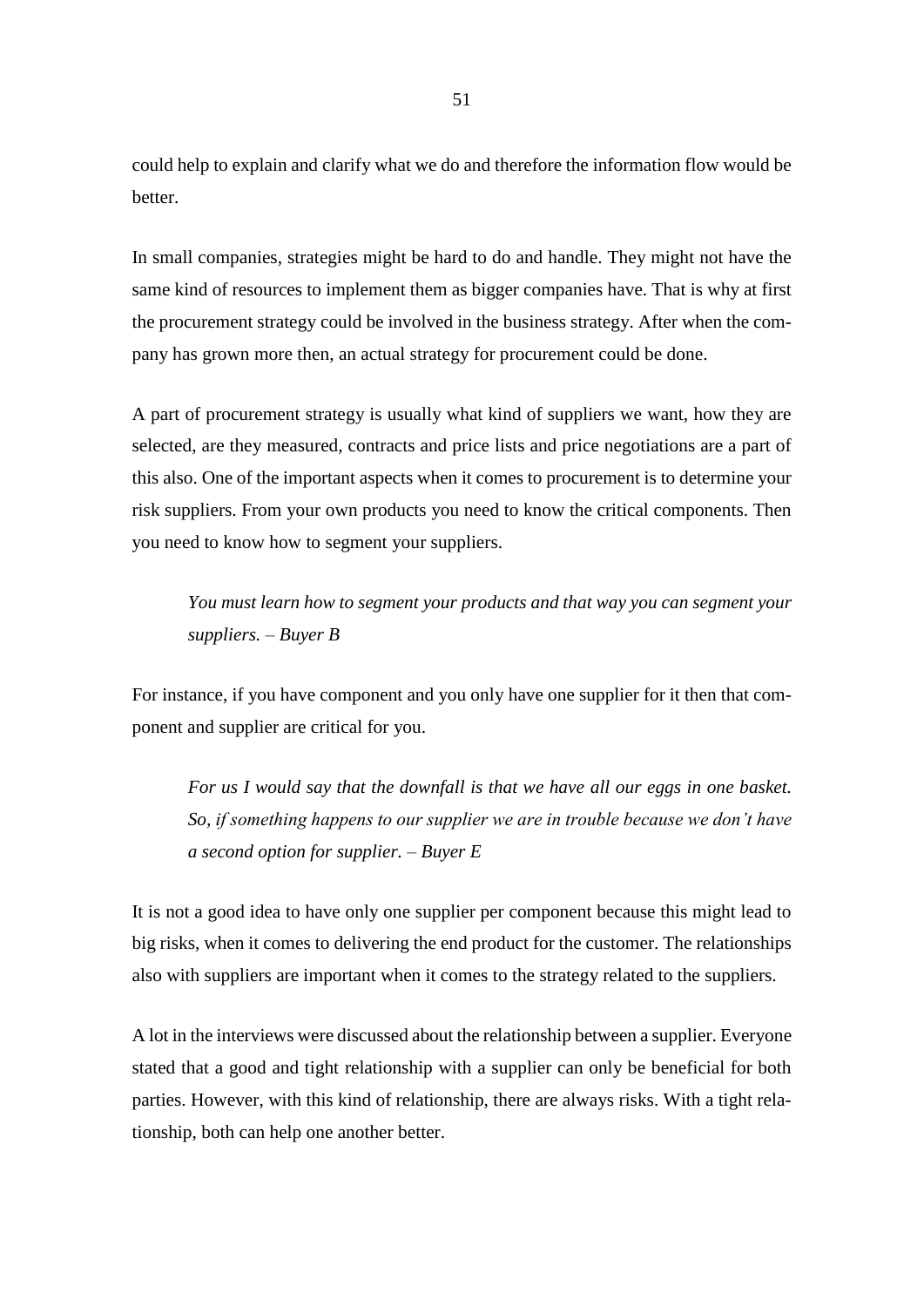*You must have tight relationship if you want to succeed. Business is not just emails, you need to meet partners face to face so that you learn to know people. – Buyer B*

Suppliers can also be included in developing the strategy and during the interviews, it came apparent that every company expected innovation from suppliers. Not from all suppliers but from those whom they have closest relationships they provide an important component for them.

Through segmentation of the suppliers, it can be detected which one's the company should build a stronger and tighter relationship with. You do not have to have a tight relationship with every supplier, for instance, if the supplier provides something general like nuts and bolts you can get those everywhere and that is why a tight relationship is not needed. That is why you should concentrate to have a tight relationship with those suppliers who are critical for the company and for the projects.

When it comes to those general suppliers and general components, they should be automated. In a way that purchasing general components does not take so time and would be as easy as possible. Companies should also consider if they want to standardize some parts of their components. This would make the whole process faster. Also, the downsize is that it will take away the flexibility then.

*I think it is good that we have these certain components already that is standardized so we know that it will always go the same way. We also have a plan to standardize certain parts of our products. – Buyer D* 

A good way to segment and manage your suppliers could be to divide them in to three different categories.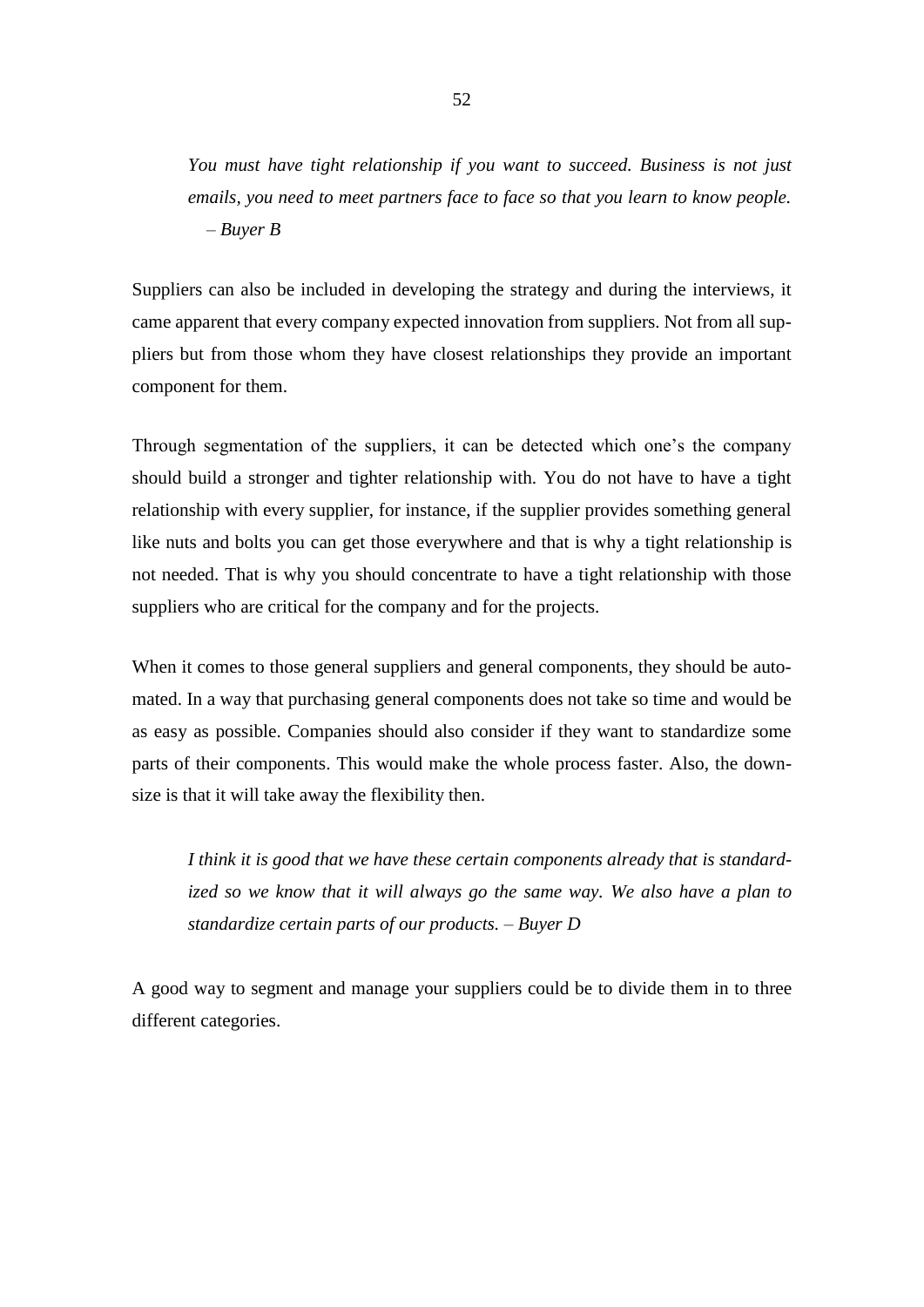- 1. Strategic Suppliers
- 2. Tactical / Core Suppliers
- 3. Transactional Suppliers

In the first category, there are suppliers that are the most critical ones to the company. They are the ones that help achieve the business strategy. These are also the ones that the company needs to have the strongest relationship with. (Mena, Van Hoek, & Christopher 2018:170-171.)

The second category is the tactical suppliers most likely the company will have more of these core suppliers than strategic suppliers. These are the suppliers that also most likely will have the biggest spend from the company and they are relied on because of their reliable performance.

The third category has 'commodity' suppliers. There are the suppliers that offer the company products that are widely available such as bolts and nuts. In this category, price and delivery are the most important things (Mena, Van Hoek, & Christopher 2018:170-171). By organizing the suppliers in different segments will also help the company in risk management. A way to categorize the suppliers can be seen in figure 7. It also shows the importance of the strategic aspect and how does the complexity of the market have on the suppliers.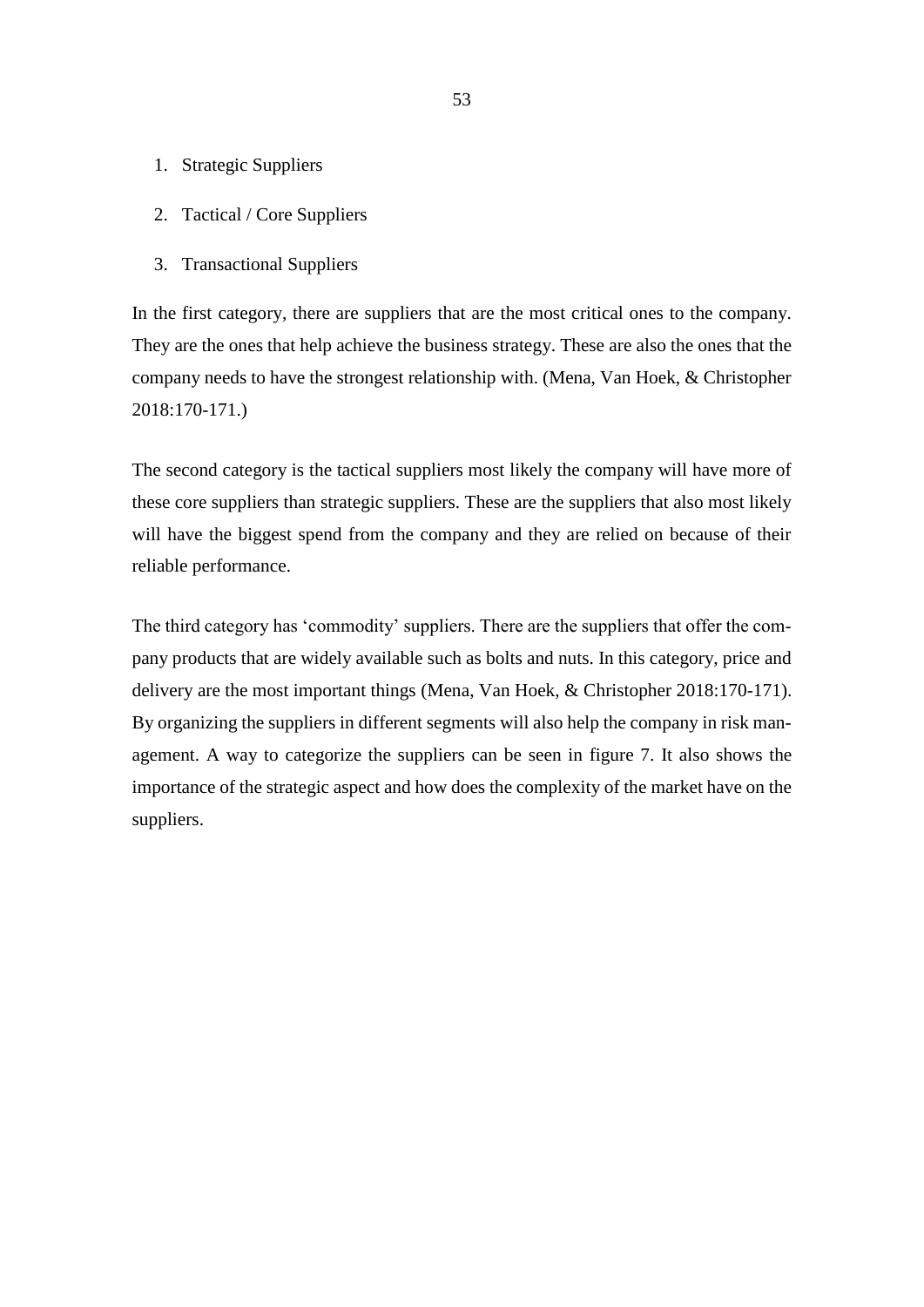| STRATEGIC IMPORTANCE TO<br>PURCHASING | <b>Competitive bidding</b><br><b>ROUTINE ITEMS</b><br>Small Value per unit<br>٠<br>Many alternative suppliers<br>٠ | Partnership<br><b>BOTTLENECK ITEMS</b><br>Relatively limited value when in terms of<br>money<br>Vulnerable in regard to their supply.<br>٠ |
|---------------------------------------|--------------------------------------------------------------------------------------------------------------------|--------------------------------------------------------------------------------------------------------------------------------------------|
| <b>MOT</b>                            | <b>Systems contracting</b>                                                                                         | Secure continuity of supply                                                                                                                |

Figure 7. Supplier categorization (Mena et al. 2018).

# 4.1.4 Information and Monitoring

Information and monitoring in the PCCM are about how well information is shared and how it is documented. It is also how the suppliers are monitored and are they evaluated. It is also about how much documentation and communication is happening in the company and how transparent the process is. Both information and monitoring are therefore to see how well, does your company perform, because they measure the process.

As stated in the chapter 2.2.3 it is important to measure the process because otherwise it would not be known if the process works and how well does it work. Information is not just measurements, but it also includes how people communicate in the workplace and outside own organization.

Everyone mentioned that they have their ERP or other systems that measure some of the key measurement of performance and everyone had in plans or are doing right now the supplier evaluation. In some of the companies the evaluation was done regularly and in others after every project. In some of the companies, the evaluation process was just getting started and becoming a regular basis operation.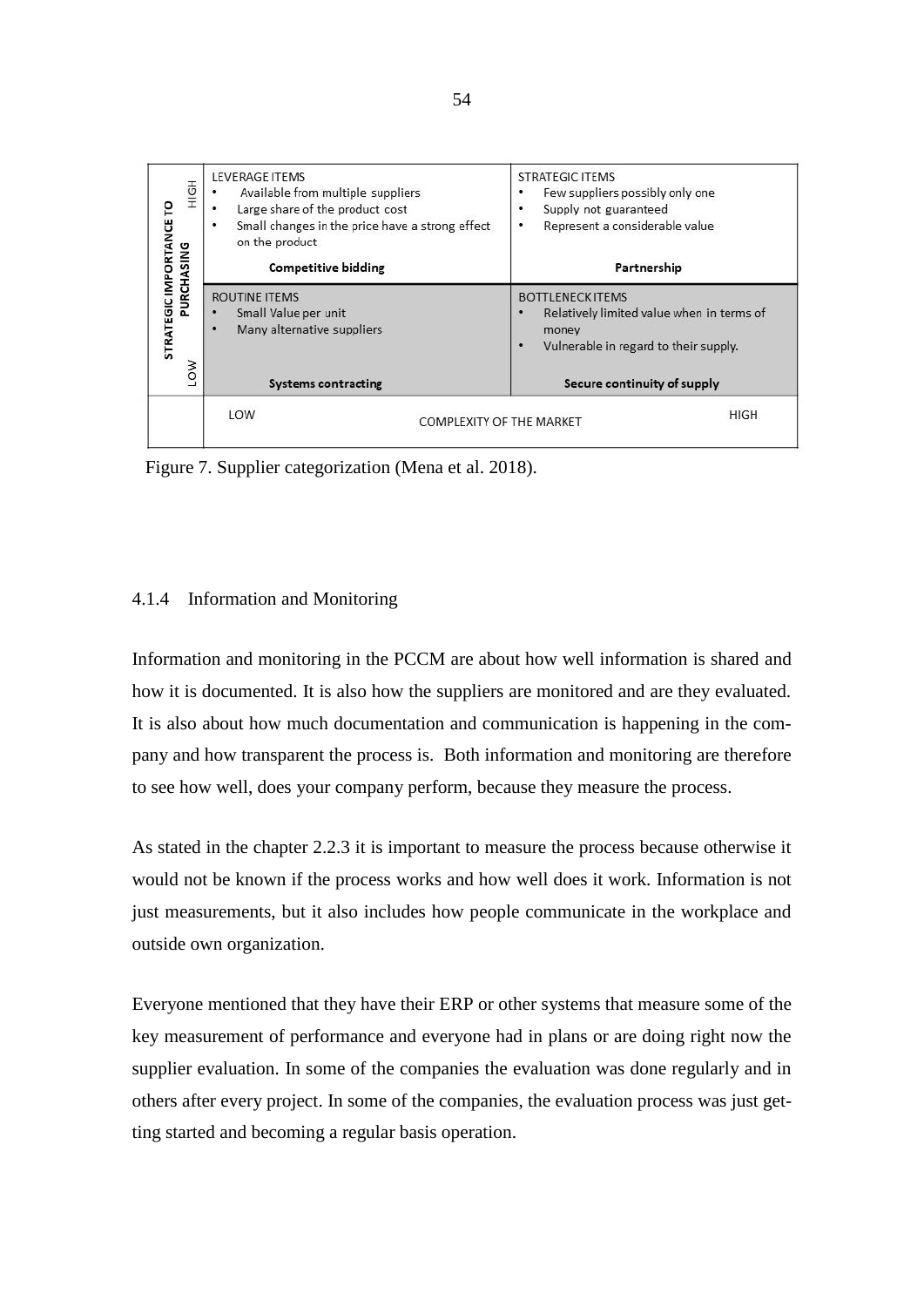Especially the evaluation of critical suppliers was seen beneficial.

*We do this for our critical suppliers. And sometimes we go case by case the details of what are the risk and possible situations. In the future, one of our goals is to make this a bigger part of our procurement. I see that this is a very important point when it comes to procurement. This way you can also develop your co-operation. It can really deepen the relationship. Because this way we can also see what we can do to make our suppliers work easier. – Buyer E* 

The evaluation is a very important factor, and everyone supported doing that. Such as buyer E stated it can be also helpful when developing your co-operation with the supplier. If the supplier does not work well it can be harmful to the whole project.

### *You are only good as your suppliers. – Buyer E*

It is important to monitor the suppliers and keep updated on the process. For instance, by expediting. Expediting is also an important part of the whole purchasing process. Expediting means checking up on the supplier on how the order is progressing (Van Weele 2010:9). This can easily be done on a regular basis in the organization. This is also important to do especially when the ordered component is critical for your project.

Utilizing expediting and communicating with the supplier can help detect problems earlier and even before it can influence the supply chain and its success. Communicating not only with your co-workers but with suppliers is important. Communication is not just about emails you really must get to know your suppliers and meet at least some of them in person.

Both bigger companies interviewed admitted that communication is hard and sometimes other people in the same organization do not know what the role of procurement is. Communicating your roles and responsibilities is important. That would increase the knowledge of what others do and clarify everyone's role. That would also clarify the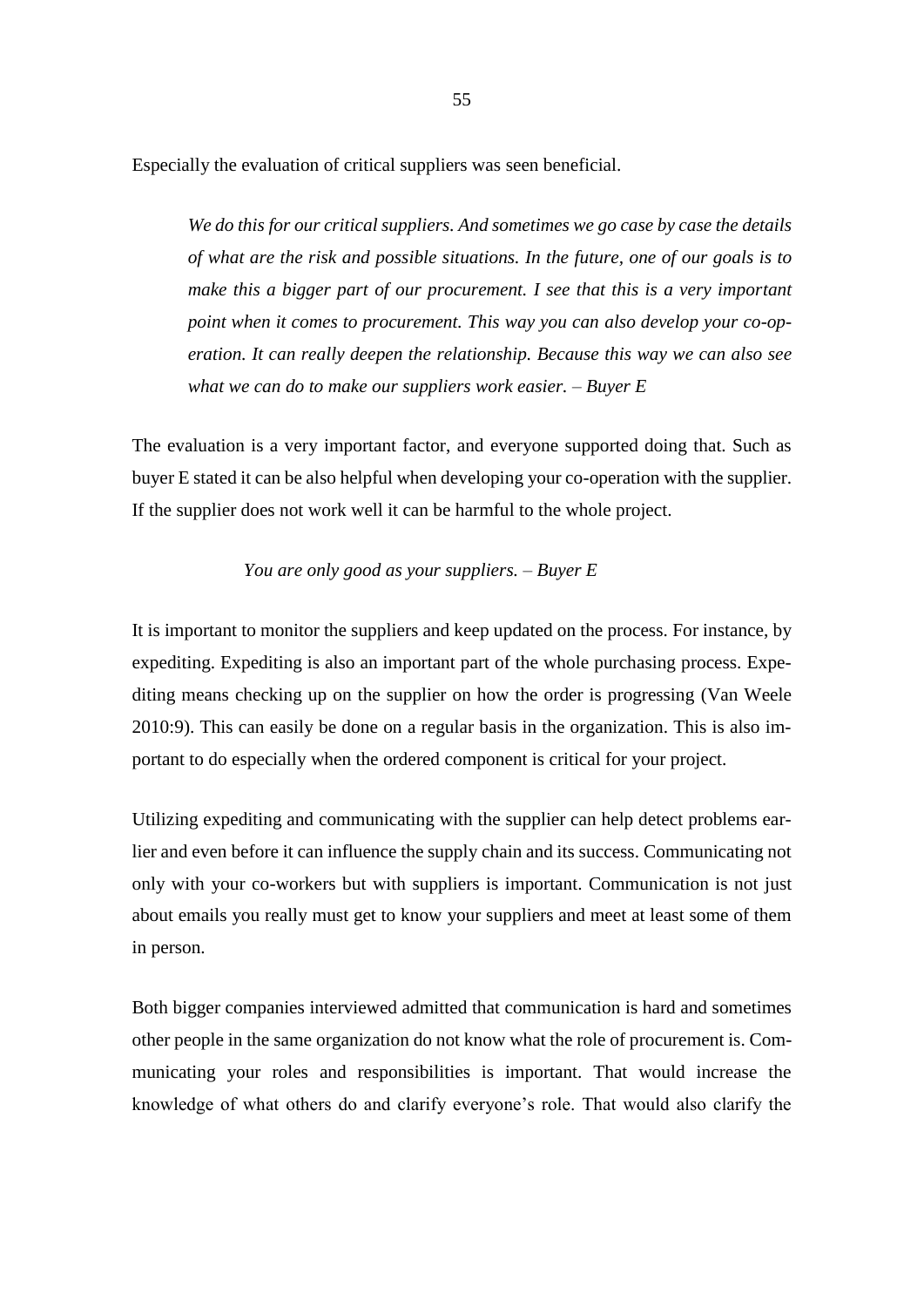whole process for everyone in the organization. By clarifying the roles and adding more information would also help to simplify the information flow.

Information flow is extremely important, and the meaning of communication was emphasized. Also sharing information and knowledge is important. When the communication is transparent it is easy for everyone to see what has been happening and what things have been asked. Adding more transparency between you and your organization will help the whole process.

For instance, utilizing EDI systems can help the process become more transparent. Also, the use of e-technology systems can help companies in this. During the interviews, one of the persons interviewed mentioned the importance of ERP and how it should be flexible and a system where you can get data and those measurements.

*It helps creating more transparency to the process. – Buyer A*

*You also need a good ERP system. It should make your job easier. It also needs to offer you some data. That you can use. – Buyer E*

It is clear, that in these days a lot of these problems that occur in information and monitoring can be helped or even solved by utilizing e-technology. More about e-technology and how it can help is in the next chapter.

# 4.1.5 E-technology

In this modern world, there are numerous technological options available for companies to use. E-technology has tremendously changed the world during history. In PCCM etechnology is about how well does the company utilizes the e-technology options that are available.

During the interviews more was concentrated to find out if companies use and e-technology solutions related to procurement. This was due to the fact the case company has an interest in utilizing an e-technology solution and have started to experiment with it. The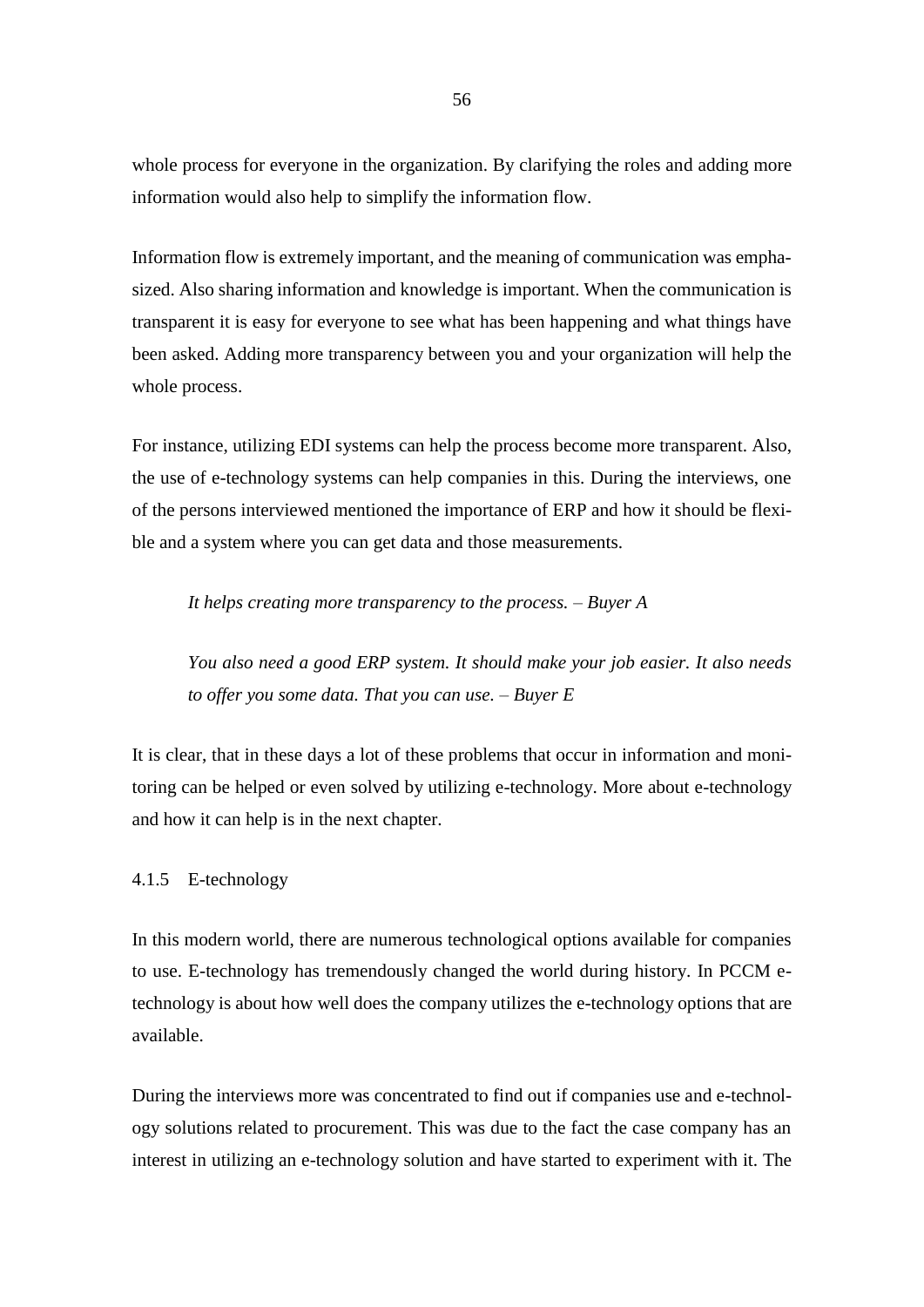smaller companies did not have the same experience as the bigger companies had but however, they were familiar with them either in previous jobs or by personal interest. In the bigger companies, these are utilized daily. However, in the smaller companies, they might not have their own e-technology systems, but they do utilize the systems of their suppliers when they offer an Internet-based procurement portal.

*We use our biggest suppliers' online portals. They are very useful. You can see the prices and delivery times right from there. However, we don't ourselves have anything like this. – Buyer E* 

*Yes, we have an internet-based procurement system that I use daily. It has a lot of good qualities however not everyone uses it as it should be used. It helps creating more transparency to the process. However, it is quite new and has some trust issues but other than that is gives good information and it is easy to use. – Buyer A*

Because of technology there are many possible options where to choose from when considering an ERP or EDI system for your company. However, when choosing a new system to use, you must make sure that is useful for you and that it suits your needs.

*Yes, I have looked and tried many systems. It is hard to say if they are good or no because some of them are but some of them aren't. But I do see them as useful and they do have a lot of potential. It is always good if these systems help you to save on cost and amount of papers. – Buyer B* 

These e-technology solutions are widely seen as a positive option. Because they do help to reduce the paperwork and save on costs. Dependent on the system they also provide more transparency and can even make the information flow easier. E-technology solution can also be helpful when wanting to standardize and make the process automated.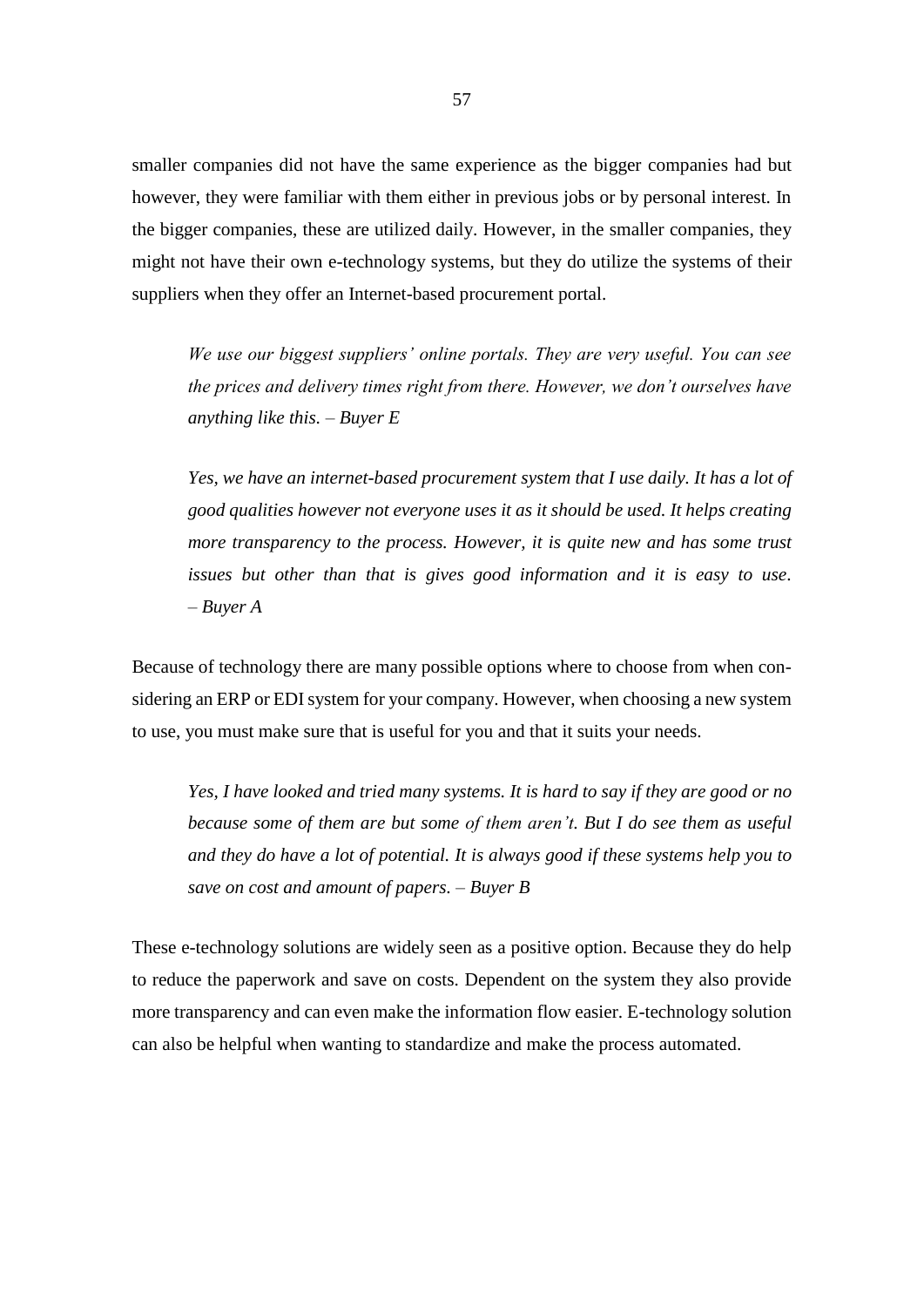However, when implementing an e-technology solution you need to be sure that it is implemented properly, and training and possible tutoring are easily available. Good implementation is the key when a company starts utilizing a new program. If this is not properly done there is a risk that a lot of money is put into something that people won't use. Like Buyer A stated even though many considers the system great and easy to use not all of them are onboard utilizing it. Then a lot of money and resources are wasted on nothing.

During the interviews, it was also discussed if the companies own supplier have systems together that they utilize. Only one company had experience of this kind of SSPS system and doing collaboration in their customer's EDI. This can be also problematic because who is for instance responsible for the training of the supplier so that they learn how to use other company's EDI system.

*If we would have this kind of systems, someone would need to train the suppliers on how to use the EDI. In my opinion I think that suppliers would not utilize the EDI still they would just continue to send offers by email. – Buyer A* 

WOIMA is considering utilizing an SCM platform that, requires the participation from both parties even though it is a BSPS system. This could be a possible risk since it might be difficult to get the suppliers to collaborate in a new system.

In conclusion e-technology can be beneficial to the company however you need to know how to utilize it. You also need to train your staff so that everyone can use it. It also needs to be simple. Best kind of e-solution is one that suits your company needs. Because there are a big variety of programs available it might be a difficult task to find the best suited one for your own use. It is essential that e-technology solutions will provide an advantage for the company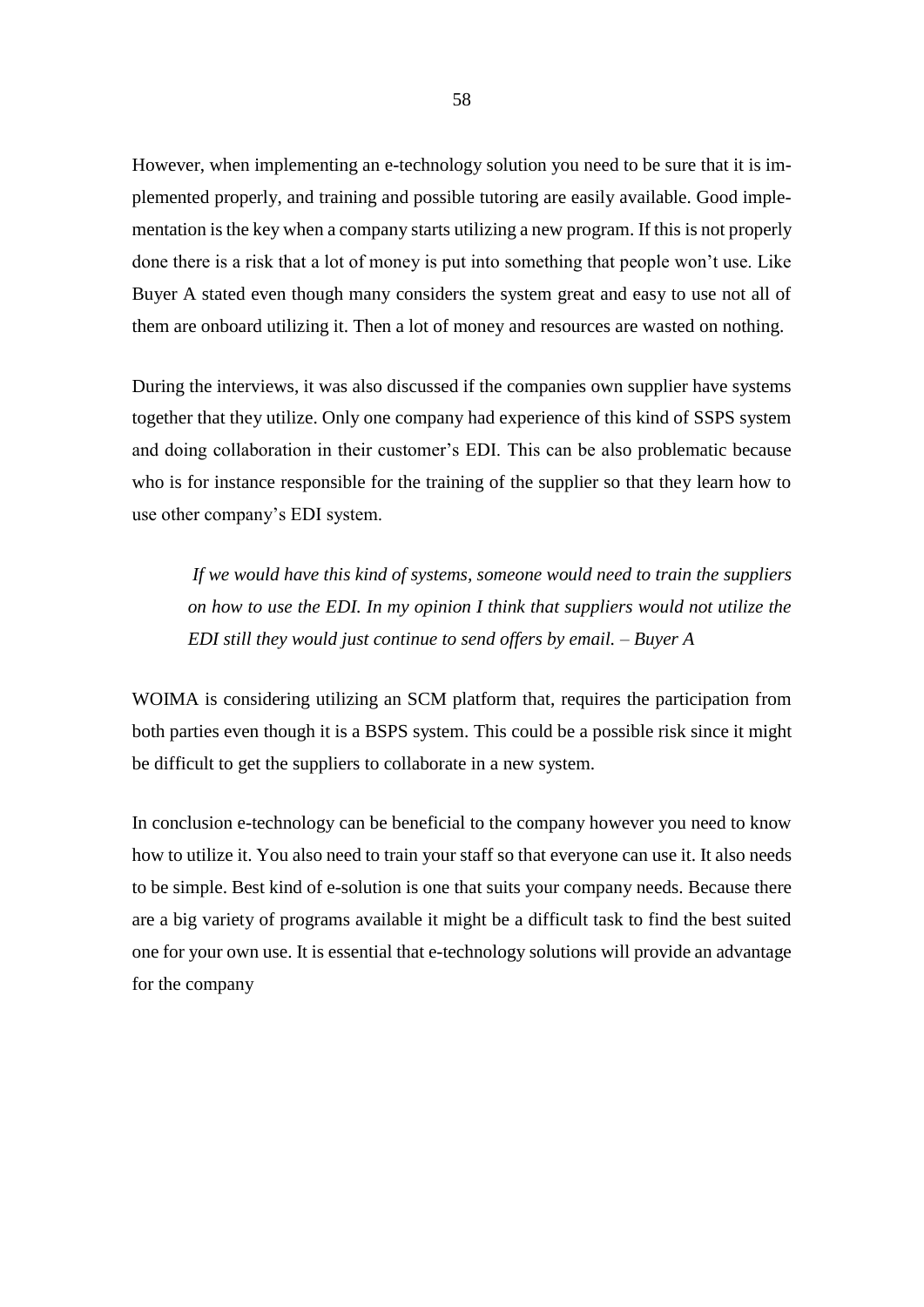### 4.2 Recommendations for WOIMA

In the end procurement could be divided into three different process that needs to work together and must be in line with each other. These, and their operations are presented in Figure 8.



Figure 8. Main processes of procurement (Mena et al. 2018).

Because WOIMA is a start-up company they should focus on getting the basic operation of these three different processes to work. That is why there is not any necessary need for a procurement strategy. They should focus mainly on aligning the procurement process with the company's business strategy and over time develop the procurement strategy.

Procurement should also be involved in the projects right from the sales phase. The earlier procurement is brought in to the projects the better. The current situation with WOIMA is that right now when the personnel amount is small it is easier to keep the procurement involved in the sales and designing phase. They should continue to do that also in the future because that way WOIMA can generate the best possible outcome.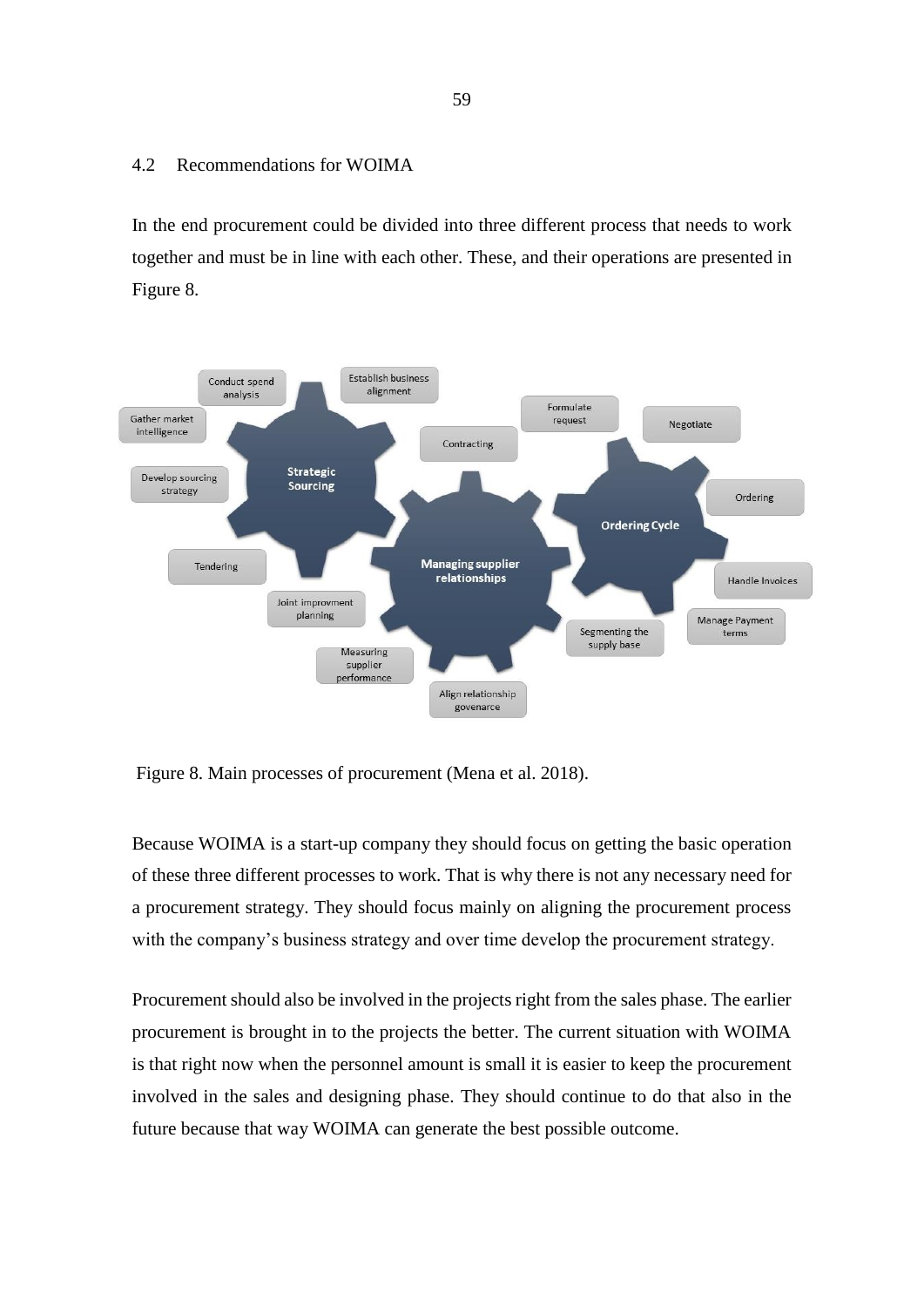This is also a challenge for the future that needs to be tackled however by determination this also easy to handle. This can be done for instance by keeping regular project meetings and keeping everyone involved informed. Creating a project procurement plan for each project would also be beneficial.

Importance of making common rules and communication in their own organization is important. These are easy to do when the personnel amount is relatively small. The rules then must be implemented and followed. When the company gets growing it is even more important that there are rules and guidelines that everyone follows.

The following of the rules needs to be inserted in the organizational culture, then in the future, these are easier to implement on another people's behavior and show that in this organization we follow the rules. It is important to know who has done what and what has been agreed. This will help in communication and in the process. In every business process, the importance of communication is vital. Communication needs to be done in the organization itself and towards the suppliers.

The second thing that is important in procurement is the identification of the risk suppliers and segmenting all their suppliers. This is done through the identification of the key components of their projects. That will help in the building of a relationship with a supplier. Then the company can easily focus on those ones that are crucial to them and to their business because they are the ones, they need to have the strongest relationship.

This is something that in the current situation of WOIMA has already begun and they have started to identify all potential suppliers. A more concrete way of segmenting them would also be beneficial for WOIMA. Also aligning the suppliers in a way that which of them are the most preferable to co-operate with. In the future, it is also useful to keep searching for the right partners and finding other possible options for suitable suppliers. This segmentation of suppliers will also help WOIMA to build up the relationships they want and to achieve their goals together with the suppliers.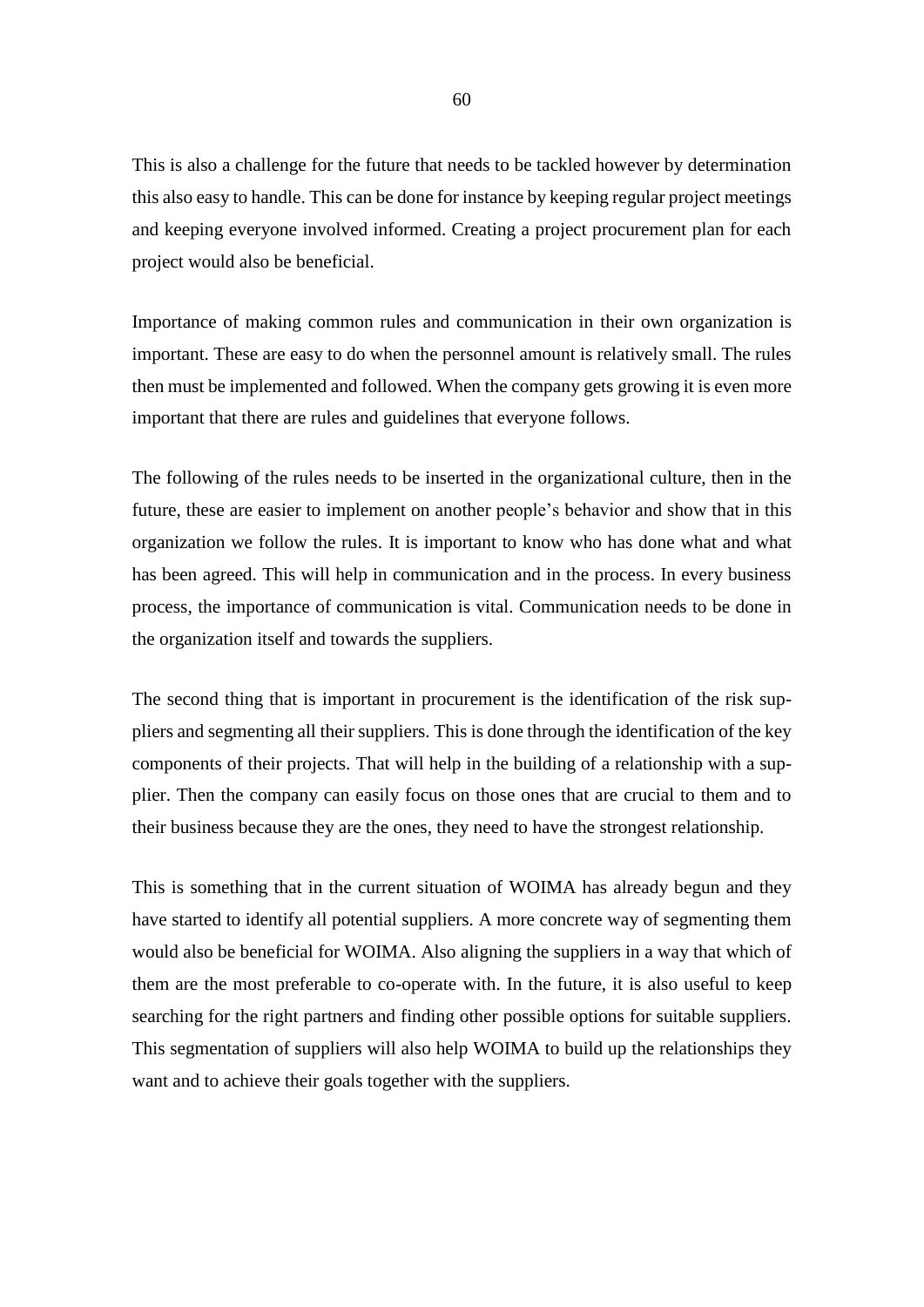The relationship with suppliers and supplier network is substantial. Especially because of the business model the case company as they need to have a strong supplier network. The need for strategic suppliers, in this case, is important however the company also needs other possibilities and keep good relationships with the tactical suppliers. It is a downfall if all the suppliers are strategic because when something happens it might put the whole supply chain of the project in risk. It is good to keep in mind that you are only as good as your supplier.

Because the case company is a start-up company, and in the beginning, the operations are wanted to keep in small scale the need for good suppliers and co-operation high-lighted. In this case, a lot of responsibility is moved to the supplier and this is a question that needs to be considered. Is this a risk they want to take. However, the risk can be reduced by enough motoring and expediting.

Evaluation of the suppliers might not be so important during the beginning but in the future will become a critical success factor for WOIMA. That is why at least after each project it would be good to review the project and how it went and discuss the co-operation with each supplier and see if there were any downfalls. This also something that the case company is committed to doing and have planned to do this in a regular phase. This could be even done continuously and even when selecting suppliers. WOIMA could estimate in the beginning and evaluate if these suppliers are the ones we want to work with.

Because WOIMA is a start-up company, the processes can be flexible because there is not any heavy bureaucracy in the processes of the company. This is also something that can bring a competitive advantage to the company as they can be as flexible as possible. The part of the process that should be standardized is the operative part of the procurement. This way the risk of making mistakes reduces. These include the ordering and expediting and handling of the invoices. The important thing to remember is that the focus should not only be in trying to focus on the following procedures. This could take time away from everything else that is important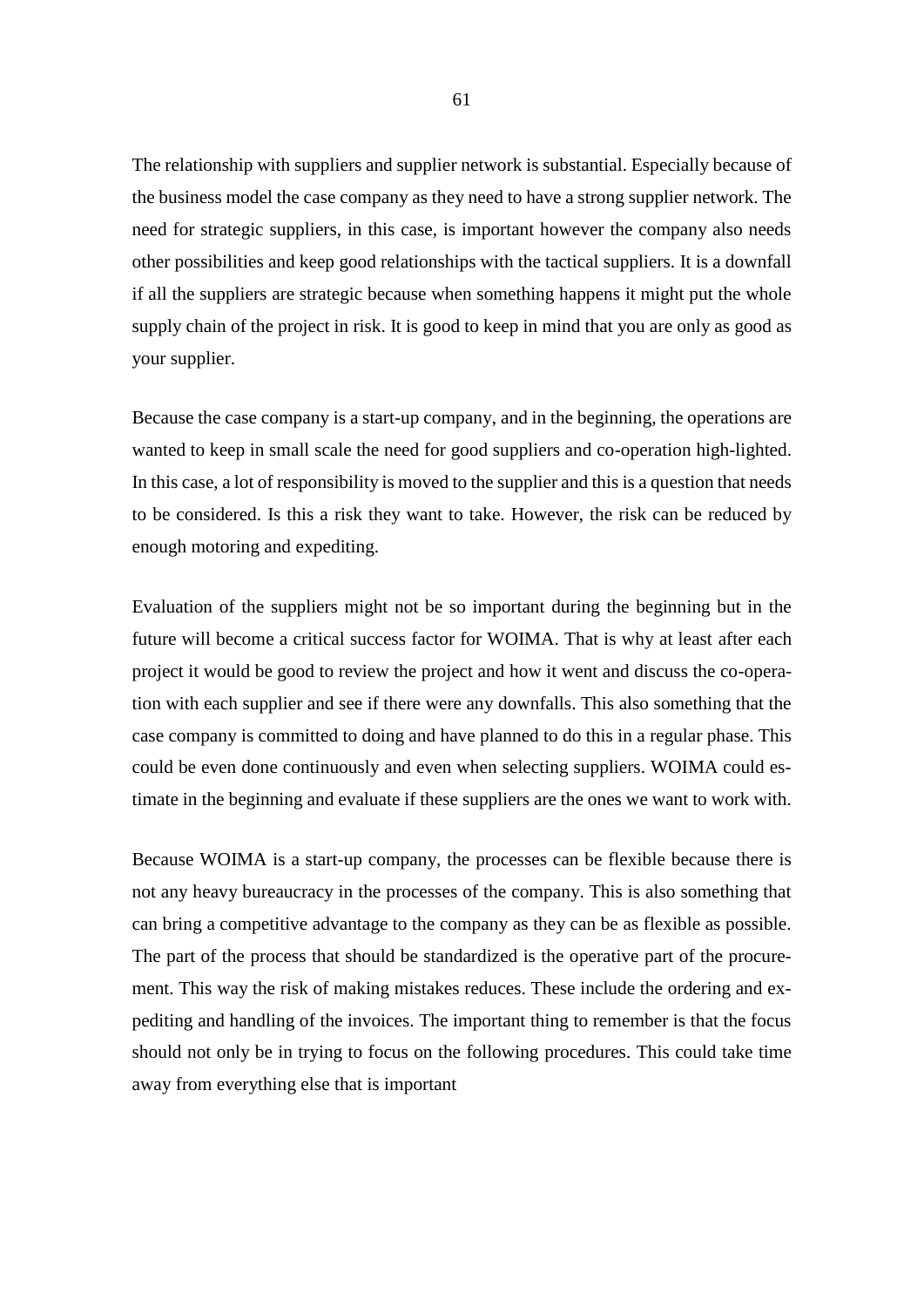Automation for the documentation of procurement process can be done through utilizing their SCM platform. Utilizing it will also increase the amount of transparency for their own organization. However, if the utilization of the SCM platform between the suppliers is not beneficial and suppliers are not involved in utilizing the platform, then other options should be considered. It is important to keep in mind that these kinds of programs are supposed, to help and make the process faster rather than make it more difficult. This might lead to the growing importance of using their ERP system in the procurement process. The best option would be if the SCM platform and their ERP systems could work together and communicate with each other.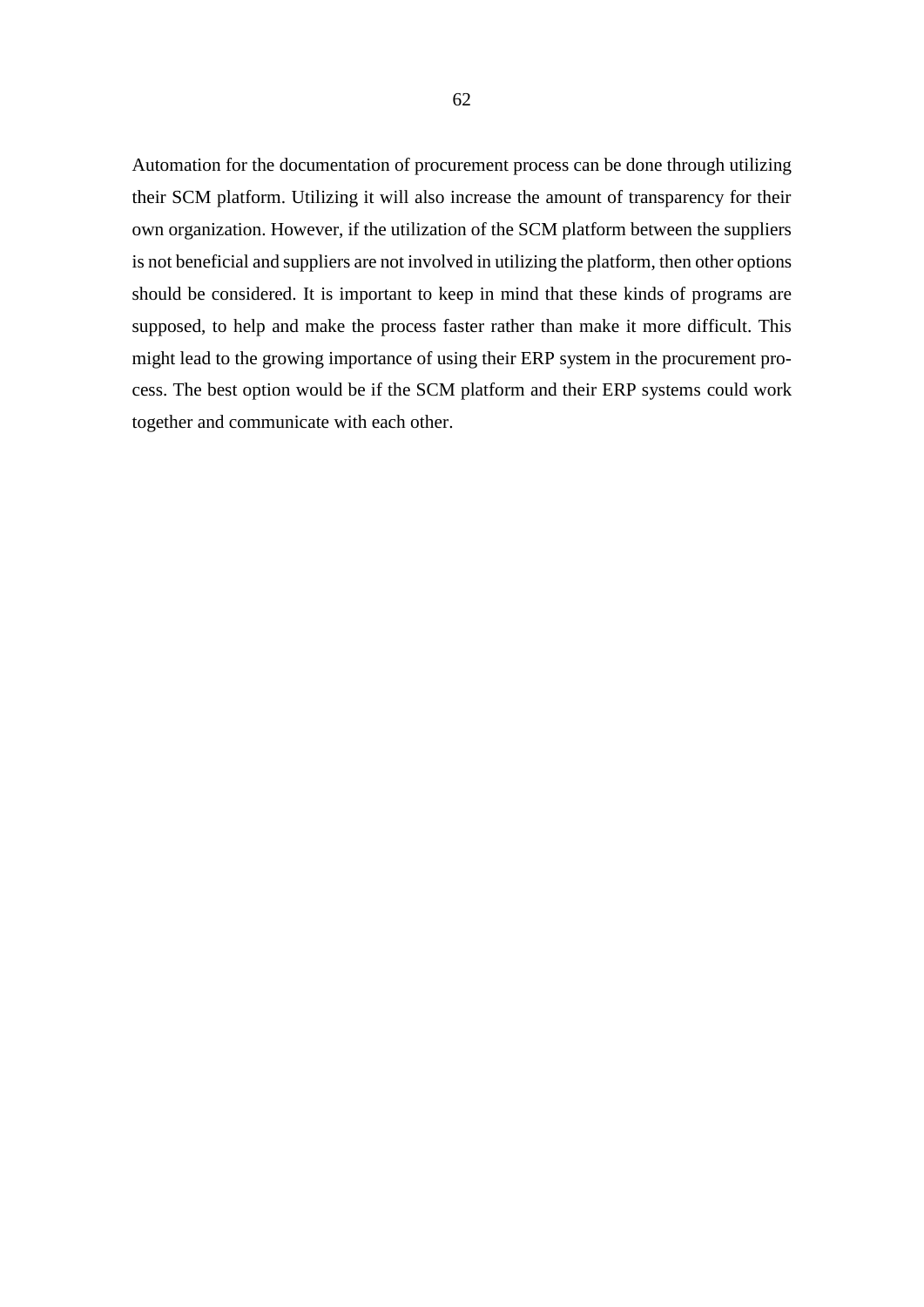# 5 DISCUSSION

#### 5.1 Conclusion of the study

This study was done to find out what are the key elements that enhance the procurement process. This study was also done to find out how a start-up company can utilize the success factors that enable a high performing procurement process. These questions were the aim of this study. The study was conducted for a start-up firm that does project business.

This study was conducted by utilizing valid literature found in the field of procurement and supply chain management. The focus was highly on procurement and its activities and how these operations perform in real-life situations.

The methodology was exploratory and inductive. The empirical part of this study was conducted by doing semi-structured interviews for persons working in this relevant field. The size of the companies interviewed varied because in this study the aim was to get a wide perspective on how other companies handle their supply chain. Also, because this was a case study and the target company in question is a start-up company, this way an end result that suits best the company's needs could be found. The methodology in this study is easily repeatable and could be utilized in other studies.

The theoretical background of this study focused highly on the maturity model developed by Pongsuwan. Maturity models are developed in order to measure the maturity of the supply chain. Maturity models have a long history and they are utilized widely and could be utilized even to study something else than the procurement process.

The finding from the theoretical background supported the findings from the interview. Validity of the study has been ensured by presenting the results of the study in the case company as well as asking comment concerning the usefulness of the results in practice this can be also called as a weak market test.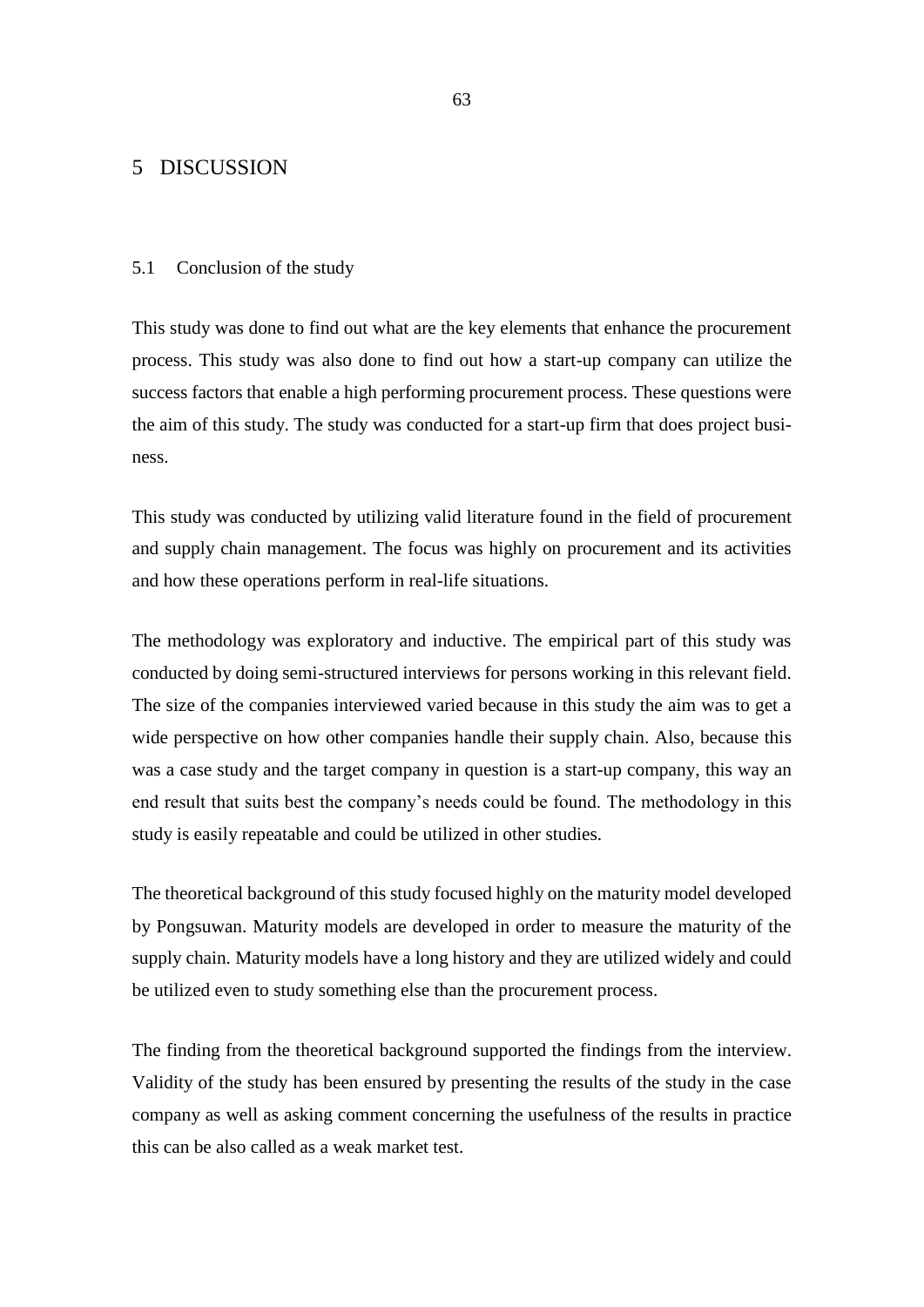The collaboration with suppliers and communication was found as the key element in enhancing the procurement process. Supplier evaluation and transparency in own organization was also highly appreciated and deemed to have a big effect on the process. One of the key points of the purchasing process was the selection of the right kind of supplier.

Even though the standardization of the whole process was not encouraged the standardization of the operative activities, such as making orders and handling invoices, was encouraged. The process should also be kept as agile as possible. The integration of procurement unit to be strongly involved in the whole projects was also encouraged.

E-technology solutions nowadays are almost inevitable, but you need to find the right solutions for your company. Because there are multiple options the finding of the right one might be difficult. These solutions, however, should help the process and not make it more difficult.

In conclusion, some limitations were found regard to this study and they are presented next. The limitations, however, offer possibilities for further research on the subject.

### 5.2 Limitations

This study followed the guidelines of making a qualitative study. However, there are some limitations regarding this study. First, more interviews could be conducted in order to get a wider view of the industry and it challenges. However, many were reluctant to participate in the study and share their insights. The viewpoints are only from managerial point of view and that why the contribution is mainly managerial. There could also be discussion of what way the recording of the interviews effects the end results.

More interviews could have given a wider result when more opinions could have been seen. Time resources were also a limitation and that is why a greater amount of interview wasn't conducted. Also, the end results are opinions and viewpoints of persons working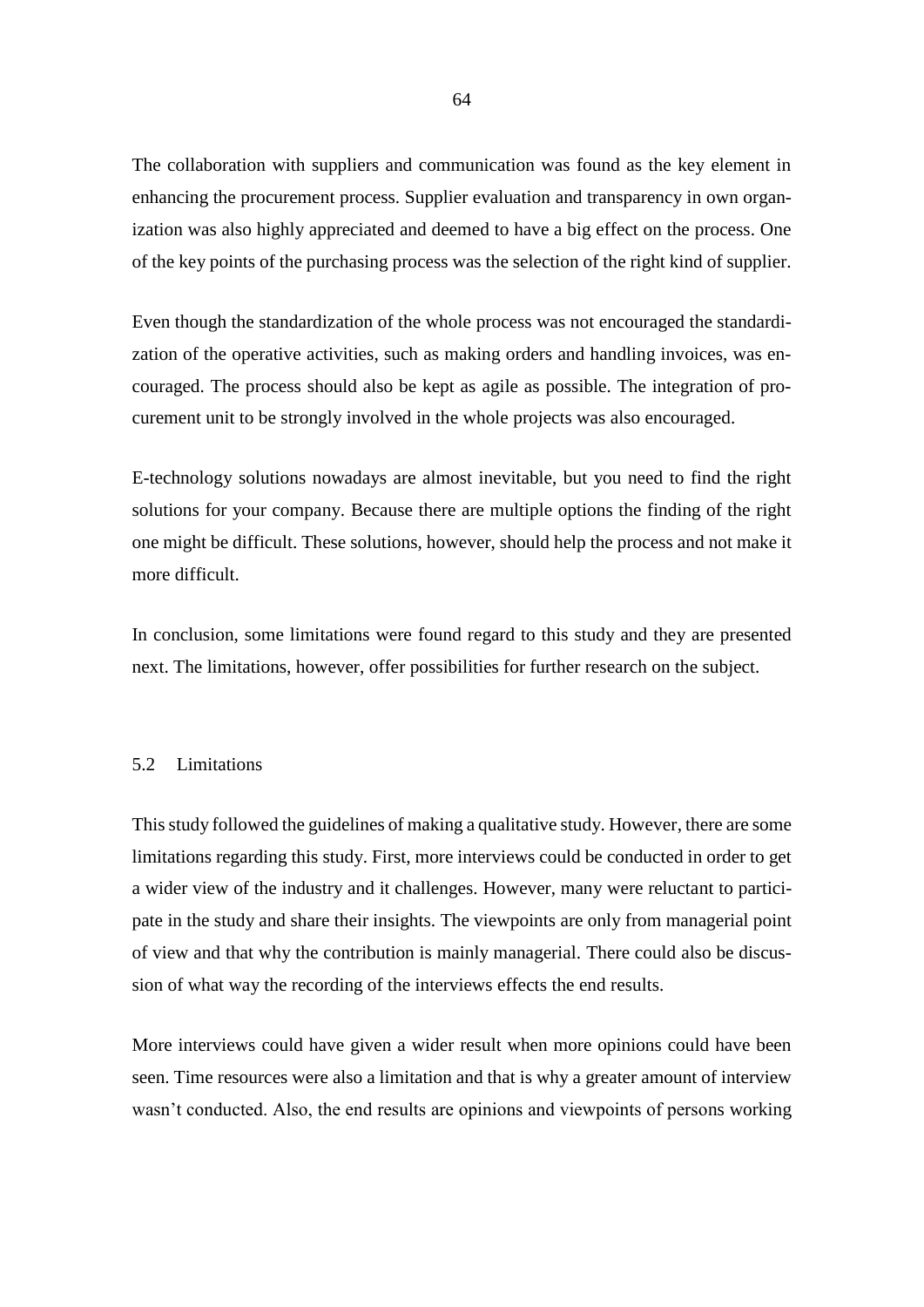in the field of supply chain management and they can't be generalized to a bigger population even though many findings from the literature supports them.

A multiple case study could also be conducted because a single case study has its limitations, and this also affects the generalization of the end results. As Yin and Campbell (2003) argued that multiple case studies are more preferable than single studies.

Theoretical contribution is limited because the study utilized the material and journals that are available for the students in the University of Vaasa, however theoretical sources used in this study are widely appraised journals and scholars.

# 5.3 Further research

This subject could be also examined from the prospect of project deliverable business and focus on what are the key elements that enhance projects. Also, further research could be made on how does the e-technology solutions truly effect, on the procurement process and how they could be utilized in the best way. More study could also be made from the collaboration of a buyer-supplier relationship.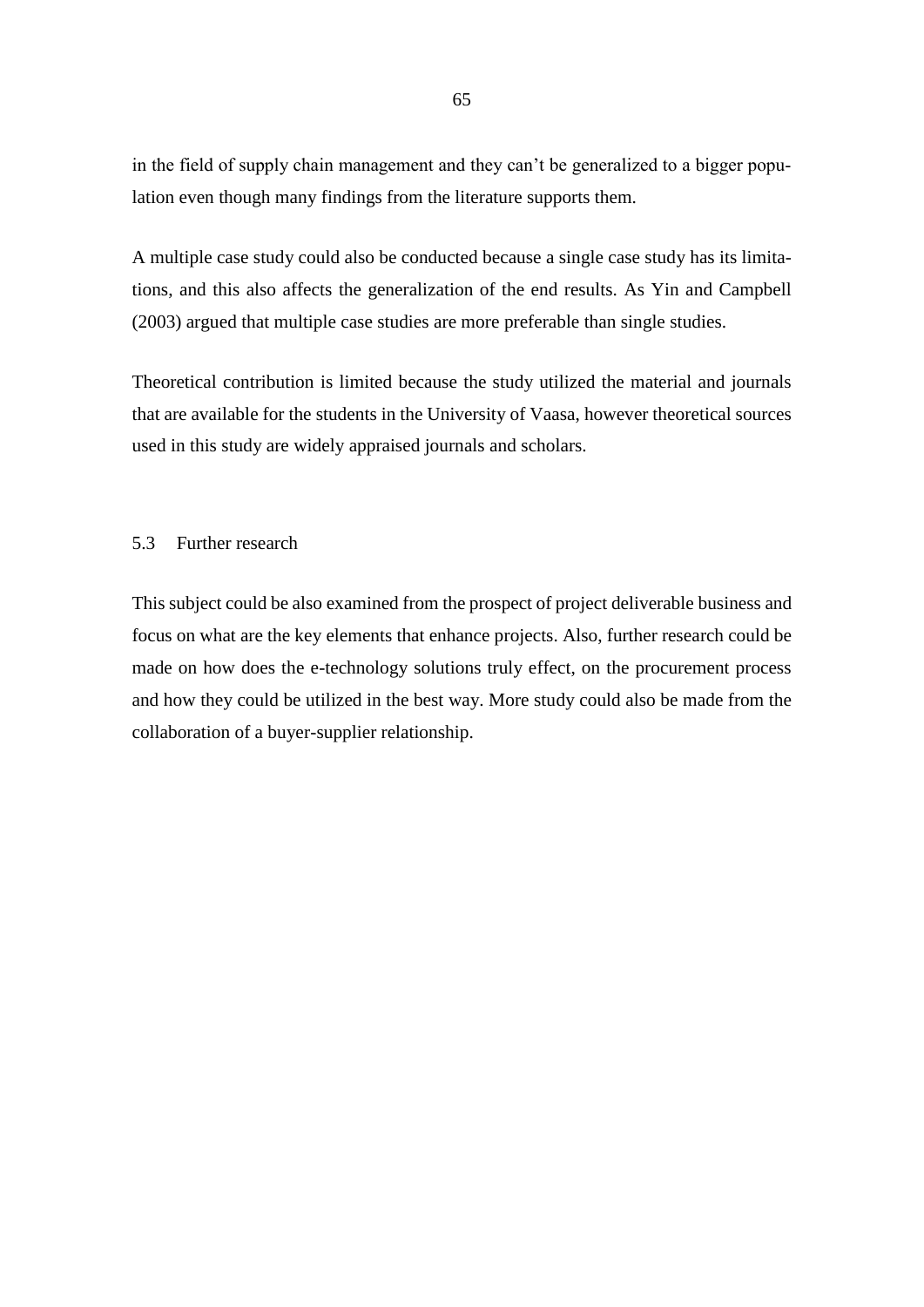# SOURCES

Ackerley, G. (2007). Standardized procurement. (legal notes)*. Summit Magazine, 10*:6, 2.

- Bauld, S. (2017). Procurement documents are business communication*. Journal of Commerce; Vancouver* 32, 1-2.
- Beverland, M., & Lindgreen, A. (2010). What makes a good case study? A positivist review of qualitative case research published in industrial marketing management, 1971–2006. *Industrial Marketing Management, 39*:1, 56-63.
- Brandmeier, R. A. & Florian Rupp. (2010). Benchmarking procurement functions causes for superior performance*. Benchmarking: An International Journal, 17*:1, 5-26.
- Bozarth, C. C. & Handfield, R. B. (2008)*. Introduction to operations and supply chain management*. 2nd ed. Upper Saddle River, New Jersey: Pearson Prentice Hall.
- Carr, A. S. & Pearson, J.N. (1999). Strategically managed buyer–supplier relationships and performance outcomes*. Journal of Operations Management. 17*:5, 497-519.
- Cook, T. A., Alston, R. & Raia, K. (2012)*. Mastering Import & Export Management*. 2nd ed. New York: AMACOM Books.
- Chen, I. J. & Paulraj, A. (2004). Towards a theory of supply chain management: the constructs and measurements*. Journal of Operations. Management., 22*:2, 119-150.
- Cheng, J. C. P., Law, K. H., Bjornsson, H., Jones, A., & Sriram, R. D. (2010). Modeling and monitoring of construction supply chains. *Advanced Engineering Informatics, 24*:4, 435-455.
- Corina, P. S. (2012). Purchasing Management and Its Important Role in Providing Value Added to Organizations*. Annals of the University of Oradea: Economic Science,* 1:1, 1046-1051.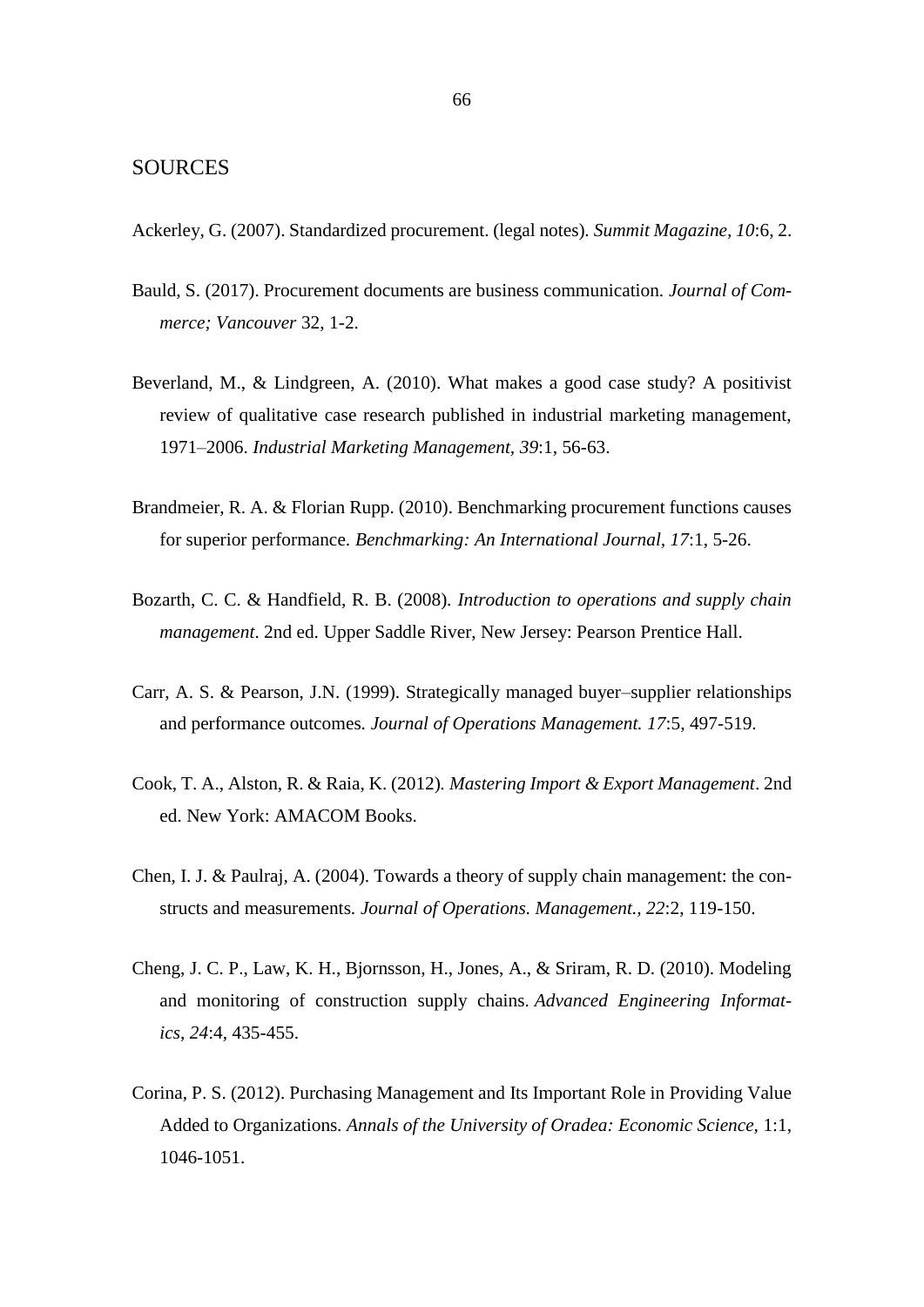- De Boer, L., Harink, J., & Heijboer, G. (2002). A conceptual model for assessing the impact of electronic procurement. *European Journal of Purchasing & Supply Management, 8*:1, 25-33.
- Do, M. (2016). *The integration of sustainable procurement and marketing: a case study of Unilever*. University of Vaasa. Faculty of Business Studies. Pro Gradu.
- Gangurde, S. R. & Amol A. Chavan. (2016). Benchmarking of purchasing practices using Kraljic approach*. Benchmarking: An International Journal, 23*:7, 1751-1779.
- Georgise, F. B., Wuest, T., & Thoben, K. (2017). SCOR model application in developing countries: Challenges & requirements. *Production Planning & Control, 28*:1, 17-32.
- Gunasekran., A. (2004). Supply chain management: Theory and applications*. European Journal of Operational Research, 159*:2, 265-268.
- Iloranta, K. & Pajunen-Muhonen, H. (2008). Hankintojen johtaminen: ostamisesta toimittajamarkkinoiden hallintaan. Jyväskylä: Tietosanoma.
- International Organization for standardization (2018). About ISO [Cited 5.12.2018] Available: < https://www.iso.org/about-us.html>
- Jensen, P. A. (2017). Strategic sourcing and procurement of facilities management services*. Journal of global operations and strategic sourcing, 10*:2, 138-158.
- Kauppalehti (2018). WOIMA Finland Oy. [cited 22.10.2018] Available: [<https://www.kauppalehti.fi/yritykset/yritys/woima+finland+oy/28101866>](https://www.kauppalehti.fi/yritykset/yritys/woima+finland+oy/28101866)
- Kraljic, P. (1983). Purchasing must become supply management*. Harvard Business Review, 61*:5, 109-117.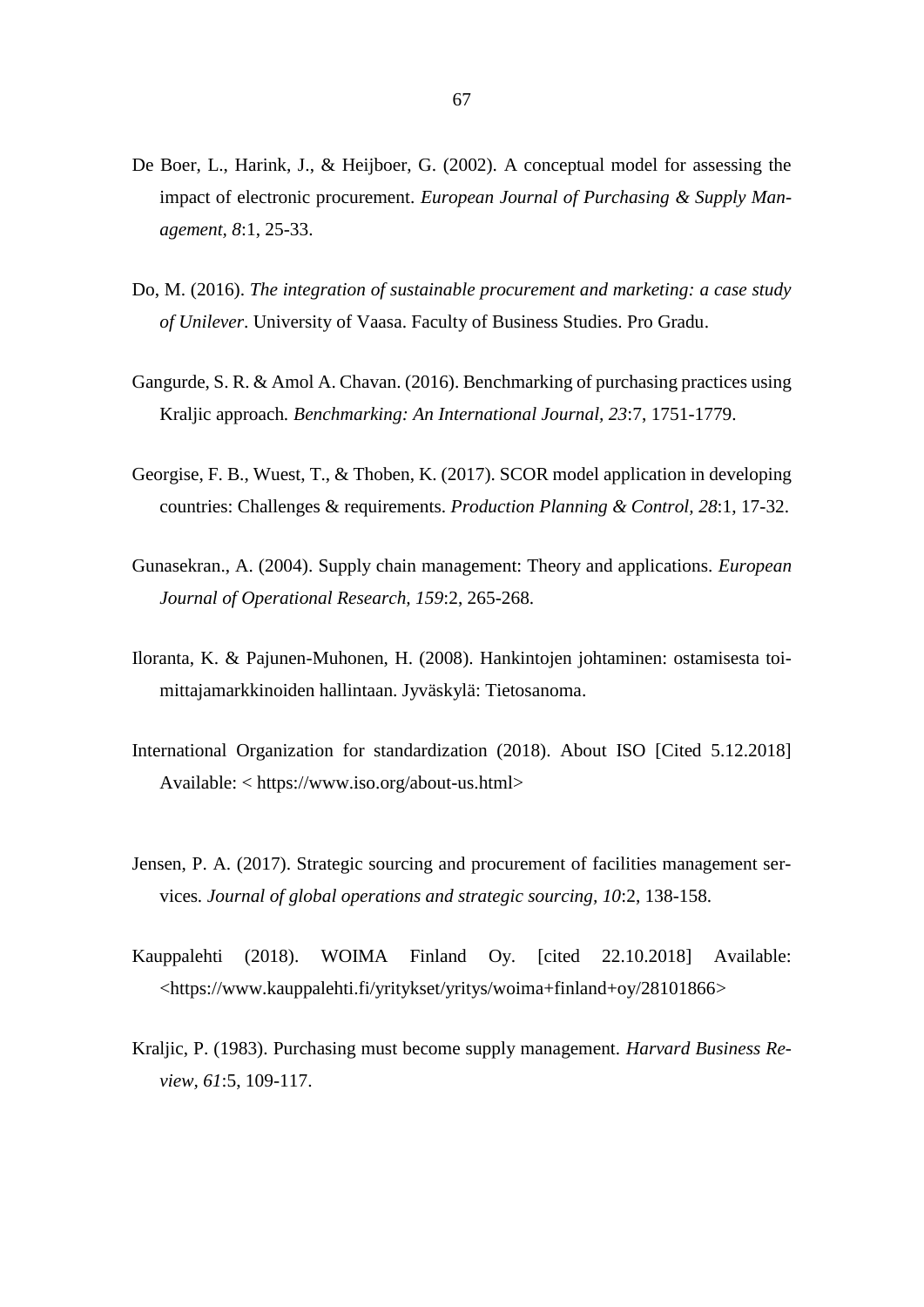- Lahti, M. (2005). *Developing supply chain management maturity model*. University of Vaasa. Department of Production. Pro Gradu.
- Li, L., Su, Q. & Chen, X. (2011). Ensuring supply chain quality performance through applying the SCOR model*. International Journal of Production Research 49*:1, 33- 57.
- McIvor, R. Humphreys, P. & McAleer, E. (1997). The evolution of the purchasing function*. Strategic Change, 6*:3, 165-179.
- Mena, C., Martin, C., & Remko Van, H. (2018). *Leading procurement strategy: Driving value through the supply chain, second edition* 2nd ed. London: Kogan Page.
- Murphy, K. (2017). *Purchase order (PO) process & procedures* [Blog]. 28.4.2017 [cited 12.11. 2018] Available from: <URL:[<https://www.purchasecontrol.com/uk/blog/pur](https://www.purchasecontrol.com/uk/blog/purchase-order-process/)[chase-order-process/>](https://www.purchasecontrol.com/uk/blog/purchase-order-process/)
- Ntabe, E. N. LeBel, L. Munson, A.D. & Santa-Eulali, L.A. (2015). A systematic literature review of the supply chain operations reference (SCOR) model application with special attention to environmental issues. *International Journal of Production Economics*, 169, 310-332.
- Paulraj, A., Chen, I. J. & Flynn, J. (2006). Levels of strategic purchasing: Impact on supply integration and performance. *Journal of Purchasing and Supply Management, 12*:3, 107.
- Pongpanga Pongsuwan. (2016). How does procurement capability maturity affect e-procurement adoption and leverage purchasing in supply chain. *International Journal of Business & Economic Development, 4*:3, 45-54.
- Rottmann, S., Glas, A., & Essig, M. (2015). Procurement process of professional services: A case study of legal services. *International Journal of Information, Business and Management, 7*:2, 144-162.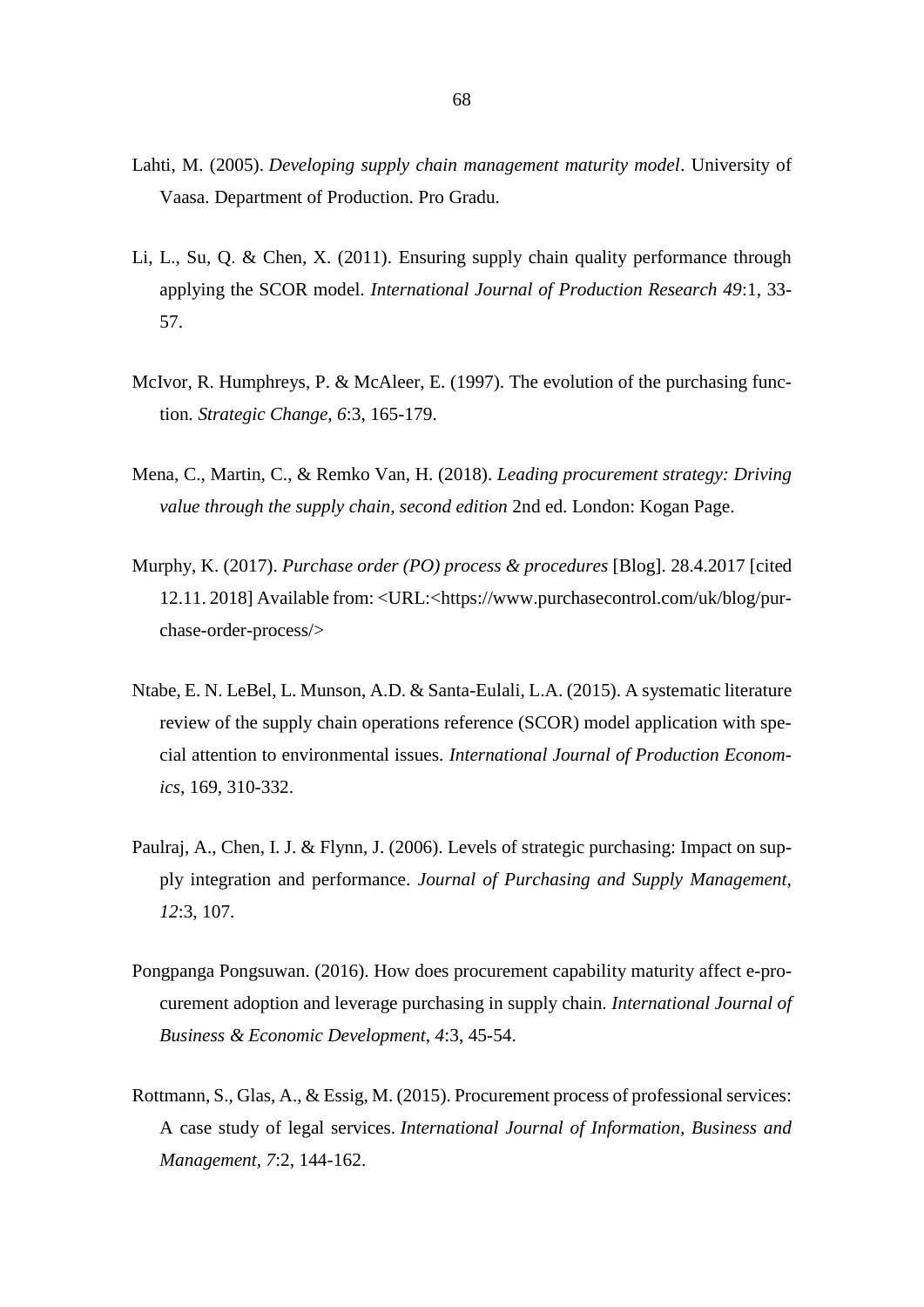- Saunders, M., Lewis, P. & Thornhill, A. (2009)*. Research methods for business students*. 5th ed. Harlow: Prentice Hall.
- The Supply Chain Council (2012) *Supply Chain Operations Reference Model SCOR Version 11.0.* United States of America: Supply Chain Council.
- Schiele, H. (2007). Supply-management maturity, cost savings and purchasing absorptive capacity: Testing the procurement–performance link*. Journal of Purchasing and Supply Management, 13*:4, 274-293.
- Speyer, M. & Amerom Van, M. (2000). Supply chain management*. Inform,* 14:1, 26-28.
- Thompson, I. (1998). Benefits of benchmarking*. Supply Management, 3*:12, 5.
- Tontini, G., Castro de Cavarlo, L., Da Costa Schlindwein, & Tomarevski, V. (2016). Maturity model of procurement and supply management in small and medium-size enterprises. *International Journal of Quality and Service Sciences*, 8:3, 315-333.
- Togar M. Simatupang & Ramaswami Sridharan. (2004). A benchmarking scheme for supply chain collaboration*. Benchmarking: An International Journal, 11*:1, 9-30.
- Vaidyanathan, G. & Devaraj, S. (2008). The role of quality in e-procurement performance: An empirical analysis. Journal of Operations Management, 26:3, 407-425.
- Weele, A. J. (2010)*. Purchasing & supply chain management: analysis, strategy, planning and practice*. 5th ed. Andover: Cengage Learning.
- WOIMA corporation (2018). Our Story. [Cited 22.10.2018] Available: < [https://www.woimacorporation.com/our-story/>](https://www.woimacorporation.com/our-story/)
- Yildirim Yilmaz, & Umit Bititci. (2006). Performance measurement in the value chain: Manufacturing v. tourism. *International Journal of Productivity and Performance Management, 55*:5, 371-389.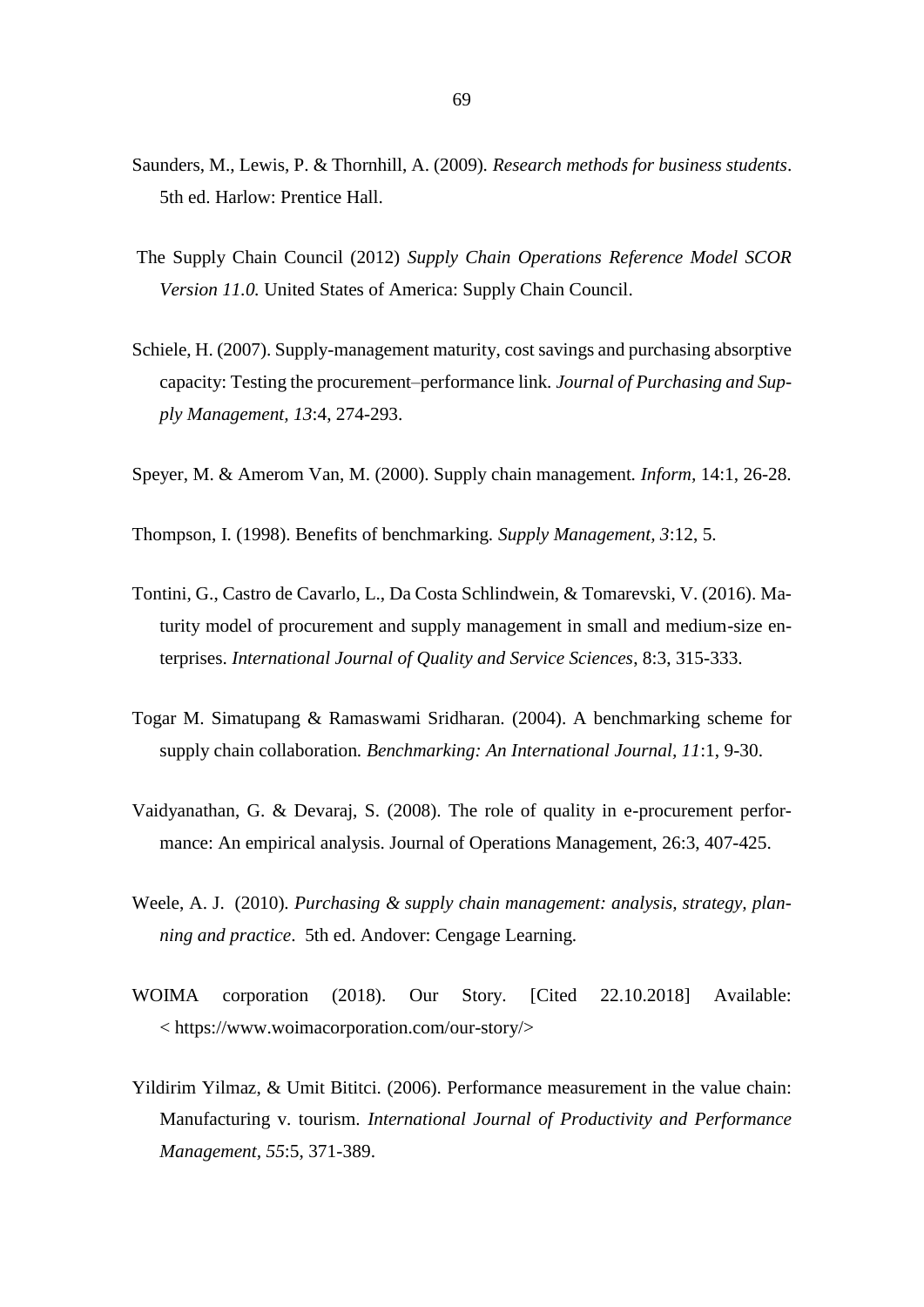- Yin, R. K., & Campbell, D. T. (2003). *Case study research: Design and methods* 3rd ed Thousand Oaks, California: Sage Publications.
- Zunk, B. M., Marchner, M. J., Uitz, I., Lerch, C., & Schiele, H. (2014). The role of Eprocurement in the Austrian construction industry: Adoption rate, benefits and barriers. *International Journal of Industrial Engineering and Management, 5*:1, 13-21.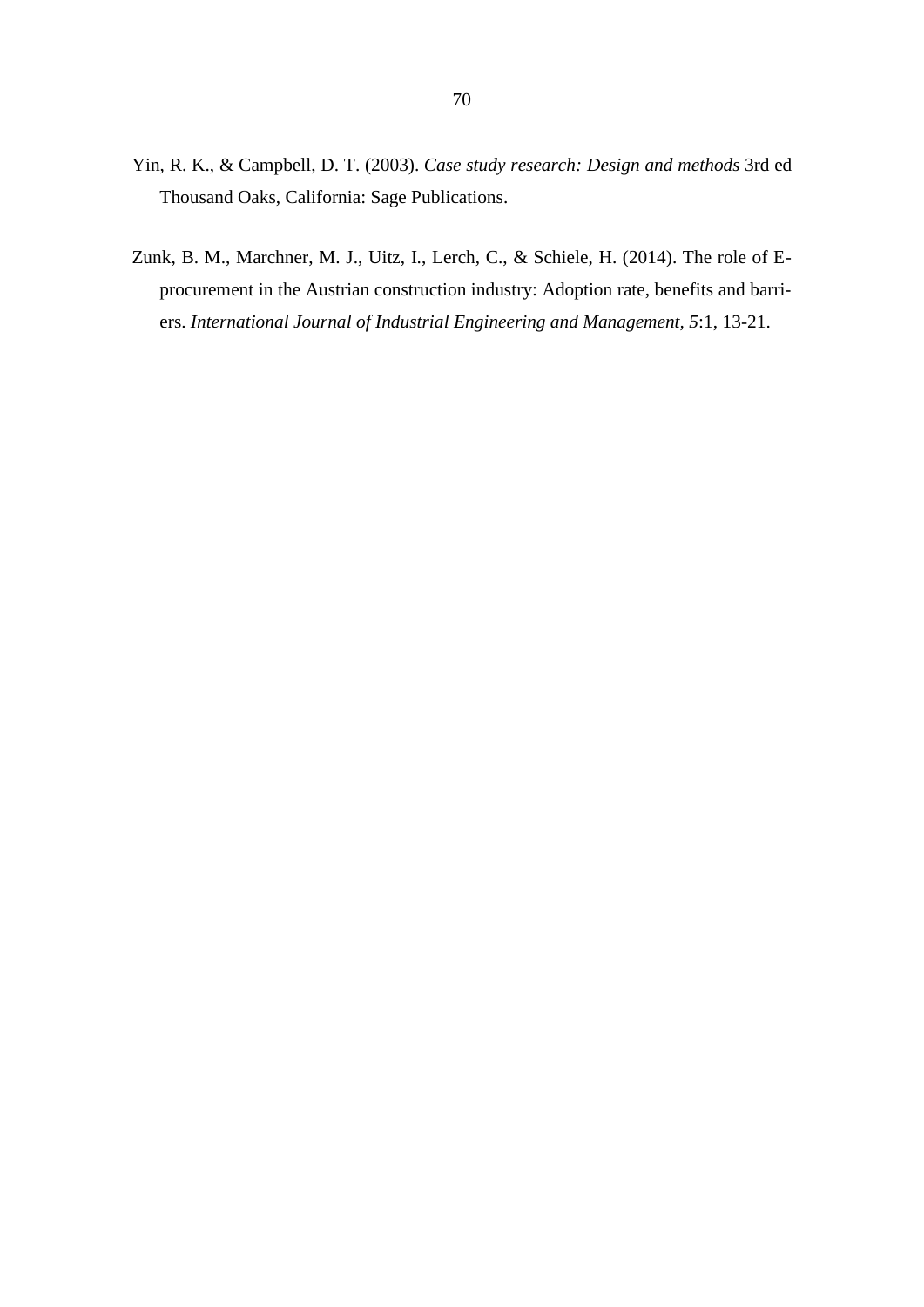# APPENDICES

Appendix 1. Interview questions in Finnish.

# **Alkutiedot:**

Mikä on sinun, työtehtävä ja kauanko olet työskennellyt tällä alalla?

### **Organisaatio**

1. Miten paljon hankinta/osto-organisaatio on mukana projektin suunnittelussa

### **Prosessi**

- 2. Kuvaile lyhyesti millainen teidän hankintaprosessinne on?
- 3. Kuinka standardisoitu prosessi on?
- 4. Mitkä ovat mielestäsi prosessin standardisoinnin hyödyt ja haitat?
- 5. Mitkä osat ostoprosessissa kannattaa standardisoida ja nopeuttavatko ne prosessia?
- 6. Mitkä osat standardisoinnissa mielestäsi hankaloittavat koko prosessia
- 7. Kolme tärkeintä asiaa onnistuneessa hankintaprosessissa

### **Strategia**

- 8. Kuvaile teidän hankinta strategiaanne (hyödyt ja haitat)
- 9. Kuvaile teidän tarjouskyselyprosessianne?
- 10. Miten paljon yhteistyötä tapahtuu toimittajien kanssa, miten tiivistä se on ja kuinka suhdetta rakennetaan?
- 11. Mitkä tekijät johtavat onnistuneeseen toimittajavalintaan?
- 12. Testaatteko tai odotatteko innovaatioita toimittajilta?
- 13. Mitä hyötyjä tai haittoja on tiiviissä/ pitkäaikaisessa toimittajasuhteessa.

# **Informaatio**

- 14. Kuinka läpinäkyvä prosessi kokonaisuutena ja samassa tiimissä työskenteleville on?
- 15. Kuinka paljon toimittajien kanssa kommunikoidaan / jaetaan tietoa

# **Valvonta**

16. Miten toteutatte toimittajien arviointia ja dokumentoitteko sitä?

# **E-teknologia**

17. Onko teillä käytössä jokin internetpohjainen hankinta järjestelmä tai systeemi. Jos on, kuinka paljon käytät sitä ja kuinka käytät sitä (hyvät ja huonot puolet).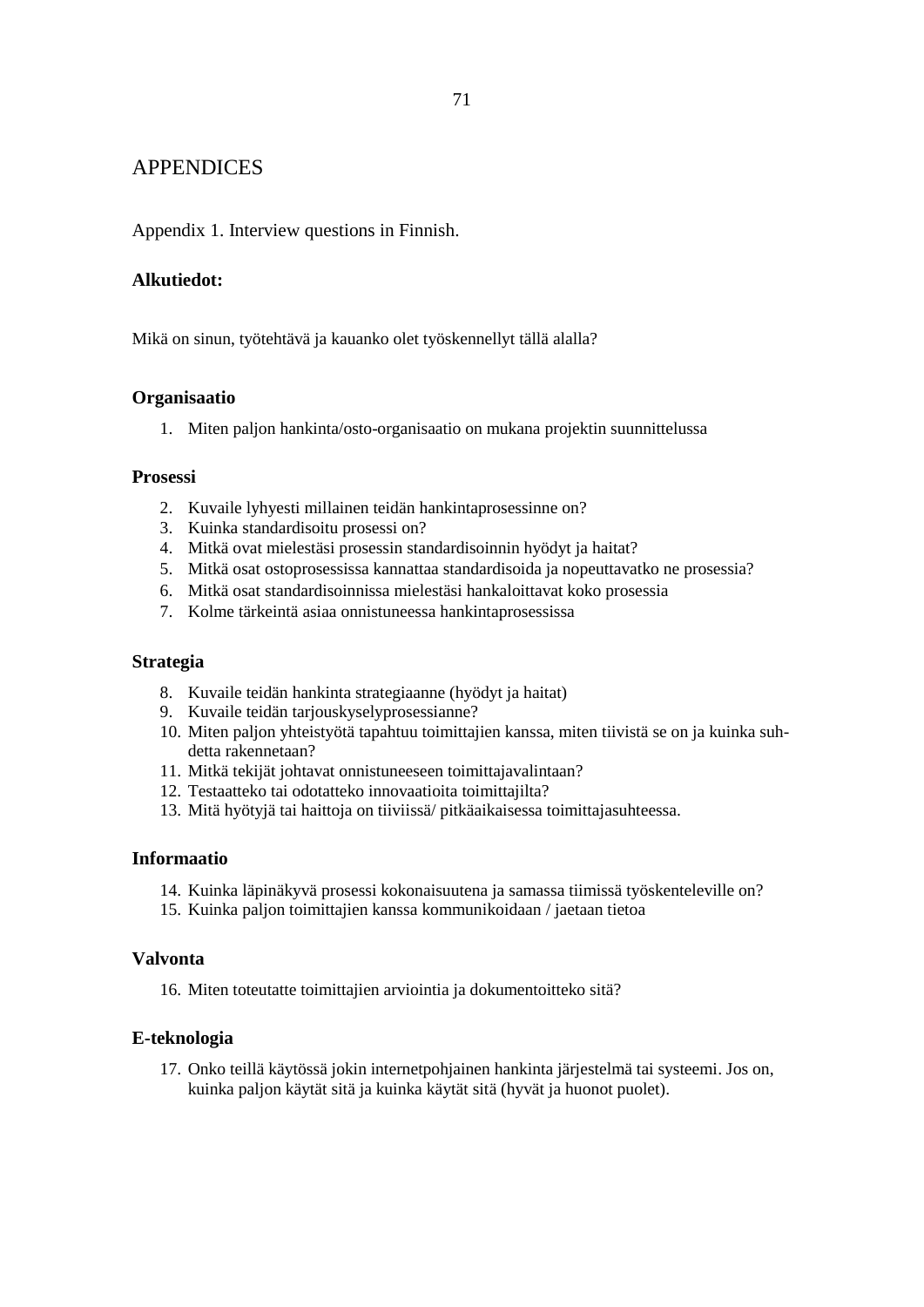Appendix 2. Interview questions in English.

## **General Information**

What is your job title and how long have you worked in this field?

### **Organization**

1. To what degree is purchasing involved in the project/ product planning

#### **Process**

- 2. What kind of procurement process do you have?
- 3. How structured / standardized the process is?
- 4. What benefits or disadvantages there is in the standardized process?
- 5. What parts do you see beneficial to be standardized in the process?
- 6. What parts that are standardized you see as disadvantage?
- 7. Three main points in to a successful purchasing process

### **Strategy**

- 8. How would you describe your sourcing strategy?
- 9. How deep is your co-operation with suppliers?
- 10. How tight is the relationship and how much co-operation are happening with suppliers?
- 11. What factors lead to a successful supplier selection
- 12. Do you test or expect innovation (new solutions) from suppliers?
- 13. What benefits or disadvantages there are in a long-term supplier relationship?

## **Information**

- 14. How transparent the whole process is?
- 15. How transparent is the process to the people working in the same team?
- 16. How much communication is happening with key suppliers?

## **Monitoring**

17. Is there a systematic procedure for supplier evaluation in place and do you document it?

# **E-technology**

18. Do you use e-sourcing or e-procurement platform or a system if yes how much do you use it and how do you utilize it? (Pros and cons)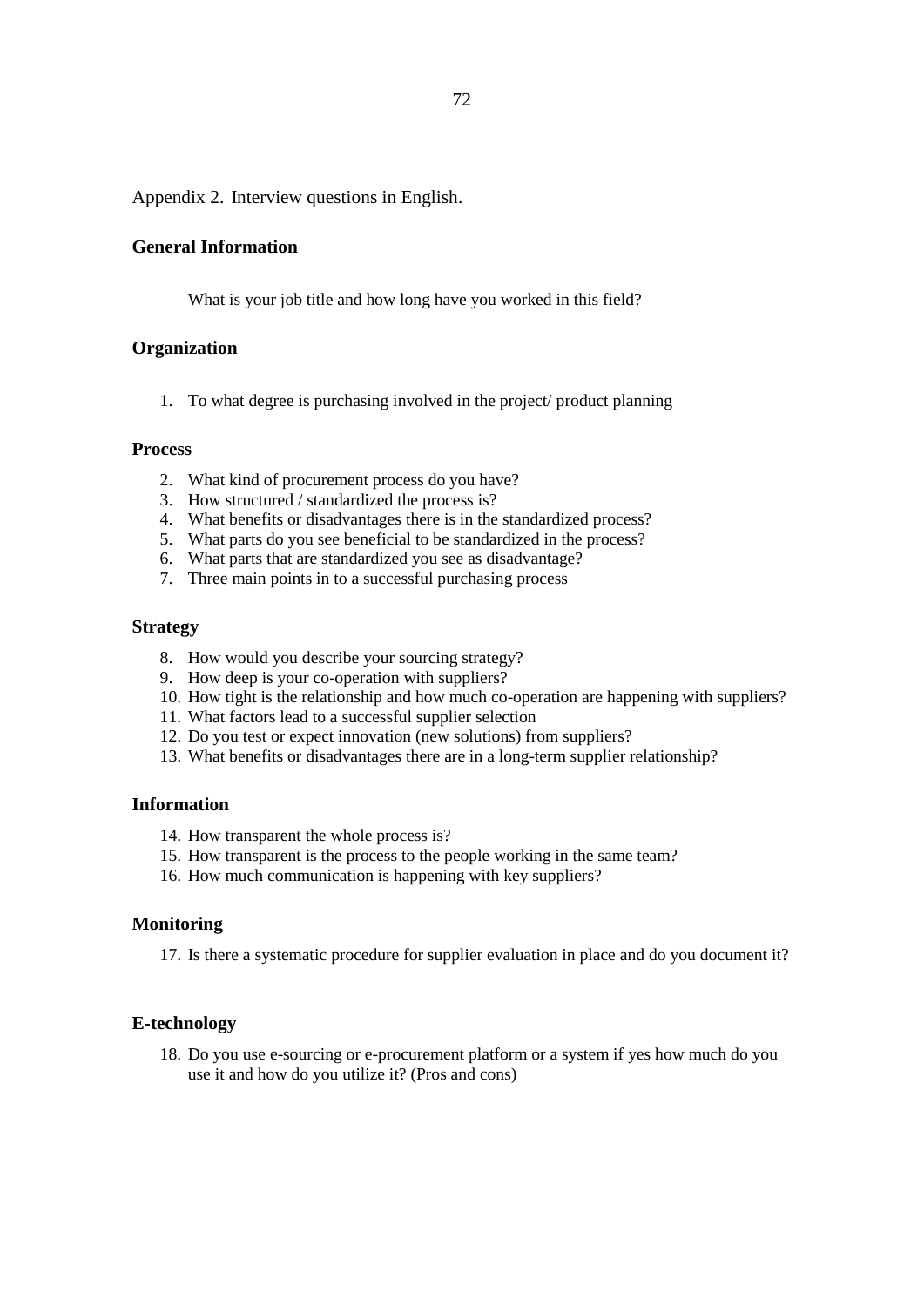|                         | <b>Foundation-</b><br>stage 1                                                                                 | Established -<br>stage 2                                                                                                       | Leading-<br>stage 3                                                                                                                         | Excellence-<br>stage 4                                                                                                    |
|-------------------------|---------------------------------------------------------------------------------------------------------------|--------------------------------------------------------------------------------------------------------------------------------|---------------------------------------------------------------------------------------------------------------------------------------------|---------------------------------------------------------------------------------------------------------------------------|
| Organi.                 | Success of the<br>capabilities<br>de-<br>pends on certain<br>specialist.                                      | Procurement<br>knowledge is per-<br>formed but lacks<br>cross-functional<br>teams.                                             | Procurement<br>functions work<br>as cross func-<br>tional team.                                                                             | Practice<br>knowledge is very<br>high and leads to<br>competitive<br>ad-<br>vantage.                                      |
| Process                 | No measurement<br>and Performance<br>adjustment.                                                              | Foundation<br>capa-<br>bilities with busi-<br>processes,<br>ness<br>methods and pro-<br>jects are becoming<br>more formalized. | Operating<br>models<br>and<br>skills<br>align-<br>ment to prac-<br>tice are seeded.                                                         | Process are<br>ana-<br>lyzed<br>optimized<br>adjusted to<br>and<br>changes in market<br>requirements sys-<br>tematically. |
| <b>Strategy</b>         | the<br>basic<br>At<br>level, with phone<br>and fax consid-<br>ered the primary<br>tools.                      | A process for con-<br>ducting<br>basic<br>sourcing<br>events<br>likely via<br>emails<br>with spreadsheet.                      | <b>Business</b><br>pro-<br>capabili-<br>cess<br>inte-<br>ties<br>are<br>with<br>grated<br>blend of meth-<br>ods, tools and<br>technologies. | Procurement<br>goal's metrics are<br>part of the daily<br>life and become<br>visible across the<br>enterprise.            |
| Information             | Quality and cost<br>of efforts are al-<br>ways not pre-<br>dictable.                                          | Basic spend analy-<br>sis likely spread-<br>sheet basis.                                                                       | Proper<br>spend<br>analysis using<br>business intel-<br>ligence across<br>business units,<br>regions.                                       | Benchmarking and<br>leading<br>practice<br>continuously<br>are<br>used to identify<br>improvement po-<br>tential.         |
| iitor<br>$\mathbf{Mou}$ | Seldom perform<br>supplier perfor-<br>mance on paper<br>basis.                                                | Perform<br>supplier<br>assessment for risk,<br>Performance capa-<br>bility likely man-<br>aged via.                            | Supplier<br>net-<br>works<br>inte-<br>grated into the<br>sourcing solu-<br>tions<br>to<br>im-<br>prove<br>com-<br>supplier<br>pany<br>base. | Supplier networks<br>integrated into the<br>sourcing solutions<br>to improve com-<br>supplier<br>pany<br>base.            |
| e-Technology            | technol-<br><b>Basic</b><br>ogy and platform<br>components are<br>in place, store<br>record in paper<br>base. | technology<br>Basic<br>and platform com-<br>ponents<br>in<br>are<br>place, likely<br>on-<br>premise ERP solu-<br>tion.         | E-procurement<br>used to reduce<br>paper, PO and<br>invoices to a<br>bare minimum.                                                          | Integrated source<br>to pay into cloud<br>online<br>via<br>web<br>browser.                                                |

Appendix 3. Table of assessments stages of PCCM (Pongsuwan 2016).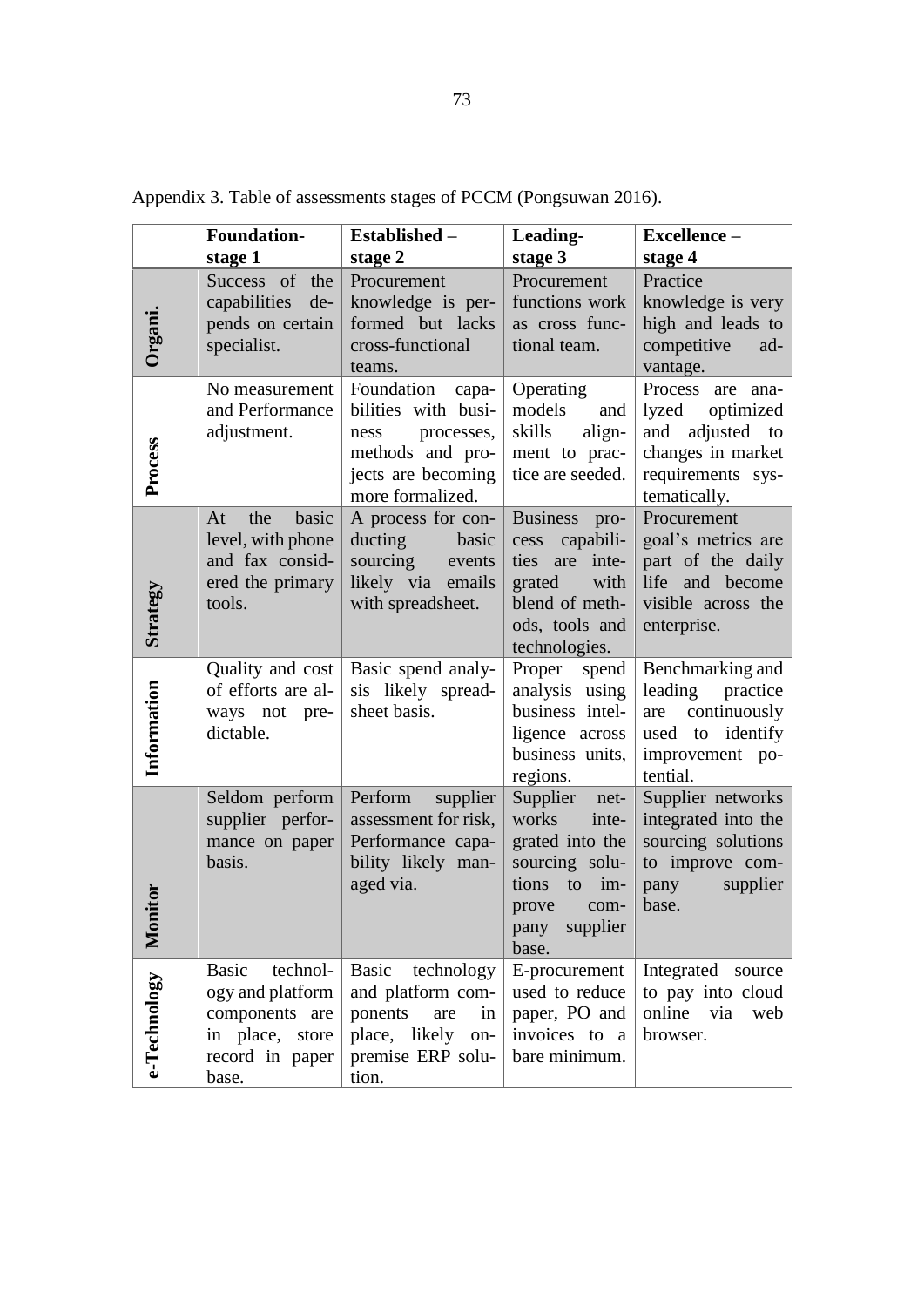74

Appendix 4. Summary from the answers.

| <b>Question</b> | <b>Buyer A</b>                                                                                                                                                                                                                                                  | <b>Buyer B</b>                                                                                                                                                                                                                   | <b>Buyer C</b>                                                                                                                                                                                                                                                                                                                                               | <b>Buyer D</b>                                                                                                                                                                                                                                                                                                                                                                                                                        | <b>Buyer E</b>                                                                                                                                                                                                                                                                                          |
|-----------------|-----------------------------------------------------------------------------------------------------------------------------------------------------------------------------------------------------------------------------------------------------------------|----------------------------------------------------------------------------------------------------------------------------------------------------------------------------------------------------------------------------------|--------------------------------------------------------------------------------------------------------------------------------------------------------------------------------------------------------------------------------------------------------------------------------------------------------------------------------------------------------------|---------------------------------------------------------------------------------------------------------------------------------------------------------------------------------------------------------------------------------------------------------------------------------------------------------------------------------------------------------------------------------------------------------------------------------------|---------------------------------------------------------------------------------------------------------------------------------------------------------------------------------------------------------------------------------------------------------------------------------------------------------|
| 1               | We are included in<br>the project already<br>in the sales phase-<br>During project we<br>co-operate<br>with<br>the PM.                                                                                                                                          | I think pur-<br>chasing<br>should be in-<br>volved<br>all<br>through from<br>the<br>sales<br>phase.                                                                                                                              | Out of our 3 buyers<br>maybe one of the<br>participates more in<br>developing<br>and<br>Other<br>planning.<br>than that, no.                                                                                                                                                                                                                                 | We come in after the<br>sale. Sometimes we are<br>involved in the sales<br>phase but rarely.                                                                                                                                                                                                                                                                                                                                          | We are trying to<br>unify our units<br>so that purchas-<br>ing would be<br>part of the de-<br>signing of pro-<br>ject but right<br>now it is not.                                                                                                                                                       |
| $\mathbf 2$     | We only buy for<br>projects not to<br>stock at all. We<br>get a PR from de-<br>signer which is<br>then approved by<br>project manager.<br>When the pur-<br>chase is done by<br>another purchaser<br>needs to accept it<br>before sending it<br>to the supplier. | Again, from<br>my point of<br>view we are<br>included al-<br>ready from<br>the designing<br>phase. After<br>the<br>sales<br>phase it is<br>purchasing<br>responsibil-<br>ity to make<br>sure every-<br>thing goes as<br>planned. | We have contracts<br>with customers that<br>we use the suppliers<br>that they want to be<br>used. That's about<br>60% of our pur-<br>chases Other than<br>that in other cases<br>we negotiate with<br>our suppliers about<br>prices<br>the<br>and<br>agreements. Some-<br>times, we buy gen-<br>eral components to<br>storage so that they<br>won't run out. | We have certain com-<br>ponents that we know<br>that we can buy straight<br>when the deal has been<br>made. Then we have<br>components that needs<br>designing and the de-<br>signers give the pur-<br>chasers list of parts and<br>images that needs to be<br>bought. Then manufac-<br>turing and procurement<br>decide what is been<br>bought or if something<br>is cheaper to manufac-<br>ture ourselves. We also<br>buy to stock. | We have SCM<br>manager that ne-<br>gotiates agree-<br>ments and price-<br>list etc. He also<br>finds new part-<br>and<br>has<br>ners<br>networks<br>good<br>with our suppli-<br>ers. But usually<br>after designing<br>phase the opera-<br>tive purchasers<br>buy and monitor<br>the process.           |
| 3               | Quite<br>standard-<br>ized depends on<br>the situation but<br>basically there are<br>2-3 options where<br>to choose. By us-<br>ing e-technology<br>we have tried to<br>increase the trans-<br>parency of the<br>process.                                        | I think you<br>can't stand-<br>ardize<br>the<br>process. It al-<br>ways<br>de-<br>pends on the<br>situation.                                                                                                                     | The process always<br>works<br>the<br>same<br>way. Our customer<br>gives us the infor-<br>mation and then we<br>deliver it accord-<br>ingly. We use a lot<br>of prices list. Some<br>cases we negotiate<br>the prices ourselves.                                                                                                                             | Well right now it is<br>messy. But when the<br>new ERP is working as<br>we want it. Then I see<br>the process going ac-<br>cording our standards.<br>The idea is that the de-<br>signers will insert the<br>needed parts list and<br>drawings to the ERP<br>and the purchasing gets<br>the Purchase requisi-<br>tion through ERP and<br>then can make the PO's.                                                                       | It always goes<br>the same way<br>because we usu-<br>ally need the<br>same kind of so-<br>lutions.<br>How-<br>ever nowadays a<br>growing number<br>of our projects<br>are one's that we<br>design together<br>with customers<br>they are<br>and<br>brand new. This<br>brings variety to<br>the process. |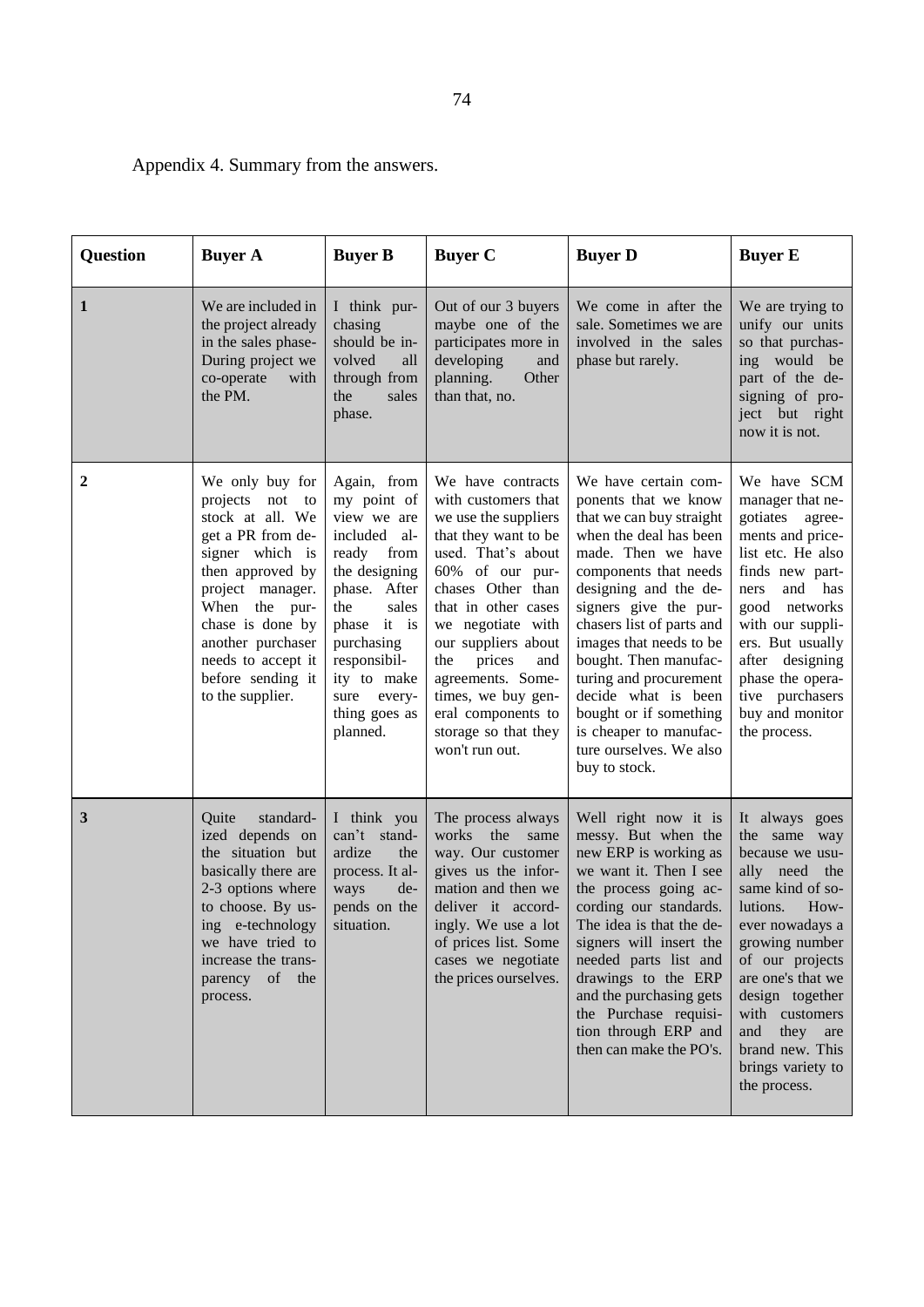| $\overline{\mathbf{4}}$ | It is useful to have<br>few options you<br>always know what<br>to do. We do have<br>official how to<br>buy guides, but I<br>am not familiar<br>with them. The<br>down size is that<br>we have a lot of<br>bureaucracy and it<br>makes sometimes<br>the process slow<br>and hard to get<br>changes through. | I think it is<br>only a down-<br>fall, because<br>you need to<br>be flexible as<br>possible.                                                                                                                       | I think it is a big ad-<br>vantage when it<br>comes to purchas-<br>ing. Room for errors<br>becomes<br>smaller<br>and especially with<br>us it can affect to the<br>production and to<br>the value of storage.<br>I think it is good it<br>goes with these<br>standards and eve-<br>ryone is aware of<br>the process. | I see it as a good thing.<br>I like that it will be-<br>come standardized.                                                                                                                                                     | I see it as a good<br>thing. Especially<br>if your person-<br>nel number is<br>growing you<br>need a good and<br>strong basic pro-<br>cess behind it.<br>However, at<br>small organiza-<br>tions I see that it<br>also might be<br>difficult to. It<br>should not be<br>the sole purpose<br>because then it<br>will take time<br>away from eve-<br>rything else. |
|-------------------------|------------------------------------------------------------------------------------------------------------------------------------------------------------------------------------------------------------------------------------------------------------------------------------------------------------|--------------------------------------------------------------------------------------------------------------------------------------------------------------------------------------------------------------------|----------------------------------------------------------------------------------------------------------------------------------------------------------------------------------------------------------------------------------------------------------------------------------------------------------------------|--------------------------------------------------------------------------------------------------------------------------------------------------------------------------------------------------------------------------------|------------------------------------------------------------------------------------------------------------------------------------------------------------------------------------------------------------------------------------------------------------------------------------------------------------------------------------------------------------------|
| 5                       | Making<br>offers<br>should be stand-<br>ardized that way<br>everyone<br>would<br>know the current<br>situation of what<br>has been asked.<br>Difficulties is to<br>get people to un-<br>derstand why this<br>should be done.                                                                               | If the process<br>is too stand-<br>ardized<br>and<br>planed<br>it<br>causes prob-<br>lems if every-<br>one starts to<br>follow<br>the<br>process<br>ex-<br>actly it may<br>take days to<br>achieve<br>the<br>goal. | The basic operative<br>purchasing should<br>standardized.<br>be<br>Also, from strategic<br>perspective I think<br>that I think it is good<br>if contracts etc. are<br>gone through in reg-<br>ular basis.                                                                                                            | I think it is good that we<br>have these certain com-<br>ponents already that is<br>standardized so<br>we<br>know that it will always<br>go the same way- We<br>also have a plan to<br>standardize certain of<br>our products. | I think that you<br>should go case<br>by case in the<br>parts<br>that<br>$in-$<br>volves lots of<br>risks and that are<br>key components.<br>Also, these gen-<br>eral components<br>like bolts<br>and<br>etc.<br>nuts<br>you<br>don't<br>want<br>to<br>time<br>waste<br>on<br>those.                                                                             |
| 6                       | Opening new ven-<br>dors. It has a lot of<br>bureaucracy, so it<br>a bottleneck<br>is<br>with us. Also, the<br>process could be<br>faster there are lot<br>of<br>approvals<br>needed in order to<br>get the order done.                                                                                    | You can't re-<br>ally standard-<br>ize it maybe<br>you can have<br>some simple<br>basic process<br>and then add<br>something<br>depending on<br>the<br>situa-<br>tions.                                            | For us right now I<br>don't see any bad<br>sides. For us I see<br>that is positive that<br>there is not that<br>much of bureau-<br>cracy. The buyers<br>are responsible for<br>themselves<br>about<br>their job                                                                                                      | We have certain areas,<br>that we have agreed<br>that these should go the<br>same way, but it just<br>won't and right know<br>these are making the<br>process more difficult.                                                  | Before it you<br>need to have<br>some data so<br>that you can see<br>how the process<br>can be made to<br>work. If people<br>don't understand<br>why certain<br>parts are stand-<br>ardized it might<br>be difficult.                                                                                                                                            |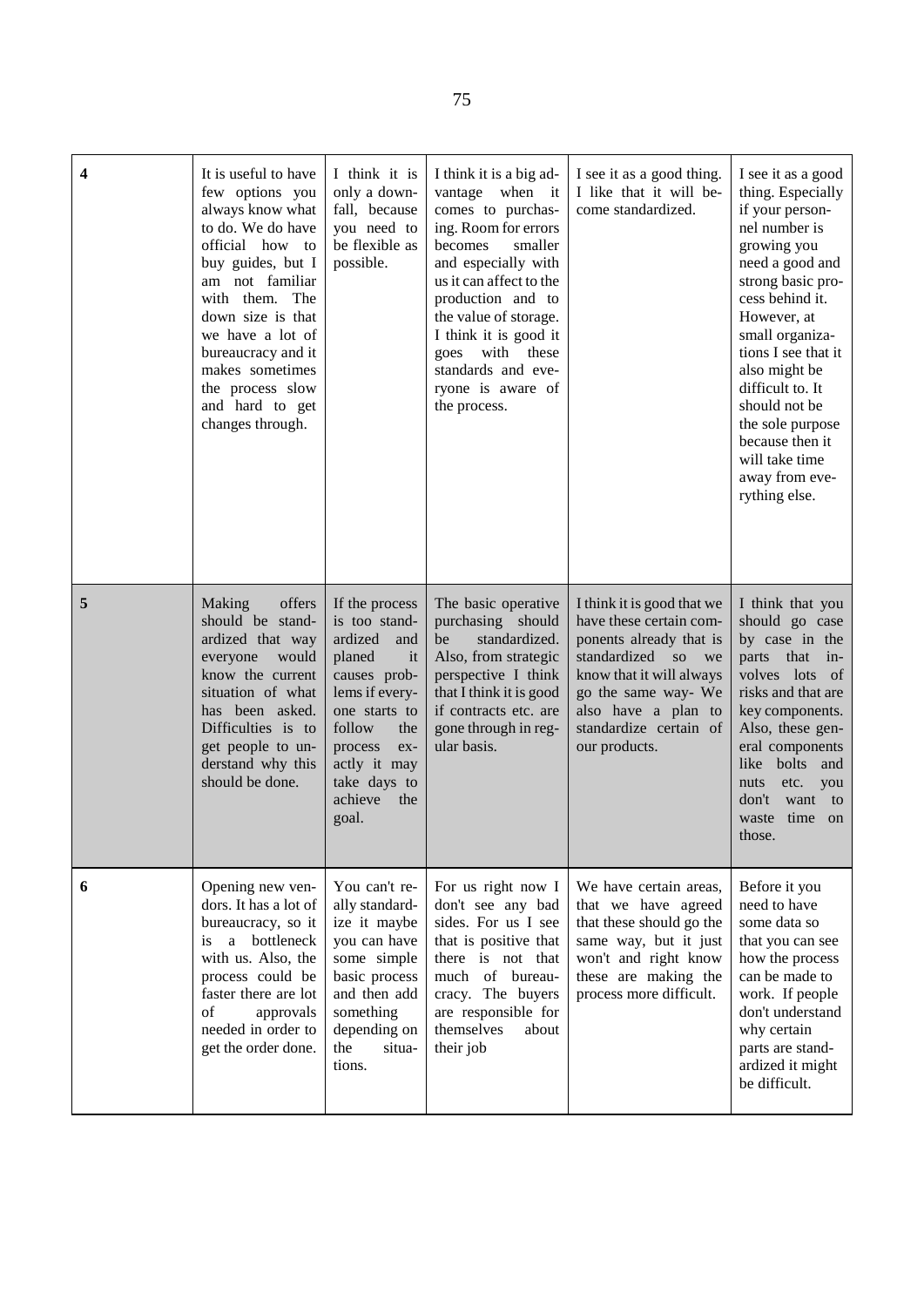| 7 | Communication,<br>manage-<br>time<br>ment and strat-<br>egy.                                                                                                                                                                                                                                                                                                                                                | Quality, deliv-<br>ery and Cost.                                                                                                                                                                                                                                                                                 | Understanding<br>about what you<br>asking,<br>are<br>Right kind of<br>persons, Orga-<br>nized process.                                                                                                                                                                                    | Good<br>supplier<br>network,<br>good<br>and clear opera-<br>methods,<br>tive<br>Organizations<br>line<br>clear<br>for<br>procurement.                                                                                                                                                                                    | Transparency,<br>un-<br>derstanding and Co-<br>operation.                                                                                                                                                                                                                                                                                                                                                                          |
|---|-------------------------------------------------------------------------------------------------------------------------------------------------------------------------------------------------------------------------------------------------------------------------------------------------------------------------------------------------------------------------------------------------------------|------------------------------------------------------------------------------------------------------------------------------------------------------------------------------------------------------------------------------------------------------------------------------------------------------------------|-------------------------------------------------------------------------------------------------------------------------------------------------------------------------------------------------------------------------------------------------------------------------------------------|--------------------------------------------------------------------------------------------------------------------------------------------------------------------------------------------------------------------------------------------------------------------------------------------------------------------------|------------------------------------------------------------------------------------------------------------------------------------------------------------------------------------------------------------------------------------------------------------------------------------------------------------------------------------------------------------------------------------------------------------------------------------|
| 8 | Our<br>strategy<br>should be based<br>on the whole or-<br>ganizations strat-<br>however<br>egy<br>currently<br>the<br>strategy is not<br>clear. Main goal<br>right now is to<br>downsize<br>the<br>amount, of ven-<br>and<br>find<br>dors<br>vendors<br>that<br>truly understand<br>our needs. Most<br>of the strategy<br>development<br>happens<br>in<br>higher places in<br>our global or-<br>ganization. | I think espe-<br>cially in per<br>category level<br>strategies<br>should<br>be<br>made.<br>When<br>you do strate-<br>gies,<br>you<br>should<br>be<br>aware not to<br>make them too<br>long<br>because<br>then it does not<br>get read and it<br>is just forgot-<br>ten.                                          | We don't have<br>specific<br>any<br>strategy.<br>Of<br>course,<br>we<br>have basic re-<br>quirements<br>from supplier<br>for<br>example<br>we want ethi-<br>cal<br>suppliers<br>that can deliver<br>what is prom-<br>ised. But I big<br>amount is de-<br>termined<br>by<br>our customers. | We are updating<br>our strategy to a<br>written<br>form.<br><b>Before</b><br>there<br>only has been a<br>spoken strategy<br>not an official<br>and written one.<br>I think strategies<br>are good if they<br>are realistic and<br>can be followed<br>through. It is a<br>good guideline<br>for everyone.                 | For procurement we<br>don't have a specific<br>strategy right now.<br>We are currently de-<br>veloping it. Basi-<br>cally, our procure-<br>ment is also in line<br>with our business<br>strategy. I have to<br>say that in every<br>company<br>there<br>should be a person<br>or a department that<br>takes responsibility<br>from suppliers and<br>from procurement it<br>shouldn't be left for<br>the operative pur-<br>chasers. |
| 9 | The idea is good<br>behind it but in<br>practice it<br>al-<br>ways does not<br>come out as it<br>should. Problem<br>is with commu-<br>nication. People<br>who don't know<br>about commer-<br>conditions<br>cial<br>or savings some-<br>do<br>times<br>the<br>sourcing which<br>is not good.                                                                                                                 | You<br>must<br>know what you<br>are asking and<br>from who you<br>are asking it.<br>You<br>${\rm must}$<br><b>NDA</b><br>make<br>be-<br>contracts<br>sending<br>fore<br>request<br>then<br>send a request<br>with all the in-<br>formation<br>needed not all<br>information<br>need to be told<br>in this phase. | In bigger pro-<br>jects our sales<br>persons do the<br>sourcing<br>We<br>phase.<br>don't have any<br>special tender<br>support from<br>procure-<br>the<br>depart-<br>ment<br>ment.                                                                                                        | We don't have a<br>straight process<br>for it but basi-<br>cally offers are<br>asked on<br>the<br>sales phase. Our<br>goal is to move<br>the RFQ process<br>done by procure-<br>ment<br>depart-<br>Because<br>ment.<br>right know there<br>is not enough<br>time given for<br>procurement to<br>do the RFQ pro-<br>cess. | We do not have a<br>certain process for<br>this.<br>Because<br>we<br>have certain suppli-<br>ers that we use all<br>the time and we<br>have<br>agreed<br>on<br>prices and use price<br>list and so on. How-<br>ever, with new sup-<br>pliers we do have a<br>guideline which we<br>follow but new sup-<br>pliers<br>come<br>in<br>rarely.                                                                                          |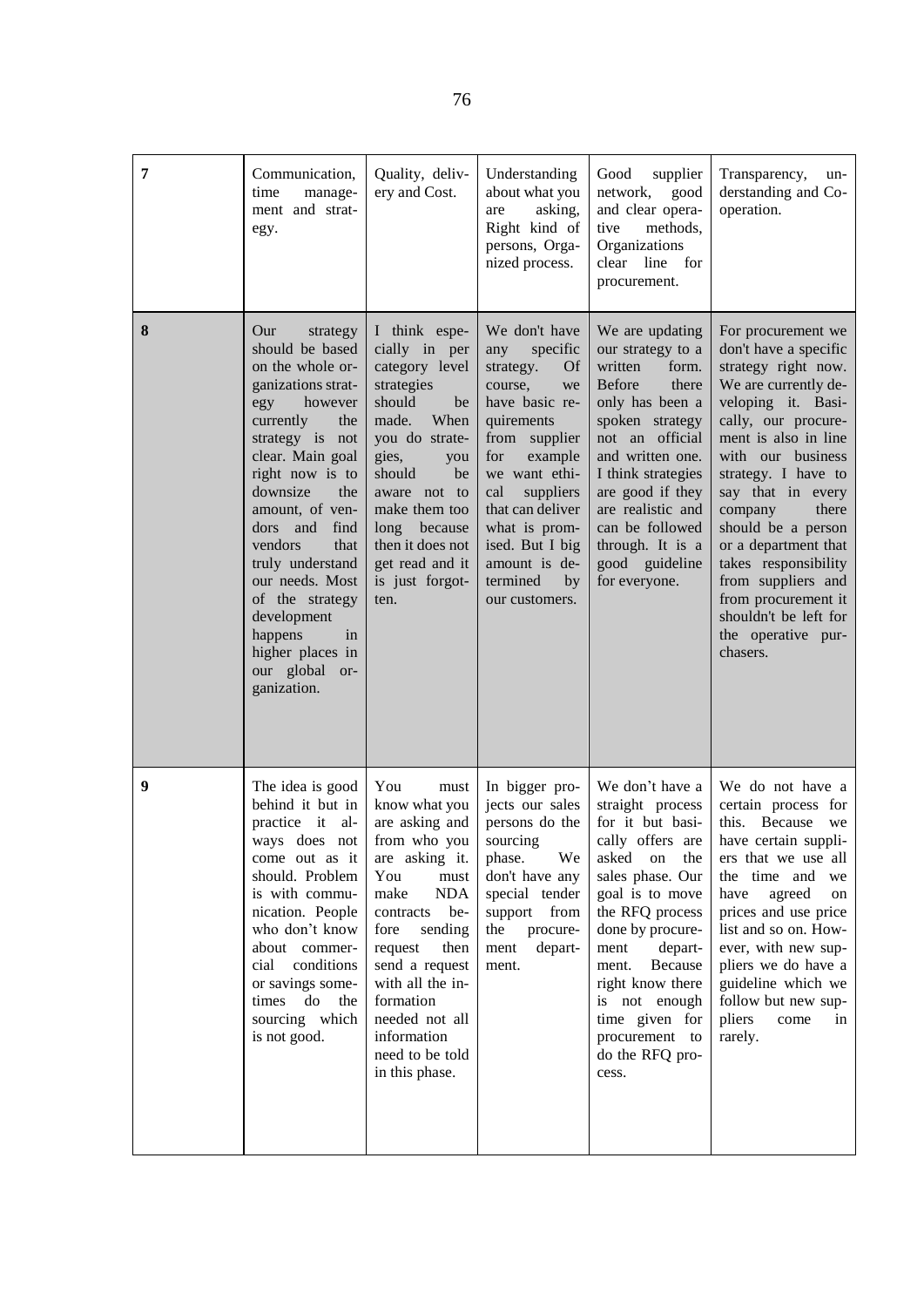| <b>10</b> | It depends on the<br>vendor.<br>With<br>vendors<br>some<br>we might discus<br>often<br>(weekly)<br>and with some<br>very rarely. We<br>do have vendors<br>that we should<br>discuss more be-<br>things<br>cause<br>haven't worked<br>out as agreed but<br>time is a critical<br>resource here. | I think it de-<br>pends on the<br>product<br>in<br>If<br>questions.<br>it's some gen-<br>eral<br>material<br>like bolts and<br>nuts, you can<br>get those any-<br>where so a<br>close relation-<br>ship is<br>not<br>needed but if<br>the product is<br>critical you are<br>buying<br>you<br>should have a<br>tight relation-<br>ship and main-<br>tain it. | Mainly the co-<br>operation hap-<br>pens<br>with<br>emails and by<br>phones.<br>We<br>have some in-<br>ternational<br>suppliers that<br>we never meet<br>the<br>and<br>we<br>have<br>some<br>Finnish suppli-<br>ers with who<br>we make more<br>product devel-<br>opment. | Depends on the<br>vendor. With our<br>standard suppli-<br>ers<br>we<br>com-<br>municate almost<br>daily<br><b>or</b><br>on<br>weekly<br>basis.<br>We go through<br>regularly<br>their<br>capacity<br>levels<br>and so<br>on. I<br>Think working<br>together<br>with<br>problems etc. Is<br>a key thing when<br>you are building<br>relationship<br>a<br>with a supplier. | almost<br>We<br>have<br>daily<br>co-operation<br>with suppliers. We<br>communicate often<br>and even with big<br>global suppliers we<br>have a very tight re-<br>lationship. Giving<br>each other infor-<br>mation and sharing<br>it openly from my<br>point of view is the<br>key in building rela-<br>tionship. It does not<br>motivate at all to<br>work with someone<br>who does not com-<br>municate. We do not<br>try to for example<br>hide mistake etc. it is<br>very important to be<br>open about situa-<br>tions that happens. |
|-----------|------------------------------------------------------------------------------------------------------------------------------------------------------------------------------------------------------------------------------------------------------------------------------------------------|-------------------------------------------------------------------------------------------------------------------------------------------------------------------------------------------------------------------------------------------------------------------------------------------------------------------------------------------------------------|---------------------------------------------------------------------------------------------------------------------------------------------------------------------------------------------------------------------------------------------------------------------------|--------------------------------------------------------------------------------------------------------------------------------------------------------------------------------------------------------------------------------------------------------------------------------------------------------------------------------------------------------------------------|-------------------------------------------------------------------------------------------------------------------------------------------------------------------------------------------------------------------------------------------------------------------------------------------------------------------------------------------------------------------------------------------------------------------------------------------------------------------------------------------------------------------------------------------|
| 11        | Flexible vendor<br>who knows our<br>needs.<br>They<br>need to have un-<br>derstanding and<br>willingness<br>to<br>solve problems.                                                                                                                                                              | You must learn<br>how to<br>seg-<br>ment<br>your<br>products<br>and<br>that way you<br>segment<br>can<br>your suppliers.                                                                                                                                                                                                                                    | Communica-<br>tion and being<br>open towards<br>another<br>one<br>through<br>and<br>that build the<br>connection.                                                                                                                                                         | You must know<br>the backgrounds<br>of the suppliers<br>and make sure<br>that they know<br>our expectations<br>towards the end<br>result.                                                                                                                                                                                                                                | I believe that you<br>can succeed with an-<br>yone. It depends ba-<br>sically on you if you<br>give the supplier<br>good premises then<br>anything is possible.<br>You must give them<br>contacts etc. And<br>discuss with situa-<br>tions and so on.                                                                                                                                                                                                                                                                                     |
| <b>12</b> | From some sup-<br>pliers we do. We<br>have instructed<br>them to give as<br>new ideas etc.                                                                                                                                                                                                     | That is<br>Yes.<br>why<br>we<br>use<br>suppliers.                                                                                                                                                                                                                                                                                                           | Maybe not in-<br>novation at its<br>self but some-<br>times we hope<br>some solutions<br>for<br>situations<br>we can't solve.                                                                                                                                             | Yes.<br>and<br>we<br>openly<br>discuss<br>with them. But<br>we do expect it<br>from some of our<br>suppliers<br>and<br>have asked the to<br>help us to solve<br>problems.                                                                                                                                                                                                | We try to talk with<br>suppliers, and they<br>have given us better<br>solutions and so on.<br>And we do this to<br>our customers also<br>we offer them better<br>solutions it is a day<br>to day thing for us.                                                                                                                                                                                                                                                                                                                            |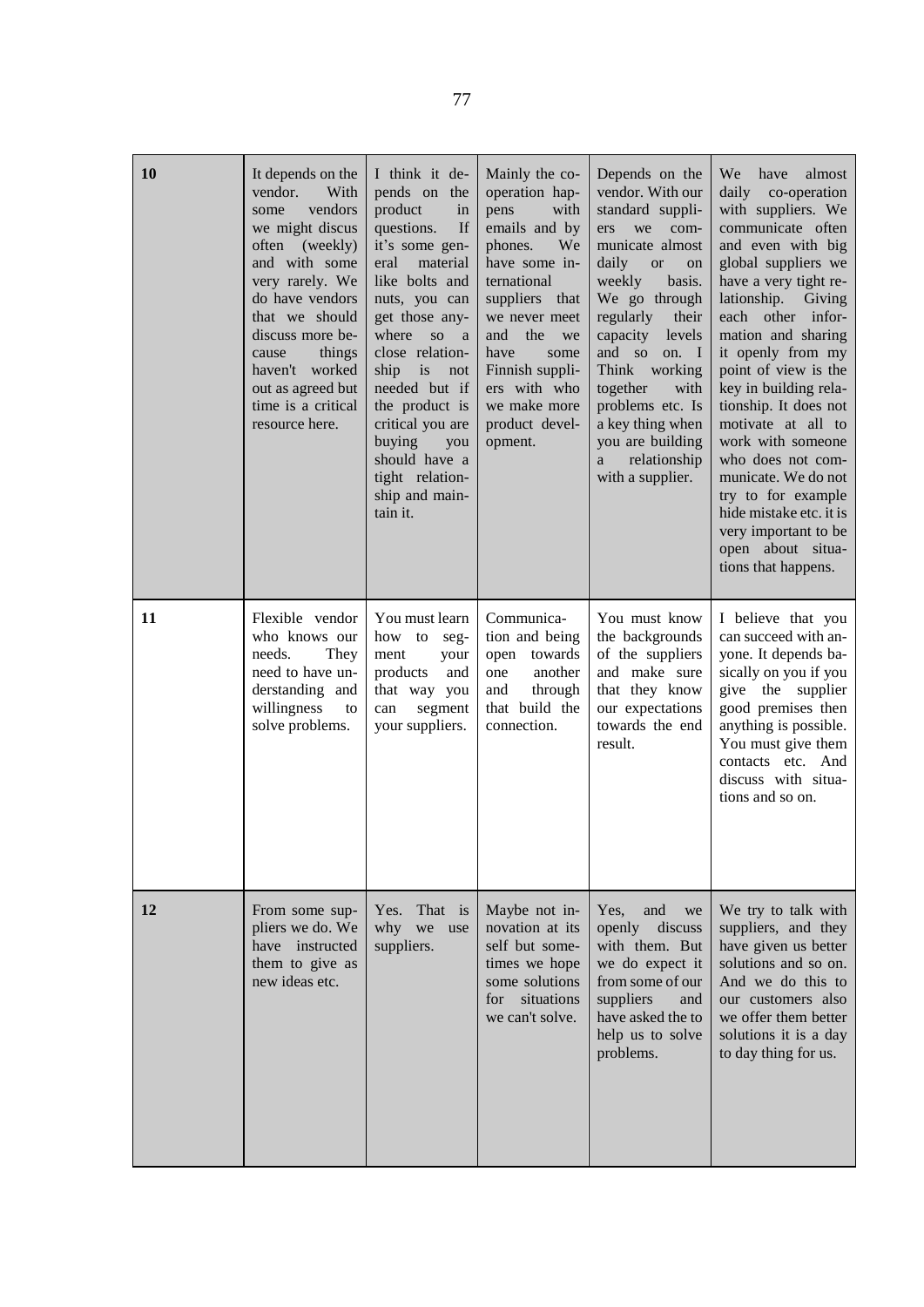| 13        | The downsize<br>positive<br>and<br>side is that they<br>understand us<br>and know how<br>handle<br>we<br>The<br>things.<br>know how to<br>operate with us<br>but also it is<br>hard<br>because<br>we have a lot<br>of competition<br>in our area so<br>they could ba-<br>sically tell our<br>competitors<br>how<br>we<br>do<br>things because<br>they know us<br>so well. | There are al-<br>ways risks but,<br>the<br>end,<br>in<br>money is really<br>what<br>matters<br>the most for<br>each<br>party.<br>You must have<br>tight relation-<br>if you<br>ship,<br>want to<br>suc-<br>ceed. Business<br>is.<br>not<br>just<br>emailing<br>you<br>need to meet<br>partners face to<br>face<br>that<br>SO.<br>learn to<br>you<br>know people. | I think that if<br>relation-<br>the<br>ship it is too<br>tight it might<br>difficult<br>be<br>when solving<br>problems be-<br>cause possible<br>conflict wants<br>to be avoided<br>also it could af-<br>fect to the pric-<br>ing and pricing<br>competition.<br>We have had<br>disad-<br>no<br>vantages when<br>regarding<br>to<br>the<br>closeness<br>of the relation-<br>ship. On the<br>contrary one of<br>problem<br>our<br>solve<br>got<br>thanks<br>to<br><sub>a</sub><br>close supplier. | I think the one<br>benefit is that we<br>get to make our<br>products as good<br>and cost effec-<br>tive as possible.<br>The downsize is<br>that you might<br>not realize that<br>after a long time<br>this good vendor<br>is really expen-<br>sive compared to<br>others. It<br>can<br>have effect on<br>pricing<br>level.<br>We have catego-<br>ries for our sup-<br>pliers. For criti-<br>cal components I<br>think it would be<br>best if we had<br>more than one<br>supplier and try<br>to find abroad<br>another supplier. | For us I would say<br>that the downfall is<br>that we have a lot<br>of our eggs in the<br>same basket. So, if<br>something<br>hap-<br>pens to our sup-<br>plier we are in<br>trouble<br>because<br>we don't have a<br>second option for<br>suppliers<br>and<br>sometimes the co-<br>operation is de-<br>pended on the per-<br>sons who have co-<br>operated.<br>How-<br>ever, I see more<br>benefits the better<br>you know each<br>other the better<br>you can help the<br>other. Then you<br>the needs<br>know<br>and so on. |
|-----------|---------------------------------------------------------------------------------------------------------------------------------------------------------------------------------------------------------------------------------------------------------------------------------------------------------------------------------------------------------------------------|------------------------------------------------------------------------------------------------------------------------------------------------------------------------------------------------------------------------------------------------------------------------------------------------------------------------------------------------------------------|-------------------------------------------------------------------------------------------------------------------------------------------------------------------------------------------------------------------------------------------------------------------------------------------------------------------------------------------------------------------------------------------------------------------------------------------------------------------------------------------------|---------------------------------------------------------------------------------------------------------------------------------------------------------------------------------------------------------------------------------------------------------------------------------------------------------------------------------------------------------------------------------------------------------------------------------------------------------------------------------------------------------------------------------|--------------------------------------------------------------------------------------------------------------------------------------------------------------------------------------------------------------------------------------------------------------------------------------------------------------------------------------------------------------------------------------------------------------------------------------------------------------------------------------------------------------------------------|
| <b>14</b> | I don't think it<br>transparent<br>is<br>all<br>others<br>at<br>don't<br>know<br>we do.<br>what<br>Not entirely it<br>would be diffi-<br>cult to cover<br>my team mate,<br>but I think I<br>would manage.                                                                                                                                                                 | It should be but<br>people<br>don't<br>understand<br>what procure-<br>ment does.<br>$\blacksquare$<br>think everyone<br>should<br>know<br>their roles and<br>work together<br>and understand<br>what others do.                                                                                                                                                  | Because<br>we<br>are a smaller<br>company<br>the<br>and<br>process<br>what<br>every-<br>body does it is<br>clear to every-<br>All the<br>one.<br>purchaser<br>what<br>knows<br>they do, and<br>everyone could<br>do the others<br>job. Even I as<br>their superior<br>could<br>cover<br>their absence.                                                                                                                                                                                          | In our company<br>everybody<br>knows what pur-<br>chasing does and<br>it is clear. In our<br>new system eve-<br>rybody can go<br>and check what<br>has been ordered<br>and<br>inventory<br>levels etc.                                                                                                                                                                                                                                                                                                                          | We have a very<br>transparent<br>pro-<br>cess here in Vaasa.<br>We discuss<br>and<br>communicate with<br>each other often<br>and very openly.                                                                                                                                                                                                                                                                                                                                                                                  |